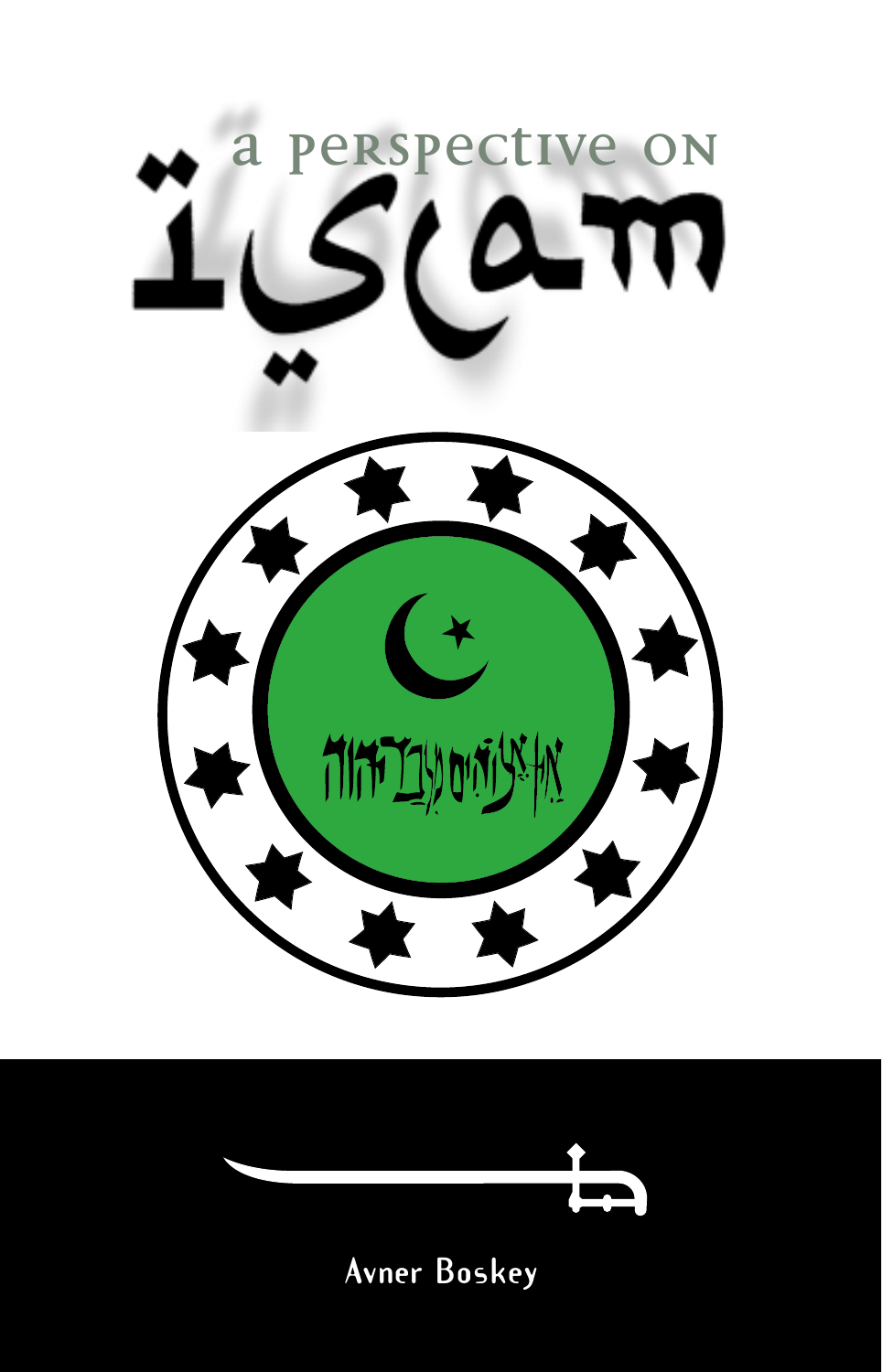# A PERSPECTIVE ON ISLAM © Avner Boskey 2001

Terrorist attacks on the Pentagon and the WTC have shocked and shaken America. Violent Middle Easterners hijacked civilian aircraft, yet sought no hostage negotiations. Their purpose was to murder, to wreak destruction and terror on America's economy, society and democracy. Are these *mujahidin* (*jihad* warriors) a lunatic fringe element of Islam, or do they represent one of the real faces of that religion? How are believers to relate to Islam in light of coming prophetic events on the earth? And how can we keep the mind and heart of Messiah as we interface with our Muslim neighbors?

The clearly Islamic aspects of the recent terror attacks have prompted public scrutiny and discussion of the nature of Islam. In past days Muslim advocates have repeatedly stressed similar themes: Islam is a monotheistic major world religion; most Muslims are peace loving and not violent; Islam doesn't believe in *jihad* as holy war, but in *jihad* as an ethical movement for self betterment. Are these statements all true? Let's carefully examine each one of these assertions.

# **I. IS ISLAM A MONOTHEISTIC MAJOR WORLD RELIGION?**

Islam is a major world religion, with more than one billion followers, including five million in the United States. The five largest Muslim nations are Indonesia (180 million), Pakistan (125 million), Bangladesh (109 million), India (84 million) and Iran (66 million). Further on down the list,  $12<sup>th</sup>$  through  $15<sup>th</sup>$  in size are Sudan and Afghanistan (22 million), Iraq (20 million) and Saudi Arabia (19 million).

Is Islam a monotheistic religion? That all depends on how one defines 'monotheism'. Monotheism refers to the belief in one god. But belief in any one god is not exactly the same as belief in the One True God. While the Bible teaches monotheism, it does not teach a generic monotheism (*i.e.*, that it is possible for any spirit to be considered the Supreme Deity). The Bible teaches that the God of Israel whose personal name is YHVH (commonly known as Jehovah) – He alone is God Most High. The same Scriptures also clearly teach that the gods worshipped by the pagan nations are in fact demons (1Ki.18.39; 2Ki.19:18; 1Chron. 16:26; Psa. 96:5; Zech.14:9; 1Cor.8:4-6; Gal.4:8). This may not be a politically correct viewpoint today, but the Bible focuses on eternal truths and does not try to be a spiritual chameleon.

Many people today believe that religion's job is to promote moral and ethical behavior. According to this viewpoint, different religions with their different spirits, names of god or gods, avatars etc., – all should be tolerated because these are simply different ways of expressing the same divine and ethical truths. "Why argue about whether He is called YHVH or Allah?" they question with exasperation. "Stop quibbling about words!" The Bible does not agree with this argument and draws a clear line in the sand: righteousness and strength, justification and salvation are to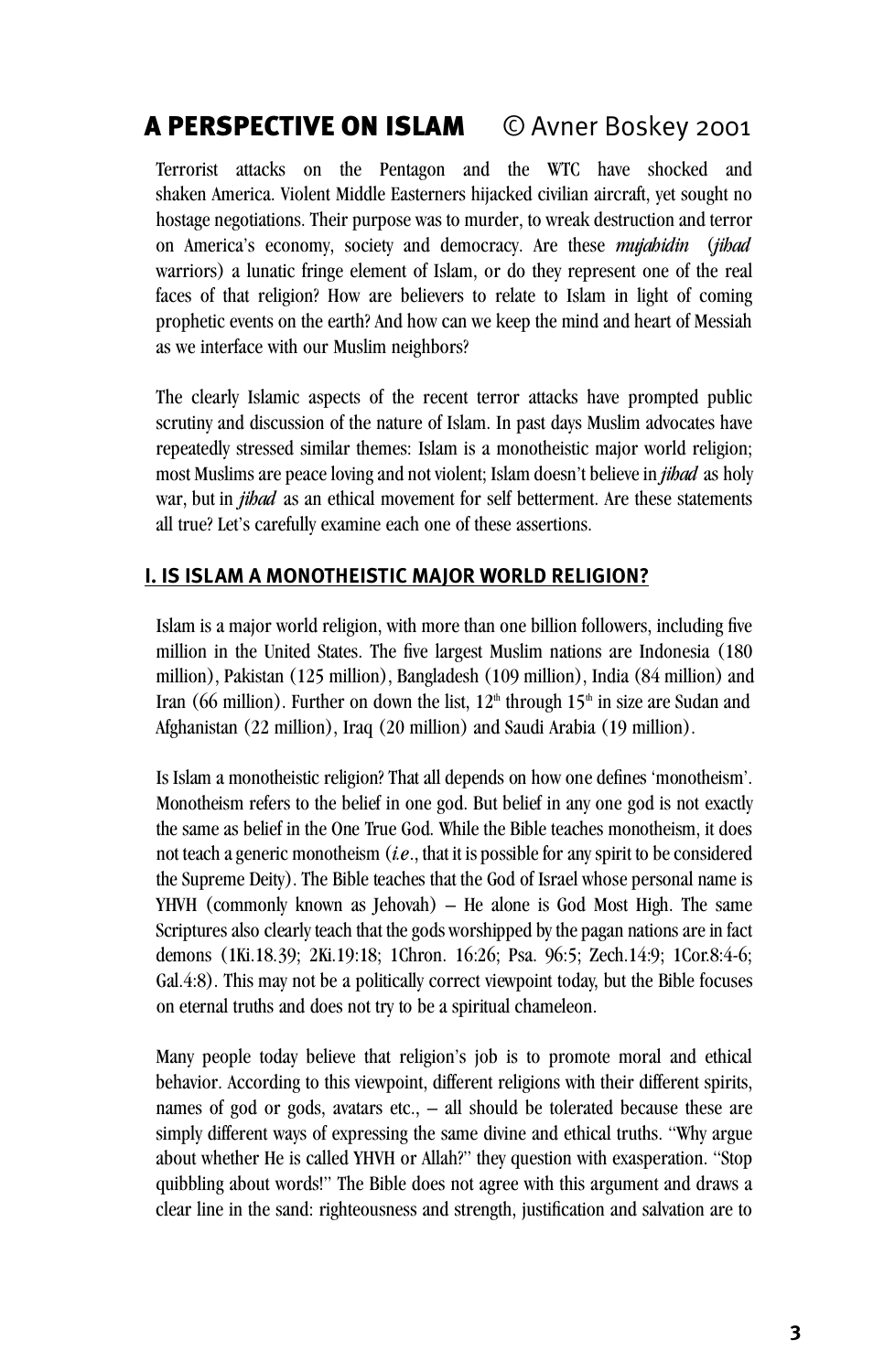be found only in the name of the God of Israel (Isa.45:23-25). From the Bible's perspective, a false god is a demon, and he who follows a false god engages in idolatry and participates in counterfeit worship.

So the question must be asked: *is the name of Allah an interchangeable name for the One True God, or is Allah in fact a demonic spirit?*

# **A. YHVH IS GOD'S OWN NAME**

The Bible uses the personal name YHVH to describe the One True God. God declared to Moses, "Thus you shall say to the sons of Israel, 'YHVH, the God of your fathers, the God of Abraham, the God of Isaac, and the God of Jacob, has sent me to you.' This is My name forever, and this is My memorial-name to all generations" (Exod.3:15). If the Bible is true, then God has just stated that the name YHVH is the personal name of God. It is unchangeable and it lasts forever. This name which God has chosen for Himself is used nearly 9,000 times in the Bible but not even once in the Koran.

Messiah Yeshua (Jesus) said that the Hebrew Scriptures are so reliable that even the smallest letters, the jots (*"yod"* in Hebrew) and the tittles (the protrusions or bumps on the Hebrew letters themselves) are accurate. His point? We all can depend on the reliability of the Hebrew Scriptures (Matt.5:17-18; 2Tim.3:15-17). In those Scriptures God has given mankind His own name so that we will all be able to recognize that name (whenever it appears) as His own signature in history, His personal trademark. The Bible says that YHVH is what the God of Israel wants to be called. Considering these biblical ground rules, it is highly significant that the Islamic Koran neither recognizes nor uses the name YHVH. Instead, 2,100 years after YHVH revealed His name to Moses, Muhammad arose and declared that God's unchangeable name YHVH is unimportant, and that believers should now use another name, a different name – Allah.

# **B. YHVH CALLS HIMSELF THE GOD OF ISRAEL**

YHVH describes Himself repeatedly in the Bible as the God who is bound by everlasting covenant to Israel. He is the God who loves Israel (Deut.7:7-9; Hos.2:14-23; 11:1-4,8; 14:4; Amos 9:8-9; etc.). He is the God who chose Isaac (not Ishmael – Gen.17:18-21) and Jacob as heirs, and the God who promises to save the Jewish people and restore them to their homeland, the land of Israel (Isa, 49:5-6; Lk.2:67-77 etc.). Yet the Koran describes its god as having a different agenda. The first major *surah* (chapter) in the Koran, "The Cow" (*Surah* 2) describes Allah's hatred, rejection and cursing of the Jewish people (see also *Surah* 5:64,82; 9:30). The Koran gives priority to Ishmael and not to Isaac (*Surah* 2:125,127,133,136,140; 3:84; 4:164; 14:39,163; 19:54) and it is silent about YHVH's choosing of Isaac and Jacob.

The Koran teaches that some Jews, as punishment for their sins, have been changed into apes and pigs (*Surah* 5:60). Islamic teaching also announces that the Jewish people will be destroyed by Muslims at the End of Days. The *Hadith*, a compilation of Muhammad's teachings written down after the completion of the Koran, and considered authoritative by Islam, teaches: ". . . the prophet… said: 'The Hour (the Day of Judgment) will not begin until the Muslims fight the Jews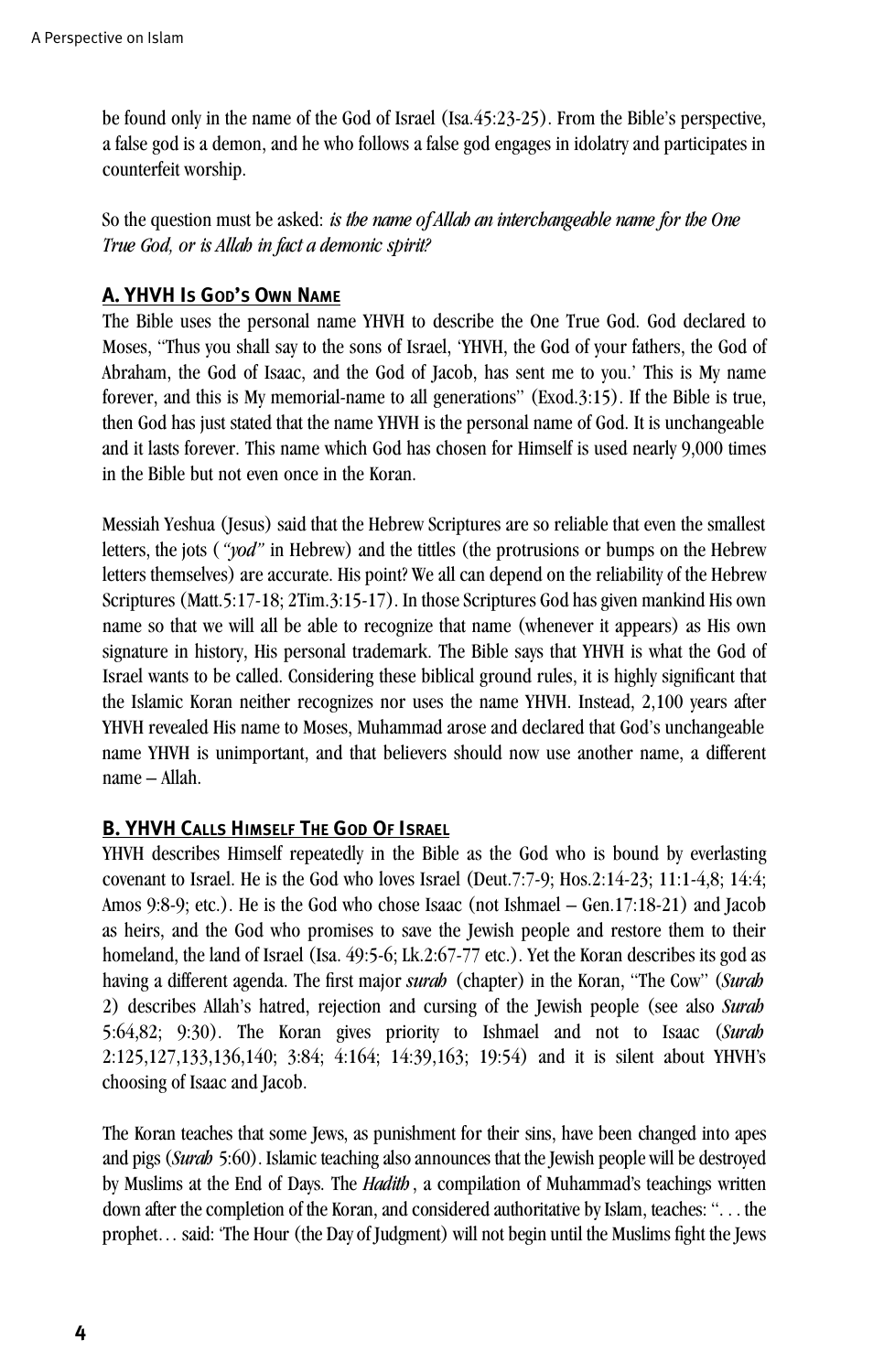and kill them. A Jew will hide behind a rock or a tree, and the rock or tree will say, "O Muslim, O slave of Allah! There is a Jew behind me, come and kill him!" – except for the *ghargad* (box thorn), for it is one of the trees of the Jews" (*al-Bukhari* 2926; *Muslim*, 2921-2).

Incidentally, this verse from the *Hadith* was recently quoted in its entirety with approval by Osama Bin Laden in his May 28 1998 interview with John Bell of ABC News, "We are sure of Allah's victory and our victory against the Americans and the Jews as promised by the prophet, peace be upon him: 'Judgment day shall not come until the Muslims fight the Jews, whereas the Jews will hide behind trees and stones, and the tree and the stone will speak and say "Muslim, behind me a Jew come and kill him", except for the *al-Ghargad* tree, which is a Jewish plant'. We are sure of our victory." Muhammad taught and prophesied that a future holocaust would be carried out by the Islamic world against the Jewish nation.

If the God of the Bible is the One called YHVH, if He loves and has chosen the Jewish people for eternity – then Allah cannot be the same as this God!

# **C. MESSIAH YESHUA LOVES HIS BRIDE**

Yeshua (Jesus) is not only the Messiah of Israel; He also offers the free gift of salvation to the world (John 10:14-16). All who embrace Yeshua (Jews and Gentiles) are part of the Bride of Messiah and are deeply loved by Him (Eph.3:1-6; 5:22-27). Yet Allah of the Koran commands Muslims to have a radically different attitude to Christians and Jews from what the Bible commands: "Take not Jews and Christians as friends; they are friends of each other; and whoever amongst you takes them for a friend, then surely he is one of them; surely Allah does not guide the unjust people!" (*Surah* 5:51). "O believers! Do not take my enemy and your enemy for friends. Would you offer them love while they deny what has come to you of the truth, driving out the *rasul* (*ed*., Muhammad) and yourselves because you believe in Allah your lord? If you go forth in *jihad* on my path and seeking my pleasure, would you manifest love to them? I know what you conceal and what you manifest; and whoever of you does this, he has indeed gone astray from the straight path" (*Surah* 3:28; see also *Surah* 60:1). Not love, but suspicion, rejection, condemnation and enmity towards Christians and Jews is a foundational part of Islam.

Islamic art can be the servant of Muslim theology. On the Temple Mount in Jerusalem, inside the Dome of the Rock, an engraved Arabic inscription runs along the inside rim of that Golden Dome, proclaiming in beautiful gold leaf calligraphy: "O People of the Book, do not overstep proper limitations … and speak only the truth about Allah. The Messiah Yeshua, son of Mary, is only a messenger of Allah… Believe therefore in Allah and his messengers, and do not say 'Three'. . . Allah is only one Allah. Far be it from his glory that he should have a son." This quote from the Koran (*Surah* 4:171; see also 5:75) clearly denies the deity of Messiah Yeshua and His incarnation. In this sacred shrine of Islam, the central place afforded to this anti-Messiah declaration is no accident.

# **D. YHVH HAS CHOSEN JERUSALEM**

YHVH has chosen Jerusalem out of all the cities of the world to be His own. This truth is reflected in one of the strongest rebukes addressed to Satan in the Scriptures: "And YHVH said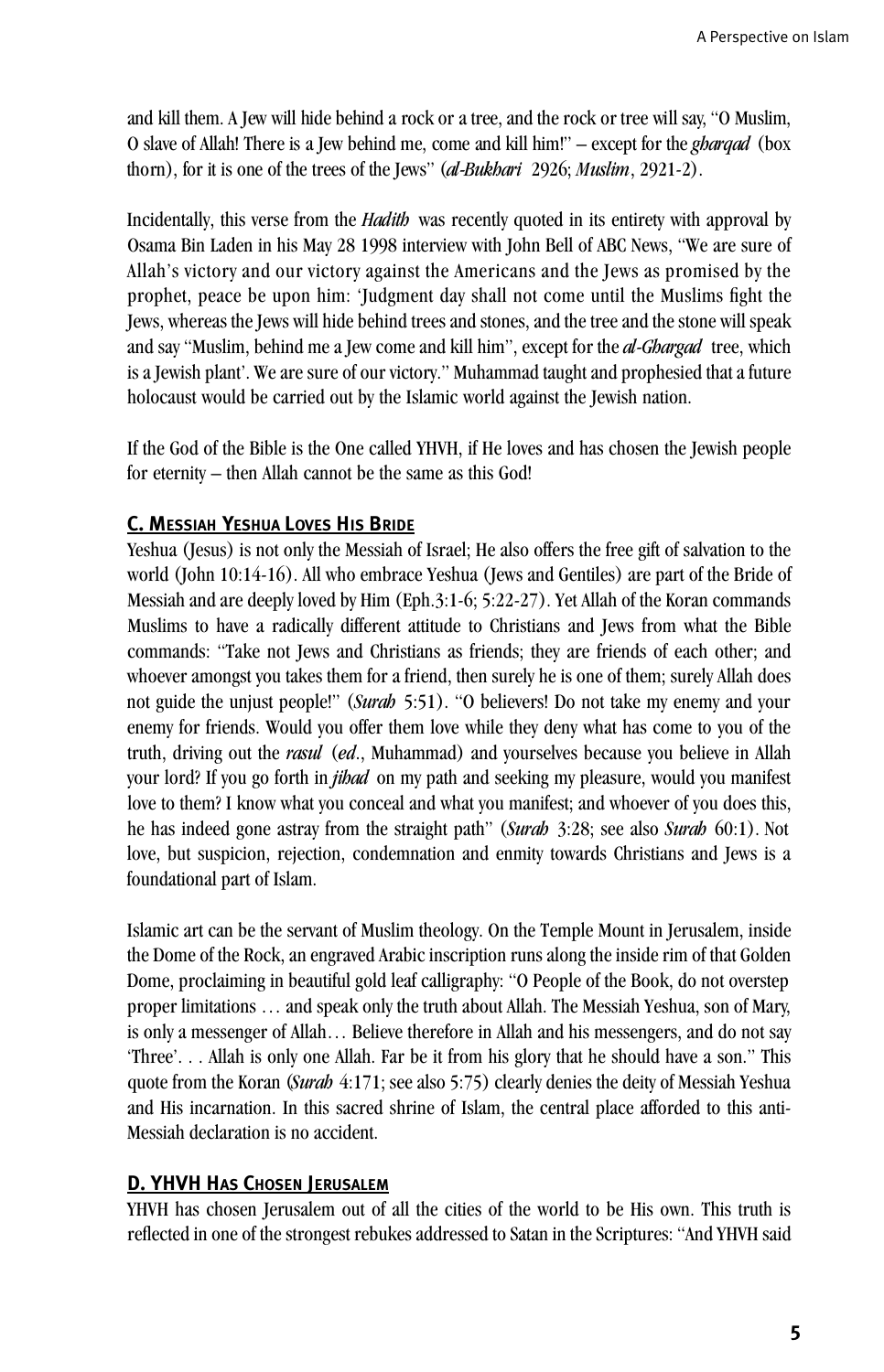to Satan, 'YHVH rebuke you, Satan! Indeed, YHVH who has chosen Jerusalem rebuke you!" (Zech. 3:2) Jerusalem is called the City of David over 40 times, and the Bible is full of Messianic promises that the Son of David will rule over the entire world from Jerusalem, sitting on David's Throne.

Yet the Koran asserts that an oasis in the Arabian desert – Mecca – is actually Allah's chosen city (*Surah* 2:125-27; 3:97), and that the God's temporal ruler comes not from David's seed but from Ishmael's Arabian descendants (*Surah* 33:40).

The God of the Bible wants to be recognized by His name and His many loves (the Jewish people, the Church, the city of Jerusalem, the land of Israel and David's descendants). Islam stands opposed to all of the above. On this evidence alone one can clearly conclude that Allah is not the God of the Bible. He does not have the same heart and passions as YHVH. He does not have the same thoughts as the God of Israel. He is not the same God.

# **E. THE PRE-ISLAMIC ALLAH**

Most Muslims believe that Allah has always been the One True God (*Surah* 2:136: 29:46). They believe that Abraham, Hagar, Ishmael, Moses, David and Yeshua were all Muslims (e.g. *Surah* 2:135, 140; 3:67; 22:78). The Koran believes that Jews and Christians have forged and distorted the Scriptures (*Surab* 3:71,99). Islam believes that originally, the Bible was full of references to Allah, Mecca and the Kab'a (the black cube, an ancient pagan center of pilgrimage in Mecca) but that nearly all these references have been deliberately removed from the Bible by non-Muslims. However, a brief look at Arabian history prior to Muhammad reveals that the origins of Allah worship are to be found not in Abraham but in pagan polytheism.

In approximately 430 BC Herodotus the Greek historian refers to the fact that various deities were worshipped in Arabia, including a female deity known as *al-il-Lat* (Arabic for 'the goddess'; *The Histories, Book iii* ). The Koran, written down nearly 1100 years later, refers to the fact that three female deities named *al-Lat* (probably the same word as *al-il-Lat* ), *al-Uzza* , and *Manat* were worshipped in Arabia. People would often turn to these goddesses in intercession (*Surah* 53:19-20). These three deities were also known as "the daughters of Allah", as the edited text of *Surah* 53:21-22 explains. These three deities were only some of the many spirits and demons worshipped by Arabs in the centuries before Muhammad. Another such deity was Hubal – a Moabite/ Nabatean/North Arabian demon – known from stone inscriptions dated to 1-5 AD, whose idol was a giant stone placed atop the Ka'ba (according to Ibn al-Kalbi). Other objects of worship included Isaf and Na'ilah (two lovers who were turned to stone for cohabiting in the Ka'ba, and whose idols were placed on two little hills, Safa and Marwa, near the Ka'ba), Awf (a great bird), and Allah.

A book called '*Siratu'l Rasul'* ("The Life of the Messenger", originally written by Ibn Is'haq in the 600's AD and later revised by Ibn Hisham) recounts a story about Abdu'l Muttalib, Muhammad's grandfather. He was preparing to sacrifice one of his sons to "the god at the Ka'ba". This god's name is known from other Muslim sources as Hubal – possibly a form of the Semitic '*Ha-Ba'al'* ('The Lord'). Hubal was known as 'rabb al-bayt' or 'lord of the house'. According to Ibn Is'haq, the idol of Hubal was originally brought from al-Balq'a in Syria to the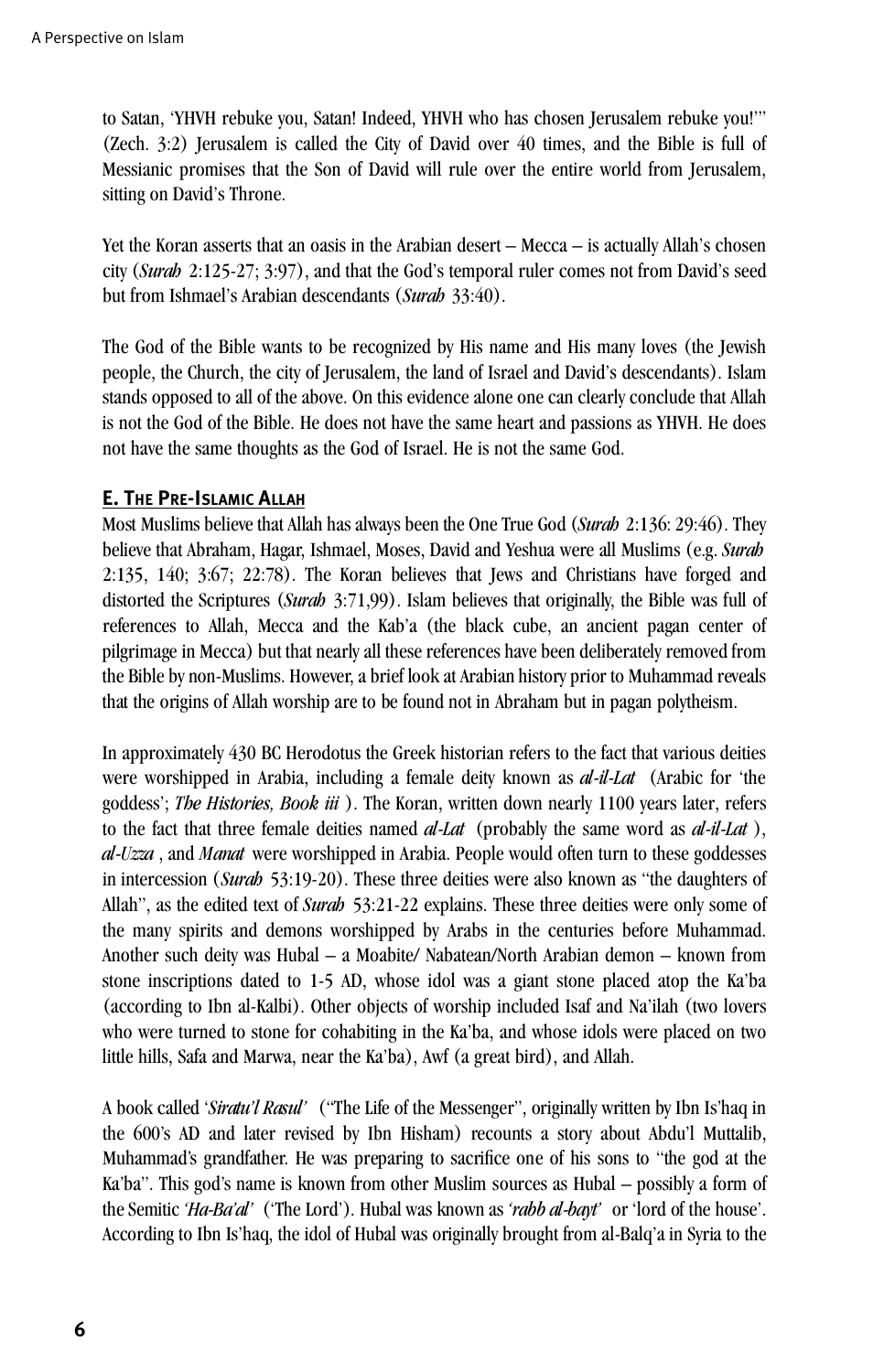Ka'ba in Mecca by an Arab named Amr bin Luhayya. In the above account divination was then used to determine Hubal's will (by casting arrows to the ground). Muhammad's father Abd'allah (Arabic for 'slave of Allah' – an indication that Allah was already one of the many deities worshipped at the Ka'ba) was chosen by divination to be sacrificed. The grandfather then consulted a sorcerer who counseled him on how to obtain an answer (through divination) which would satisfy the deity yet leave Muhammad's father alive.

This was the religious background that shaped young Muhammad's spiritual world view – sacrificing children, consulting sorcerers, and worshipping tribal idols. When he was approximately 40 years old, Muhammad received a spiritual revelation, ostensibly from the angel Gabriel ('Jibril' in Arabic; see *Siratu'l Rasul* 5:152; *Mishkat* 4:356-57). This spirit revealed to him that Allah (the god worshipped by his father Abd'allah) was not just one of many spirits venerated in the Ka'ba, but that Allah was actually the supreme deity. Further, Jibril told him that Allah wanted Muhammad to become his *'rasul'* – his apostolic prophet. Muhammad's reaction was anxiety and fear that he might be going mad. His wife Khadija and her cousin Waraqa reassured him that his prophesying was similar to what Moses had received. Eventually Muhammad became convinced of this as well.

Allah, the spirit who for centuries had seemed content to take his place in the Ka'ba pantheon along with 359 other demons (that number comes from Waqqidi's biography of Muhammad, written 120 years after Muhammad's death), was suddenly describing himself as the 'only true god'. A deity who had been content to receive worship in a polytheistic shrine for centuries was now advocating strict 'monotheism' on his own terms. Allah's accommodation to polytheism is totally different from what the Bible teaches about YHVH's response to a polytheistic context (when the Ark of the Covenant was brought into the Philistine shrine of Dagon in 1Sam.5:1-12)!

And so *Islam* (Arabic for 'submission' [*to Allah* ]) was born. One of the many demons of the Arabian desert would now become famous as "Allah, the Lord of the Worlds, The Beneficent, the Merciful, Master of the Day of Judgment" – 'The One True God'. Monotheism had been suddenly redefined by Muhammad to mean the worship of a desert spirit as the One True God.

#### **F. BY THEIR FRUITS YOU SHALL KNOW THEM**

The spirit known as Jibril would later give Muhammad many revelations, including the following — God has rejected and cursed the Jews and the Christians (*Surah* 2:89,105,213; 9:30); Yeshua is not God's Son (*Surah* 4:171; 5:72-75; 19:88-93; *cf*. 1 John 2:18-23); there is no Trinity (*Surah* 5:116-18); the Bible, both Old and New Testaments, has been deliberately distorted by Jews and Christians to the point where it is no longer the word of God (*Surah* 2:113,120,159; 4:46; 5:41; 57:27); Yeshua never died on the cross (*Surah* 4:157); it is a 'divine' commandment to persecute Jews and Christians, to defeat them in battle and then to consign them either to slavery or to death (*Surah* 8:39; 9:5,29: 47:4).

These Koranic teachings mentioned above cannot be biblically described as 'good and peaceful'. They are anti-Jewish and anti-Christian. And they are not teachings which only represent 'some extreme sect of Islam'. These are Muhammad's own words in the Koran and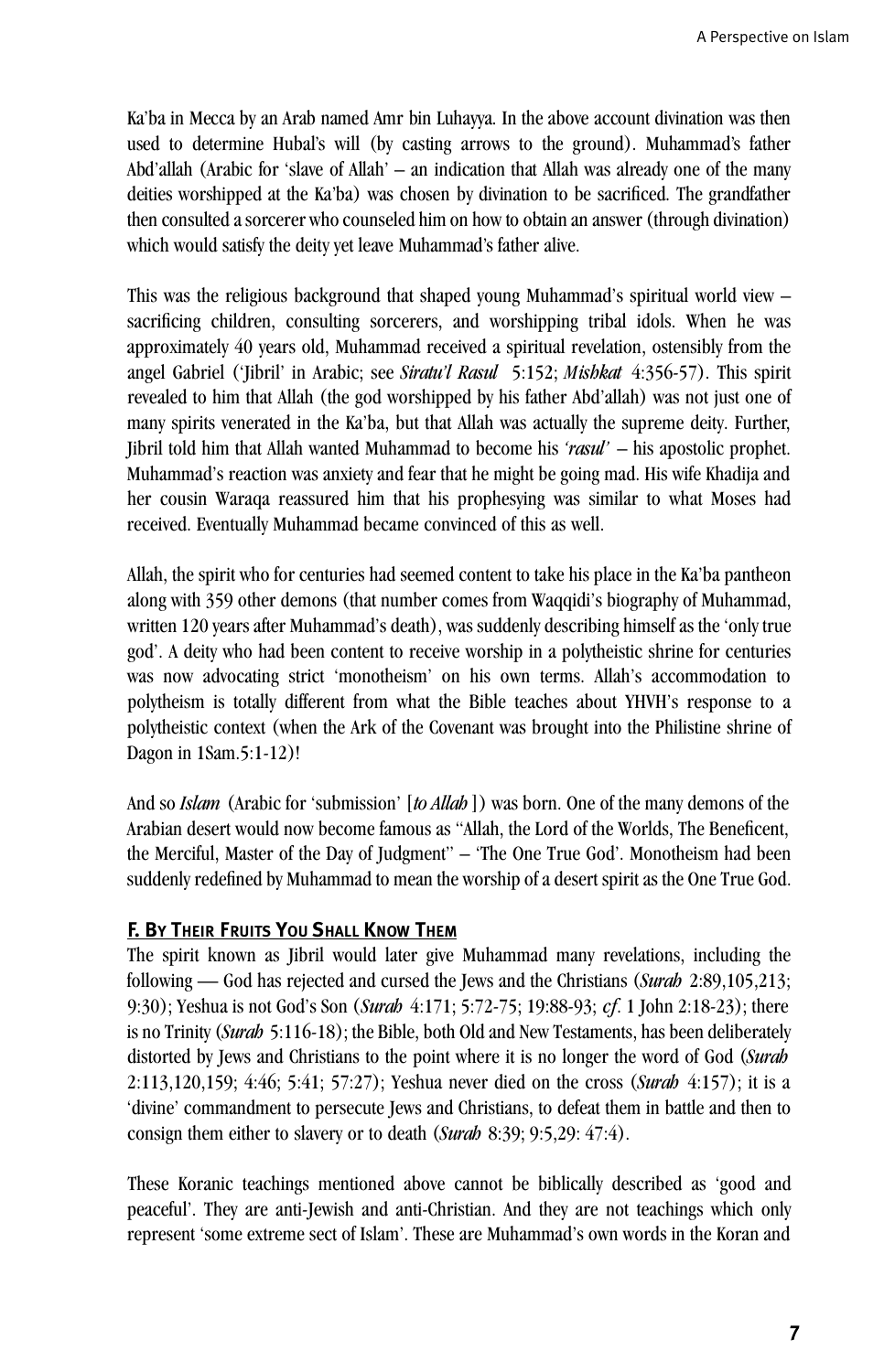the *Hadith* ! The spirit who communicated these teachings to Muhammad was neither the God of the Bible nor His messenger. Allah is not Jehovah, and Islam can not be described as a biblically monotheistic religion. Though Islam worships a spirit whom it calls 'the one true God', the Bible classifies that spirit as a demon. Islam is not true biblical monotheism. It is actually a demonic counterfeit of true monotheism.

At Washington's National Cathedral a memorial service for the victims of the terror attacks was held on September 17. One Christian minister prayed *"O God of Abraham, God of Muhammad...*" In light of the above referenced Islamic teaching, one point must be emphasized: the God of Israel is the Lord of every man, and in that sense He is the God of Muhammad, Buddha and Bin Laden. But if the prayer quoted above meant to say that the God of Muhammad (Allah) is the same deity as the God of Abraham, then this is bearing false witness, biblically speaking. Allah is not the God of Abraham, and Allah is not the God of the Bible.

A word of explanation needs to be added here concerning the use of the word 'Allah' by Arabic speaking Christians in the Middle East. Most Arab Christians use the word 'Allah' instead of 'YHVH' and 'God'. Most Arabic Bibles (though not all) often translate the words 'God' and 'YHVH' using the word 'Allah'. Most Arab Christians address God in prayer by the name 'Allah'.

Three questions immediately arise. How did this situation come about? Does the God of Israel receive Arabic Christian prayers addressed to Allah? What can Arabic speakers do to make their prayers come more in line with biblical truth and practice?

In George Orwell's classic book '1984' vast legions of editors daily pored over encyclopedias, books and newspapers, removing and altering printed facts which were suddenly considered inappropriate or politically incorrect by the current dictator. In the world of '1984' history was rewritten on a daily basis, so that the state's historical archives would 'accurately' reflect the zigs and zags of totalitarian 'truthspeak'. This chilling parable was actual practice during Stalin's reign in Russia. It was also practiced by Islam in the  $7<sup>th</sup>$  and  $8<sup>th</sup>$  centuries AD.

In the mid to late 600's AD Islamic leaders were bothered by the great amount of contradictions, errors and divergent traditions in the developing Koranic traditions. According to the traditional story, massive effort was made to first gather up all existing Koranic manuscripts. Then Islamic authorities established one 'kosher' Koranic version. Finally they destroyed all the other offending manuscripts. At that point, it was announced with great fanfare that the Koran was obviously of divine origin, since all Koranic manuscripts agreed with each other in every detail! Perhaps some Bible scholars wish that their job in ascertaining the original texts of the Jewish and Christian Scriptures were so easy! But leaving such scholarly fantasies aside, it is obvious that Islam strenuously tried to suppress differing histories of Muhammad, and instead chose one form of Muhammad's words which would now be forever considered 'Islamically correct'.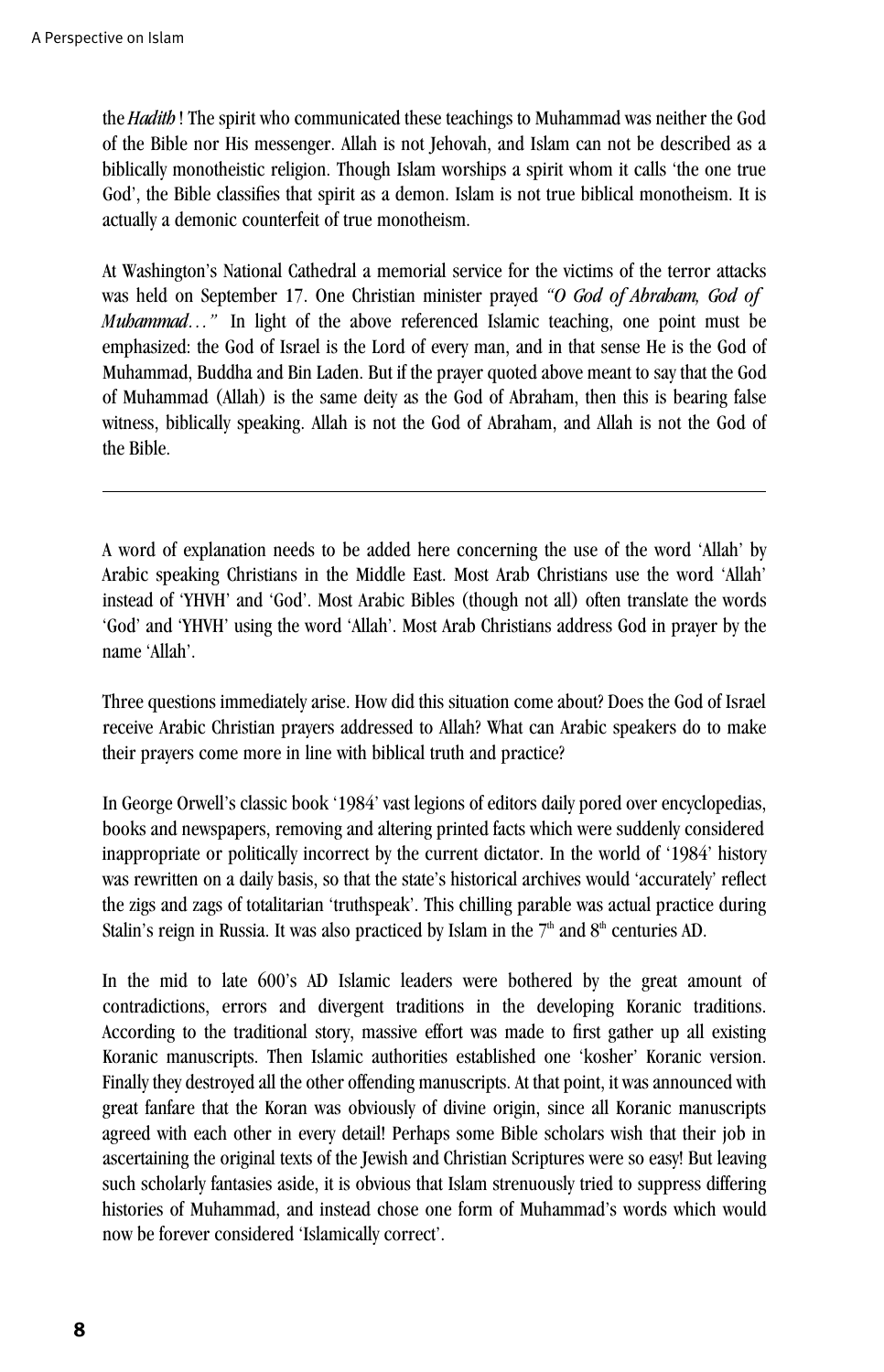Here is the relevant quote from the *Hadith* :

"Narrated Anas bin Malik: Hudhaifa bin Al-Yaman came to Uthman (*ed. 644-656 AD*) at the time when the people of Sha'm and the people of Iraq were waging war to conquer Armenia and Azerbaijan. Hudhaifa was afraid of their (the people of Sha'm and Iraq) differences in the recitation of the Qur'an, so he said to Uthman, 'O Chief of the Believers! Save this nation before they differ about the Book (Qur'an) as Jews and the Christians did before'. So Uthman sent a message to Hafsa, saying, 'Send us the manuscripts of the Qur'an so that we may compile the Qur'anic materials in perfect copies and return the manuscripts to you'. Hafsa sent it to Uthman. Uthman then ordered Zaid bin Thabit, Abdullah bin az-Zubair, Sa'id bin al-As, and Abdur-Rahman bin Harith bin Hisham to rewrite the manuscripts in perfect copies. Uthman said to the three Quraishi men, 'In case you disagree with Zaid bin Thabit on any point in the Qur'an, then write it in the dialect of the Quraish as the Qur'an was revealed in their tongue'. They did so, and when they had written many copies, Uthman returned the original manuscripts to Hafsa. Uthman sent to every Muslim province one copy of what they had copied, and ordered that all the other Qur'anic materials, whether written in fragmentary manuscripts or whole copies, be burnt." (*Sahih al-Bukhari* , Vol. 6, p.479)

Islam would apply this same '1984' trend in two other areas – pre-Islamic Arab pagan shrines and evidences, and the name of Allah. A concerted effort was made by the new Islamic religion to destroy any traces of pre-Islamic Arab paganism (called in Arabic the *al-J abiliyah* period, the '*age of ignorance* '). Offending pagan inscriptions were demolished and documents disappeared, in a similar way to how the Taliban recently defaced and destroyed ancient Buddhist statues in Afghanistan. Perhaps some of this behavior was motivated by a hatred of idolatry. In any case, by wiping the slate clean of pre-Islamic history, Muslim leaders were now free to recreate ancient Arab history in their own image – exactly like the newspaper editors of Orwell's '1984'.

Since Islam was claiming that Abraham had always been a Muslim *hanif* (a follower of Allah during the time of *al-Jahiliyah* ), it only made logical sense for Islam to 'up its own ante' and claim that the Arabic name of Allah (and not the Hebrew 'YHVH') was used from time immemorial as God's correct name. That is how it came about that Muhammad began to teach that 'Allah' and not 'YHVH' is the personal name of the One True God.

It is essential to understand the ramifications of this Islamic claim. If the Bible is right (that God's eternal name is YHVH) then Islam is wrong. And if Islam is right (that God's eternal name is the Arabic word 'Allah'), then the Bible is wrong. Biblically speaking, Islam's use of the word 'Allah' counterfeits the biblical teaching that God's eternal personal and unchangeable name is YHVH. Islam is guilty of violating the third commandment, "You shall not misuse the name of YHVH your God, for YHVH will not hold anyone guiltless who misuses His name!" (Deut.5:11).

By the same token, it would be beneficial for the Christian world to consider why it has by and large avoided using the personal name YHVH, substituting 'God' or 'the Lord' in its place. Perhaps Zech.14:9's vision of the future can help in these deliberations: "YHVH will be king of the whole earth. On that day there will be one YHVH, and His name will be the only name".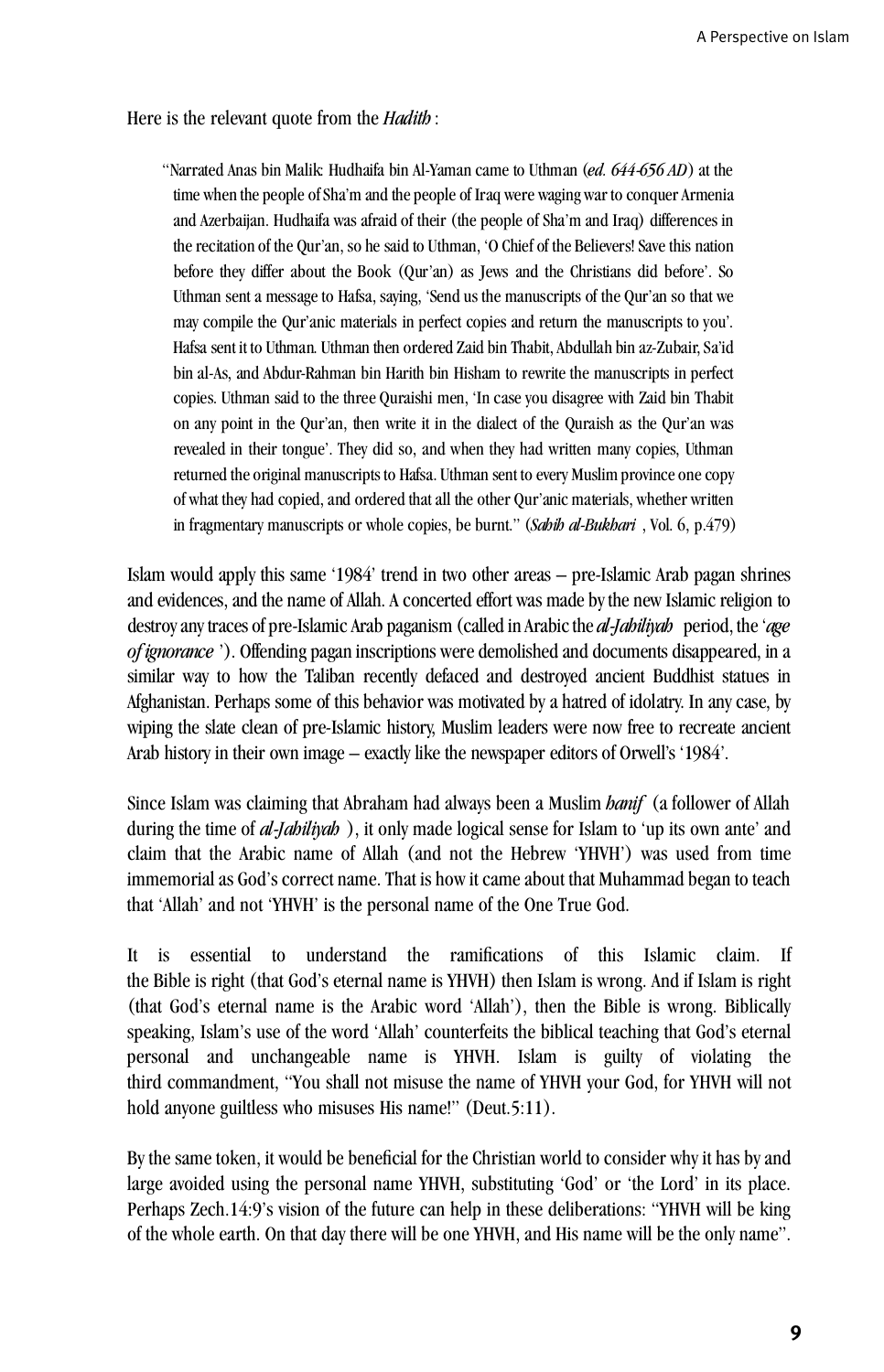Muhammad brought the name 'Allah' to prominence in the Arab-speaking world, and this name has never moved away from center stage. Today Muslims (and many Arab Christians!) proclaim that Allah is "the only word for God in Arabic" and that "it is the only word which has ever been used in Arabic for God". Since most Christian believers in the West are not specialists in Classical Arabic or in pre-Islamic history, any thoughtful discussion of the subject tends to end right here. After all, if most Arabs want to use a demonically influenced name for God, why should non-Arab Christians put up a fuss?

Simply put, the problem with the Islamic argument is that it is based on bluster and bad grammar, not on evidence. First of all, one is hard pressed to find Arabic Christian materials predating Muhammad. This means that there is nearly no evidence that Arab-speaking Christians called the God of the Bible by the name 'Allah'. Since the first complete Bible translated into Arabic only comes from the  $10<sup>th</sup>$  century AD, no one can clearly prove what the God of the Bible was called by pre-Islamic Christians. Furthermore, Arabs in the Arabian peninsula tended to pass religious teachings on by oral tradition. This means that there never was much written evidence regarding what name Arab Christians used for God. To add to the problem, much of Arab Christian civilization in the Arabian peninsula was wiped out in Muhammad's initial *jihad*, its faithful murdered or exiled by Allah's servants. The parallels to Orwell's '1984' are striking.

It would be correct to say that today, the Islamic attempt to read the name of Muhammad's Allah back into Jewish and later Arab Christian history has by and large succeeded in the Arab world. Regrettably, many Arab Christians have unwittingly bought into this hidden Islamic agenda. But it bears repeating that it is not historically, epigraphically or linguistically provable to say that Allah is the original word used by Arab Christians to worship YHVH.

Though many advocates of the name 'Allah' allege that this Arabic word is derived from *al-Ilaah* (the real Arabic word for God) or *alaha* (the Syriac word for God) or *eloha* (a Hebrew word for God), none of these conjectures fits the rules of Arabic grammar. They are simply fanciful speculations which have no linguistic defense. The Arabic language has always had a valid word for God (*al-Ilaah* ). At the same time Allah was long known as the personal name of a demon worshipped at the Ka'ba. Edward William Lane, the editor of the original eight volume world standard Arabic-English Lexicon (1863), concluded on linguistic grounds that 'Allah' is not derived from any Semitic word for God, but is instead a personal name.

Bible believers do not have the right to follow Islam in dumping the personal name of God (YHVH) and replacing it with the ancient personal name of an Arabian demon (Allah). For a more in-depth consideration of linguistic issues, please consult this web site:

#### **www.m4christ.org/files/A2/AllahLing.htm**

Will God hear the prayer of a Christian Arab who directs his prayer to the Father in Yeshua's name, all the while addressing Him as Allah? I personally believe that the blood of Yeshua is so powerful and strong, and that God's heart is so merciful and discerning, that He will receive prayer directed to Him and offered in the name of Yeshua, even though many Christians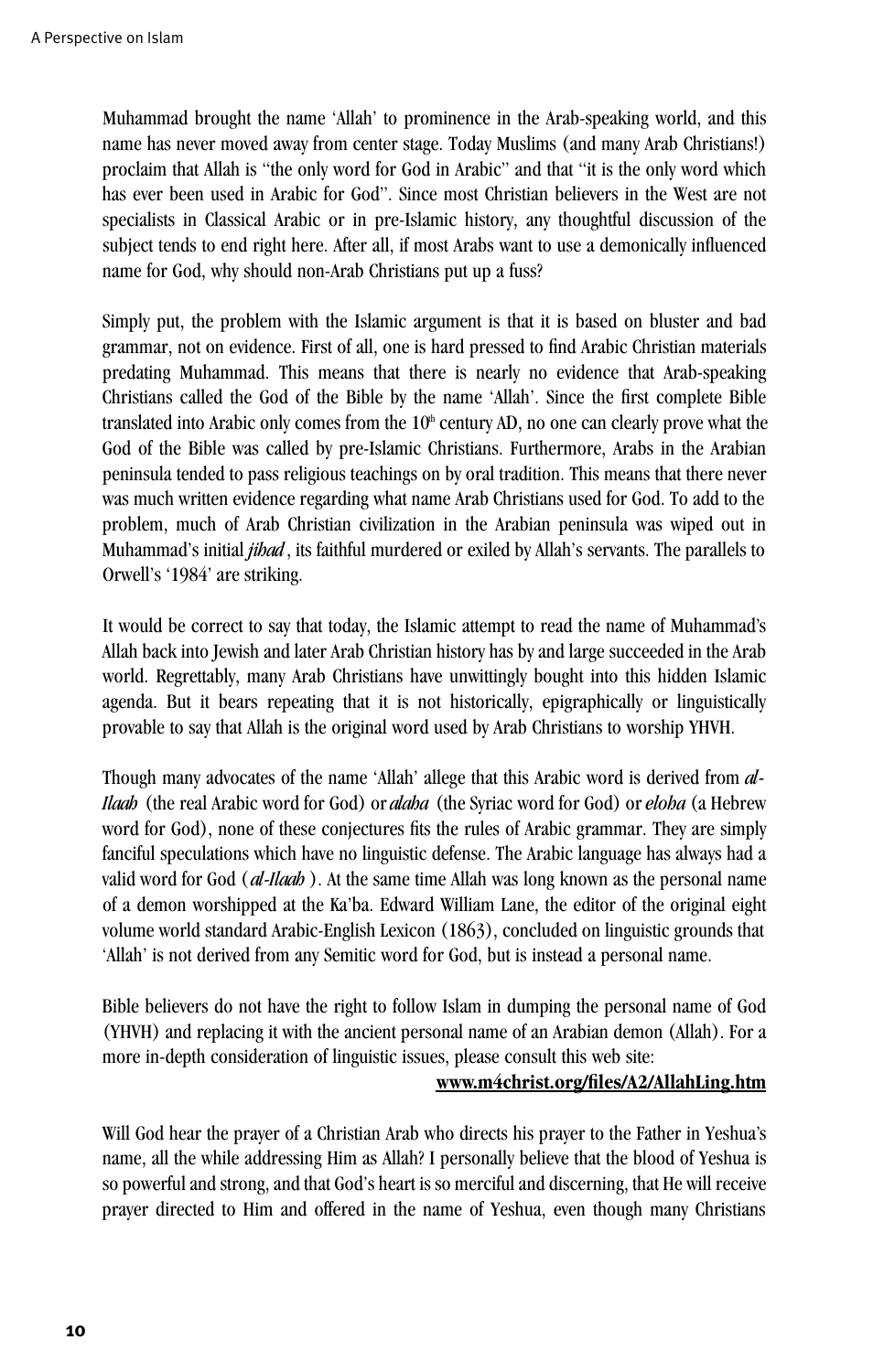persist in calling God 'Allah' instead of His chosen name – YHVH. Perhaps the apostle's words reveal YHVH's heart to us on this matter, in that "mercy triumphs over justice" (James 2:13).

At the same time, Bible believers should never have allowed Islam to establish Christian faith or practice. Believers should not be using the name of an Arabian demon as a term of endearment for the God of Israel. Arabic speaking believers in Yeshua need to be aware that various terms to address the God of the Bible are available apart from the Islamic word 'Allah'. *Al-Ilaah* (God) is one of these options, *ar-Rab* (the Great One) is another, and *Yahwah* (an Arabic equivalent of YHVH) is also a respectable biblical choice.

#### **G. ARE ISLAM'S CLAIMS TO BE TOLERATED AND RESPECTED?**

Islam is one of the world's major religions, but it fails the biblical test of being considered true monotheism, since Allah and the revelation he gave to Muhammad are fundamentally opposed to the Bible. This should not be surprising to Bible believers, since paganism and demonic worship are the spiritual matrix out of which Allah was elevated.

In a pluralistic world, all religions (whether true or false) are to be tolerated and afforded legal protection. It is not the primary concern of a secular state to judge the truth-claims of any one religion. Judaism and Buddhism, Satanism and Christianity, Islam and Wicca – all have the right to exist and propagate their beliefs. In that sense, in a secular society Islam is to be tolerated and respected, its mosques and *madrasas* (Islamic seminaries) to be free from attack, its adherents to be treated with courtesy, friendliness and respect.

At the same time, it should be remembered that the Koran claims that only Islam's religious positions are true, and that Christianity's and Judaism's claims are distorted or even willfully misleading. Since Islam is free to preach and teach according to that religious perspective, it is only logical that Christians and Jews should exercise their own freedom of religion when it comes to pointing out where Islam departs radically from biblical truth. Bible believers should also not be ashamed to point out where Islam's origins fall under the biblical description of being pagan and demonic.

A few pages from now the question of *jihad* (holy war) will be considered. It will be seen that Islam teaches about a future world battle between Islam on the one hand, and what we now call Western Christianity and secular democracy on the other. Islamic forces will conquer the West and, in this future Islamic dictatorship, Christians who willingly submit to Muslim rule will have limited civil rights and a nearly slave status. However, if they oppose Islam they are to be massacred. Secularists will be given a simpler choice – conversion to Islam or the death penalty. The fate of the Jews is the clearest – they will simply be slaughtered.

Though these futuristic *jihad* visions may now be explained by Muslim clerics to be an Islamic expression of respect and tolerance for defeated non-believers, the rest of the world may not so willingly appreciate or embrace these same definitions. A look around the planet at the turn of the  $21<sup>s</sup>$  century reveals that respect and toleration for other religions tend to characterize democracies and not countries ruled by Islamic dictatorships (*e.g*., Saudi Arabia, Iran, Sudan, Afghanistan, etc.). Islam cannot have it both ways – it cannot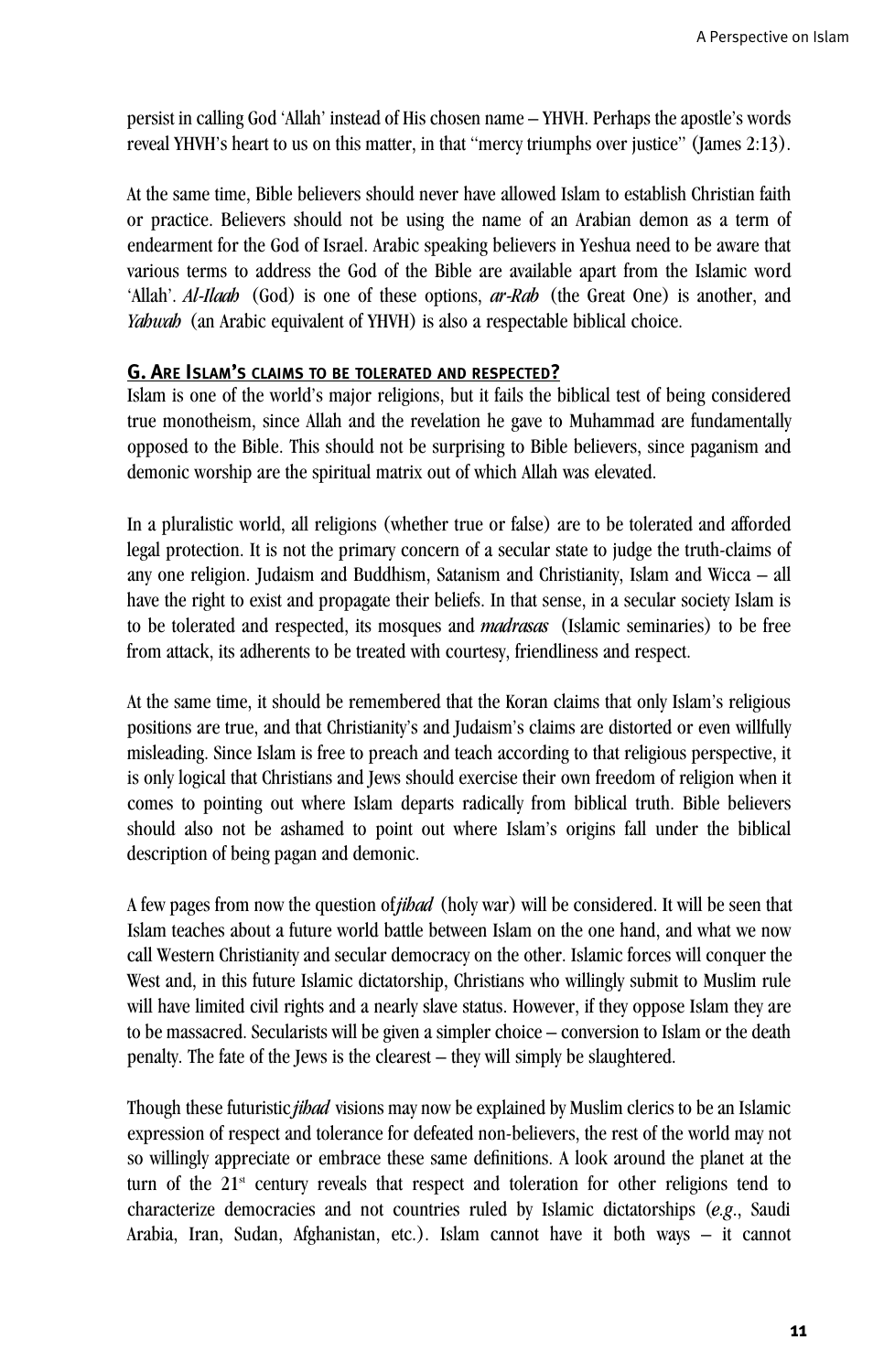simultaneously portray itself in the West as a champion of democratic principles of respect and toleration for other religions, and still remain true to Muhammad's call for *jihad*.

Islam foresees and calls for a violent armed clash between Muslims and the other nations. Watchmen who point this out are not fostering religious hatred or hatred of Islam. To point out these Islamic teachings is to speak the truth and to deliver a prophetic warning.

# **II. ARE MOST MUSLIMS PEACE LOVING AND NOT TERRORISTS?**

Part of this question can be answered quickly and positively. Many Muslims are peace loving and desire nothing more than to raise their families and lead a quiet life. Muslims are human beings made in the image of the God of Israel. They share a common humanity with all other descendants of Adam and Eve, and no one should forget that their hopes and joys are very similar to every other person's hopes and joys. Most Muslims are not terrorists. Only a small percentage of Muslims would be classified by Western or Israeli intelligence services as terrorists.

But this is only part of the story. What the West considers terrorism, many Muslims consider Islamic heroism. There is great support internationally in the Muslim street for Osama Bin Laden, for anti-American and anti-Israeli terror, for Sadaam Hussein and for violent *jihad*. Spurred on by calls to *jihad*, the Islamic masses can be very quickly roused to uncontrolled riots and frightening displays of pro-terrorist violence. Recent riots in Pakistan, Kashmir, Indonesia and Gaza are current, frightening examples.

Much violence has also occurred in the Islamic world when Muslims fight against Muslim (*e.g*., when Islamic military dictatorships with a more secular world view attempt to crush Muslim fundamentalist organizations, or when radical Islamic groups try to destabilize and overthrow Muslim military regimes). Though Muslims are not necessarily violent, an unusual degree of violence does characterize many Islamic societies. A brief description of recent Muslim violence in various Islamic countries brings this point home.

- **ALGERIA** has been reeling from a war between GIA (Armed Islamic Group radical Muslim terrorists) and its established government (a more secular Muslim military dictatorship) since 1992. Gruesome reports of entire villages having their throats slit, famous pop singers assassinated for singing Western influenced music, government instigated massacres of regions whose loyalties are suspect – these have left more than 70,000 murdered over the past 9 years. GIA cells are believed to have cooperated in Bin Laden's September 11 attacks.
- **LIBYA** is an Islamic dictatorship under Muammar al-Qaddafi. It has been one of the chief training centers for world terrorism, and has executed many attacks such as the bombing of a Berlin discotheque in March 1986 where US solders were murdered, as well as the terrorist bombing of Pan Am flight 103 over Lockerbie, Scotland in December 1988. It has cooperated with Pakistan in the funding and development of an Islamic nuclear bomb, as well as developing chemical warfare abilities. Libya has been a main supporter of such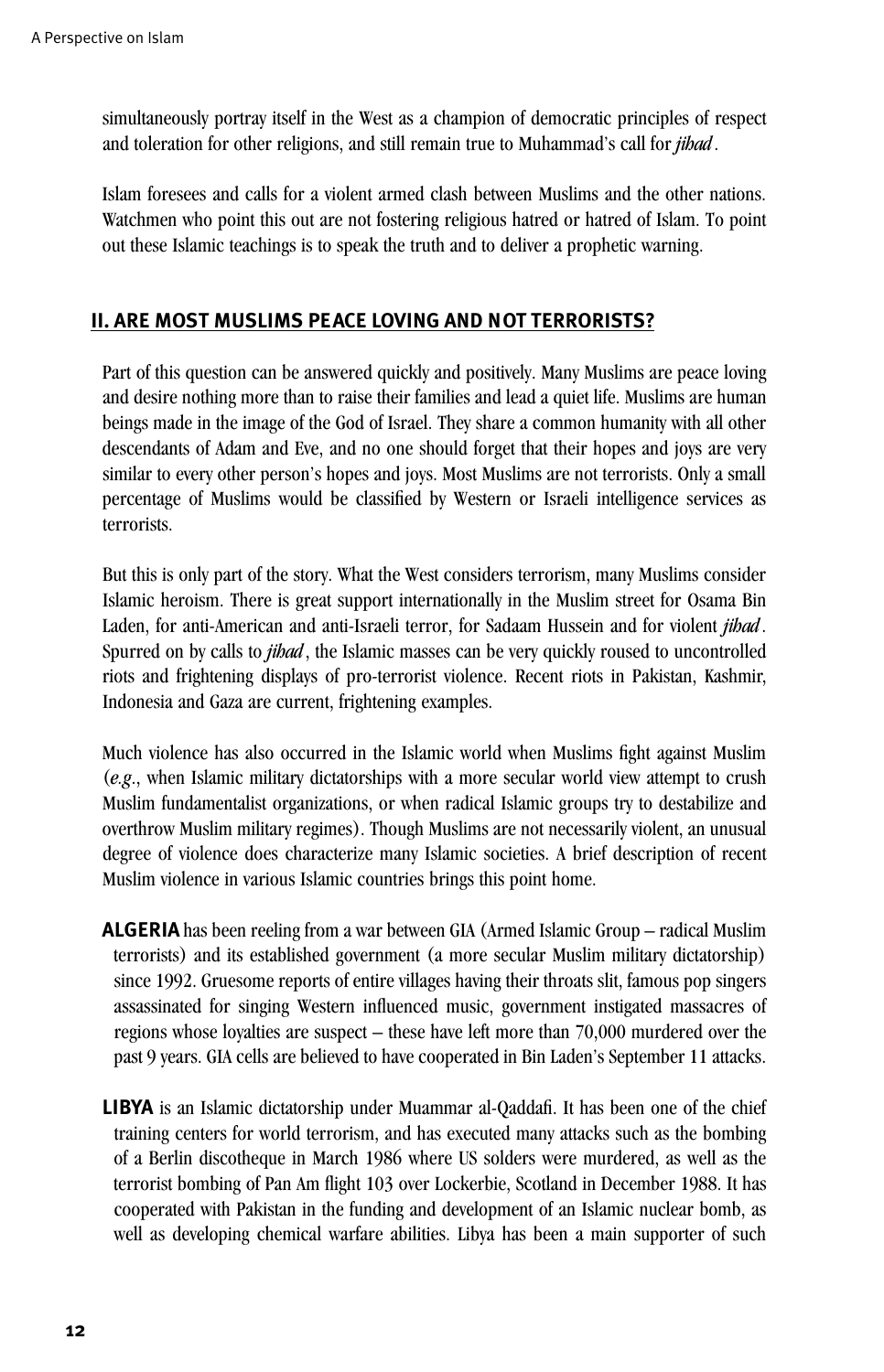terrorist groups as the Columbian M-19, Red Brigades, IRA, Ahmed Jibril's PFLP, Arafat's PLO etc. In the 1970's Qaddafi awarded Yasir Arafat \$5 million in recognition of his terror operation at the 1972 Munich Olympics which led to the massacre of Israeli athletes.

- **EGYPT**'s President Sadat was assassinated by terrorists associated with Egyptian Islamic Jihad in October 1981. This group was later co-planner of the World Trade Center bombings in 1993 (along with Sheikh Omar Abd al-Rahman's *Gama' aal-Islamiya* or Islamic Group) and seems to have been involved in the September 2001 attack as well. Its top leader was Ayman al-Zawahiri. This man was one of the planners of Sadat's assassination, and he now functions as Osama Bin Laden's top deputy for military operations (see **A Portrait of Egypt: A Journey Through the World of Militant Islam, Mary Anne Weaver, Farrar, Straus and** Giroux, New York 2000). In the 1950s Egypt originally financed, trained and ran the first terrorist raids of the *fedayin*, and in 1964 helped establish the PLO as a terrorist organization. Egypt was also the first Islamic country to use poison gas against fellow Muslims in the North Yemen war of 1962-67. The Christian Copts of the Egyptian Nile Valley have been subject to decades of torture, murder, raping and destruction of property on a regular basis, with a blind eye being turned by Muslim authorities (see **The Rumbling Volcano: Islamic Fundamentalism in Egypt**, Nabeel Jabbour, Mandate Press, Pasadena, CA 1993).
- **SUDAN** is considered one of world terrorism's main centers. Osama Bin Laden has a strong network in that country. According to the US Grand Jury indictment against Osama Bin Laden, the bombers of the US Embassies in Nairobi, Kenya and Dar es-Salaam, Tanzania were trained and sent out from that country. The Islamic dictatorship 'National Islamic Front' ruling Sudan has been overseeing the massacre, enslavement, rape and murder of the Christian and animist inhabitants of Southern Sudan, forcibly converting survivors and prisoners to Islam. Years ago the NIF proclaimed a *jihad* against its 'domestic enemy', and since 1983 more than 1.9 million people have been murdered or have been caused to die as a result of the actions of the NIF in southern Sudan and the Nuba mountains.
- **SYRIA** and **LEBANON** are also a world center of terrorism, as well as of opium and hashish cultivation. Between 1975-82 over 100,000 Lebanese were killed in the Lebanese civil war between the PLO, the Shiite and Sunni Muslims, the Druze and the Maronite Christians. In the Syrian-controlled Bekaa Valley the Hezbollah terrorist groups train and send out forces to attack Israel. According to the US State Department's Office of the Coordinator for Counter-terrorism's 2000 report, Syria oversees the following terrorist networks operating and training in Lebanon's Bekaa: Hezbollah, Osama Bin Laden's al-Qa'ida (*Arabic, 'The Base'*) network, Hamas, the Palestine Islamic Jihad, George Habash's PFLP-GC, Asbat al-Ansar, and several local Sunni extremist organizations. Other sources would add the names of the Japanese Red Army and the Egyptian Islamic Jihad. Syria not only controls Lebanon's terrorist training camps, but allows Islamic terrorists to base out of Damascus. In February 1982 the Syrian city of Hama was subject to a 27 day siege. The Syrian Army under the command of Rifa'at Assad surrounded the city and trapped possibly 100 members of the Muslim Brotherhood who were opposed to President Assad's regime. Artillery shelling of that city caused between 10,000 and 38,000 civilian casualties. Fifteen thousand people were untraceable as a result of the massacre. In September 2001 two PFLP terrorist were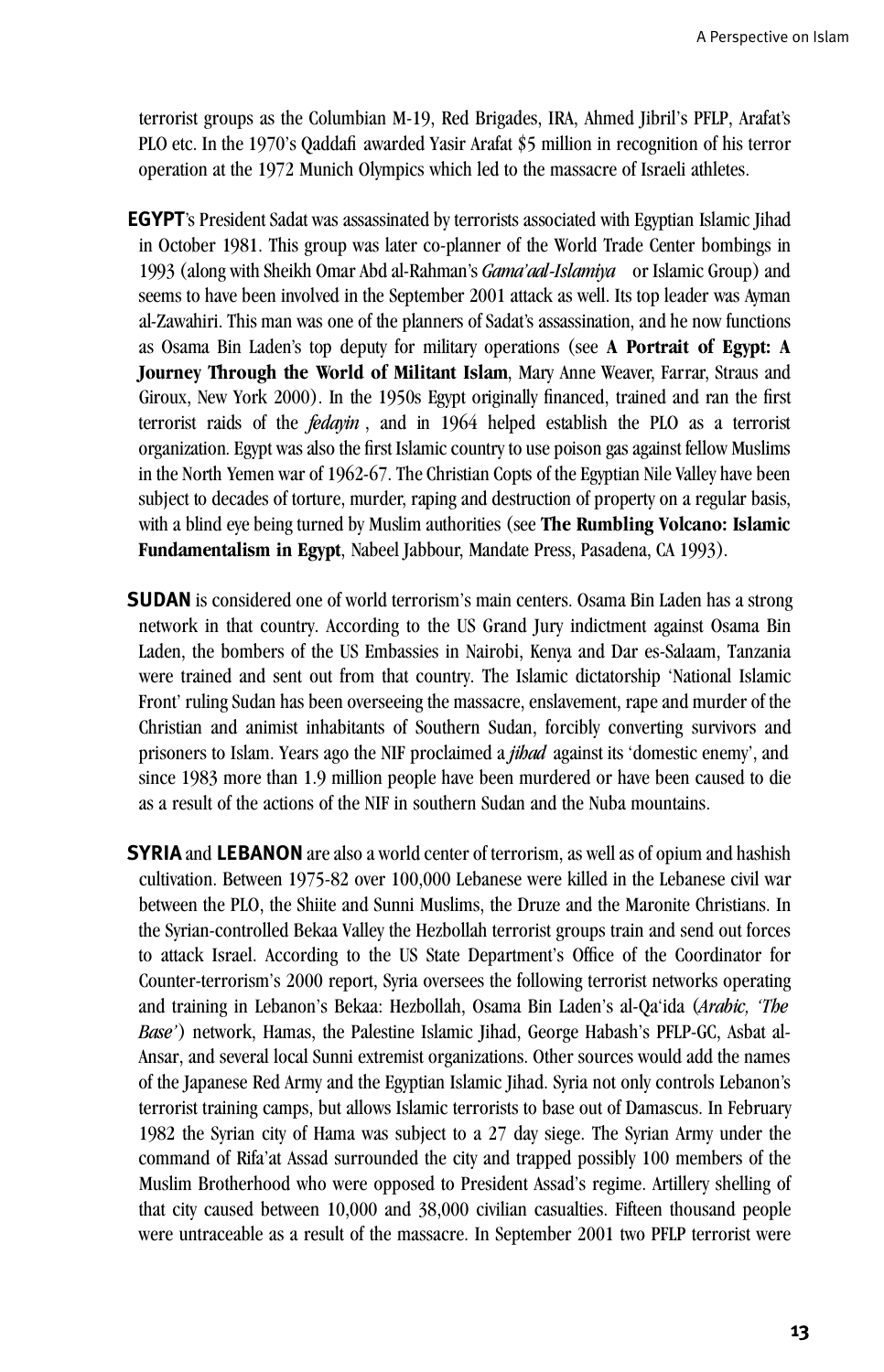arrested crossing into Israel from Jordan, having been trained in Syria to blow up the two towers of Tel Aviv's Azrieli Center.

- **JORDAN** became a base of PLO terror operations against Israel between 1964 and 1970. When the PLO tried to overthrow King Hussein's government in September 1970 to set up a terrorist dictatorship in its stead, the king responded by unleashing his Bedouin Legionnaires against the PLO. Approximately 3,500 PLO members were killed during those weeks in 'Black September', with many terrorists actually escaping to Israel to request asylum.
- **THE PALESTINIAN AUTHORITY** continues to engage in open terrorism. Of the 176 Jewish terror victims in the past year, 71 of them were committed by members of the PA security forces. Calls for a *jihad* against the Jewish people and for the destruction of the State of Israel are regularly broadcast on PA controlled radio and television. On September 11, the day of the World Trade Center bombing, the PA controlled newspaper *al-Hayat al-Jadida* declared, "The suicide bombers of today are the noble successors of the Lebanese bombers, who taught the US Marines a tough lesson. These suicide bombers are the salt of the earth, the engines of history. They are among the most honorable people among us." The PA appointed Mufti Ekrima Sabri gave a sermon at the al-Aqsa mosque in Jerusalem in late August 2001, in which he called on Allah "to destroy the United States and Great Britain, as well as those who help the two countries".
- **SAUDI ARABI** continues to bankroll many terrorist groups, though the funding mostly comes through private individuals. Many terrorist organizations receive substantial chunks of their funding through the government-tolerated generosity of the Saudis. Jews are forbidden to set foot in Saudi Arabia, and anti-Jewish literature is readily available. Christian houses of worship are illegal, and Christians who are discovered practicing their faith are often arrested, tortured and sometimes beheaded.
- **IRAN** is the center of Shi'ite Islam, and a world leader in exporting terrorism. It is a haven for many terrorist organizations, and funds Hezbollah's and Islamic Jihad's activities against Israel. Iran also supports and offers safe haven to Algeria's GIA, Egypt's *al-Gama'a al-Islamiyya* , Hamas, Egyptian Islamic Jihad, PFLP-GC, Kurdistan Worker's Party, Islamic Movement of Uzbekistan, etc. Iran's government held US embassy personnel hostage for 444 days in 1979-80, and has been linked to many top terror attacks around the world. It has continually called for the destruction of the Great Satan (USA) and the Little Satan (Israel) through *jihad*. Hezbollah's former leader is Imad Mugniyeh, the planner and mastermind of Hezbollah kidnappings, suicide bombings and many especially violent airplane hijackings. He is also the man who oversaw the torture to death of William Buckley (the CIA station chief in Beirut) and the bombing of the Israeli Embassy in Buenos Aries in 1992. At present he resides in Iran and in recent months has had significant contact with Bin Laden's top leadership, including Ayman al-Zawahari. The September 11 hijackings show strikingly similar tradecraft to Mugniyeh's methods.
- **IRAQ** is perhaps the most well known country which both exports terrorism and murders its own citizens. In March 1988 Sadaam Hussein launched a chemical warfare attack against the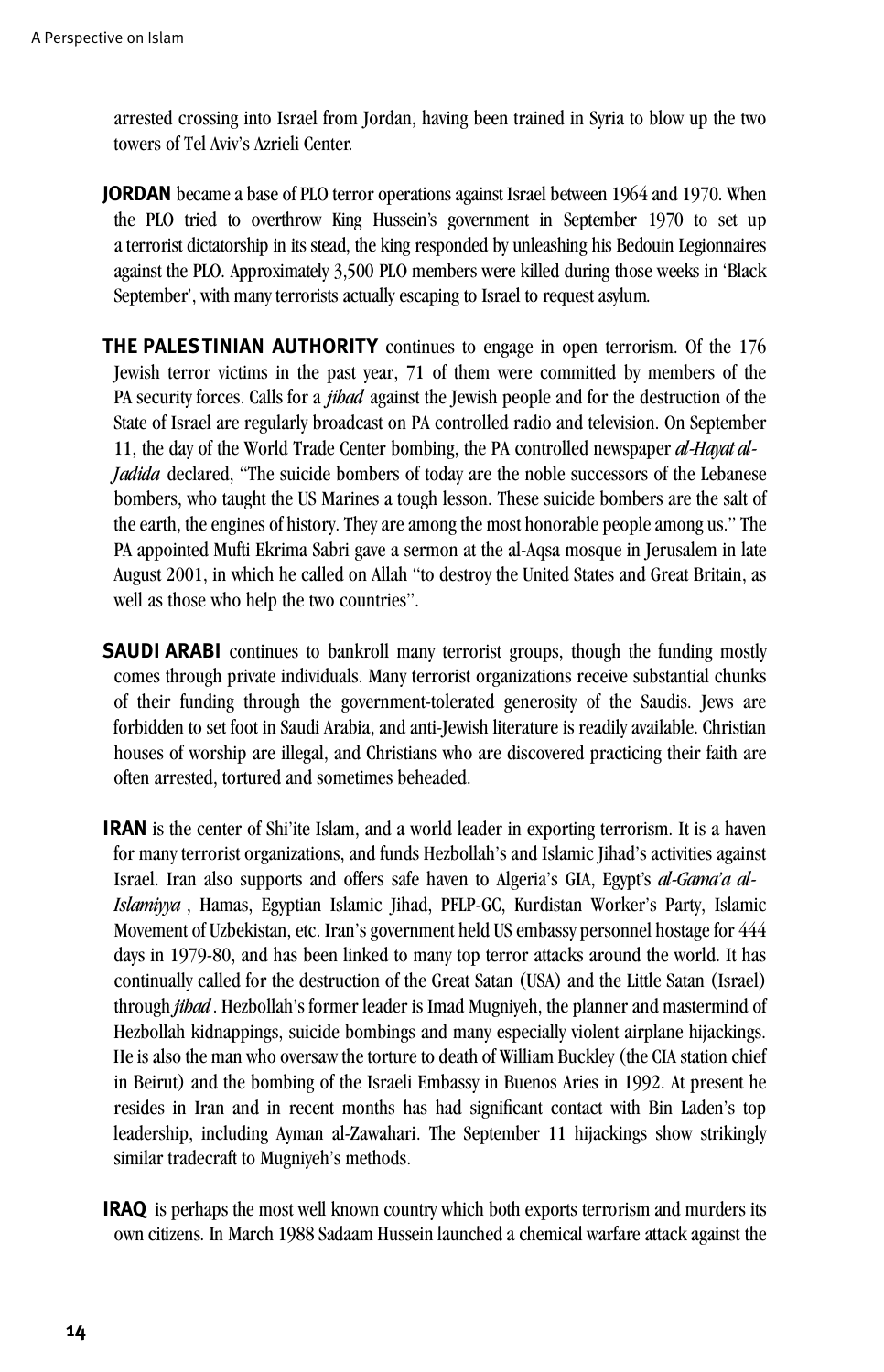town of Halabia in northern Iraq. Mustard gas and nerve gases were deployed. Between 5,000 and 12,000 Iraqi Kurds were killed immediately, and an estimated minimum of 40,000 were injured. His brutality against the Kurds, the Iranians and the Kuwaitis have earned him the Arabic title 'the butcher of Baghdad'. Sadaam has stirred up riots across the Muslim world by his declarations that he is leading a *jibad* against the forces of the godless West and of Israel. His drive to obtain non-conventional weapons (atomic, biological and chemical) coupled with his cruel invasion of Kuwait, triggered the Gulf War of 1991. Sadaam was one of the few world leaders who publicly applauded the recent attacks on the WTC and the Pentagon.

- **AFGHANISTAN**'s non-Arab country is ruled by the Islamic Taliban dictatorship. It is a center for training some of the most radical and violent Islamic terrorists, and the center of Bin Laden's al-Qa'ida network. The cruelty of this Islamic regime against its own people is internationally known and documented. Eight Christians working for the humanitarian aid organization "Shelter" are facing the death penalty for the alleged crime of sharing their faith with Afghanis.
- **PAKISTAN** is a non-Arab Muslim country. Christians accused of sharing their faith in Pakistan have been jailed, tortured and lynched. Osama Bin Laden has many contacts with Pakistan's intelligence community and has received active support from many sources in Pakistan. Over 30,000 Pakistanis fought as *jihad* warriors against Russian forces in Afghanistan. Recent violent anti-American riots and calls for *jihad* against the West show the volatile nature of many Pakistani Muslims. Recently President Musharraf publicly accused Hindus and Jews of plotting against Pakistan. This was partially done in an effort to divert Muslim anger away from Pakistan's leaders, who are cooperating with America against fellow Muslims in Afghanistan and the *mujahid* Bin Laden.
- **INDONESIA**, a non-Arab Muslim country, has recently seen horrendous Muslim instigated riots against Indonesian and immigrant Chinese Christians. A campaign of targeted rapes, murders and church burnings throughout Indonesia has garnered world media attention.

This brief survey of violence and terrorism in Muslim countries, and the solid evidence of widespread Islamic support for Muslim terrorist organizations, refutes the accuracy of the mantra that many are repeating today, that Islam is simply 'the way of peace' and that there is no such thing as Islamic terrorism. There are a sizable and active number of Muslim organizations and Islamic countries which support, export and engage in terrorism against Western targets. They are not a lunatic fringe. They are following Muhammad's command to engage in *jihad* – Islamic holy war *(starting on page 18)* .

Though not all Islamic terrorism is sponsored by Arabs, the lion's share of it brings together two potent elements – Islam and the Arab people. An example: of the 26 terrorist organizations whose identities have recently been published and whose financial holdings in the US have been seized, all are Islamic and most are Arab-led. Part of the key to this volatile mix may be found in the Bible, in Genesis 16:10-12. There the Angel of the Lord prophesies to Hagar concerning her yet to be born son Ishmael. "I will greatly multiply your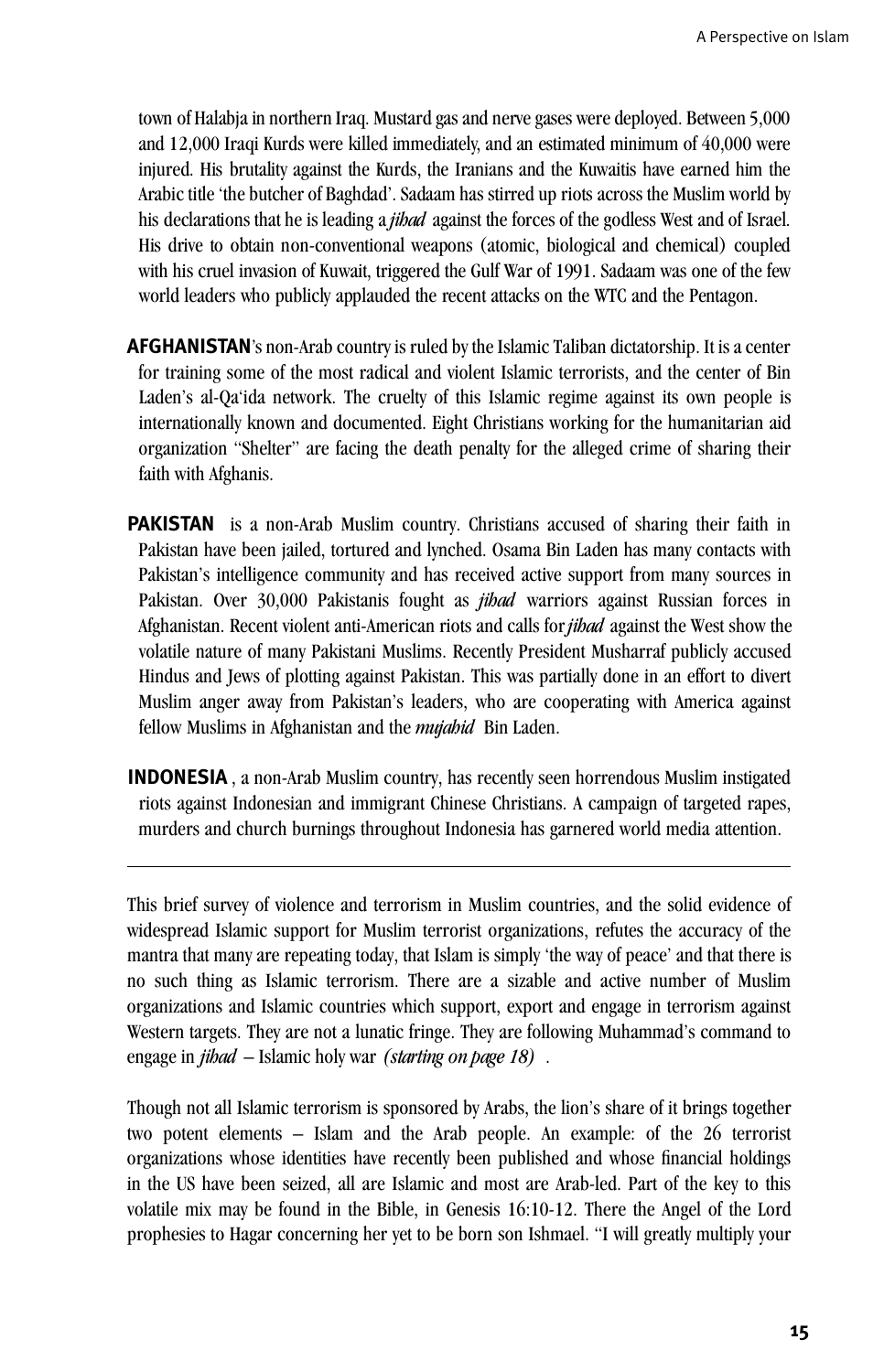descendants so that they shall be too many to count… Behold, you are with child, and you shall bear a son. And you shall call his name Ishmael, because the Lord has given heed to your affliction. And he will be a wild donkey of a man. His hand will be against everyone, and everyone's hand will be against him, and he will live to the east of (*ed*., or in opposition to/against) all of his brothers."

This prophetic word has shaped much of the destiny of the greater Arab nation and its relationship with the world. Fierce independence, a wild and untamable soul, and arrogant animosity can characterize Arab dealings (at their worst) with the world. But the Arab world at its best manifests freedom of abandoned worship, generosity, graciousness and sacrificial zeal. When Messiah Jesus is allowed to transform their hearts, the descendants of Ishmael will find God bringing sweet out of the bitter, and they will discover the beauty of their Abrahamic connection in a totally new way. Peace and cooperation will supplant wildness and strife, and love between Arab and Jewish cousins will bloom again.

We must remember that God has a heart overflowing with compassion and saving love for the multitude of Ishmael's sons and daughters. The Living One who saw Hagar and her son dying of thirst in the wilderness, has preserved Ishmael's line for redemptive purposes as well. Great revival will break out throughout the Arab world but prior to this, believing Jews and Gentiles need to be willing to pay the price in prayers, tears and blood to see the Arab world set free from the demonic deception known as Islam.

Another biblical passage that may have some bearing is Psalm 120. The Jewish psalmist complains that he has become exasperated in his having to deal with deceitfulness and warlike strife in the tents of Kedar (an ancient name for an Arabian tribe). "Too long has my soul had its dwelling with those who hate peace. I am for peace, but when I speak, they are for war" (Psa.120:6-7). It seems that not much has changed in 3,000 years. The Arab people have long had the tendency to see themselves at war with the world. The Bible indicates that this tendency goes back not only to the *jihad* of Muhammad's day, but even to the days of Ishmael and King David.

A third passage which helps to explain the spiritual dynamic of Islam is Hebrews 12:15-17. This passage is based on two scriptures in Gen.25. In Gen.25:22-23 YHVH prophesies to Rebecca that the right of firstborn inheritance (physically and spiritually) will rest on Jacob the second born. In Gen.25:31-34 Esau fulfills this prophetic word by selling his birthright to Jacob for a bowl of red lentil pottage. The Book to the Hebrews notes that a root of bitterness sprang up in Esau's heart after God affirmed that Jacob would indeed possess the promise. "See to it that no one comes short of the grace of God; that no root of bitterness springing up causes trouble, and by it many be defiled; that there be no immoral or godless person like Esau, who sold his birthright for a single meal. For you know that even afterwards, when he desired to inherit the blessing, he was rejected, for he found no place for repentance, though he sought for it with tears".

This bitter root based on jealousy of Jacob has spiritually defiled the majority of the Arab peoples. Satan has complicated matters by using Islam to fan the flames of hatred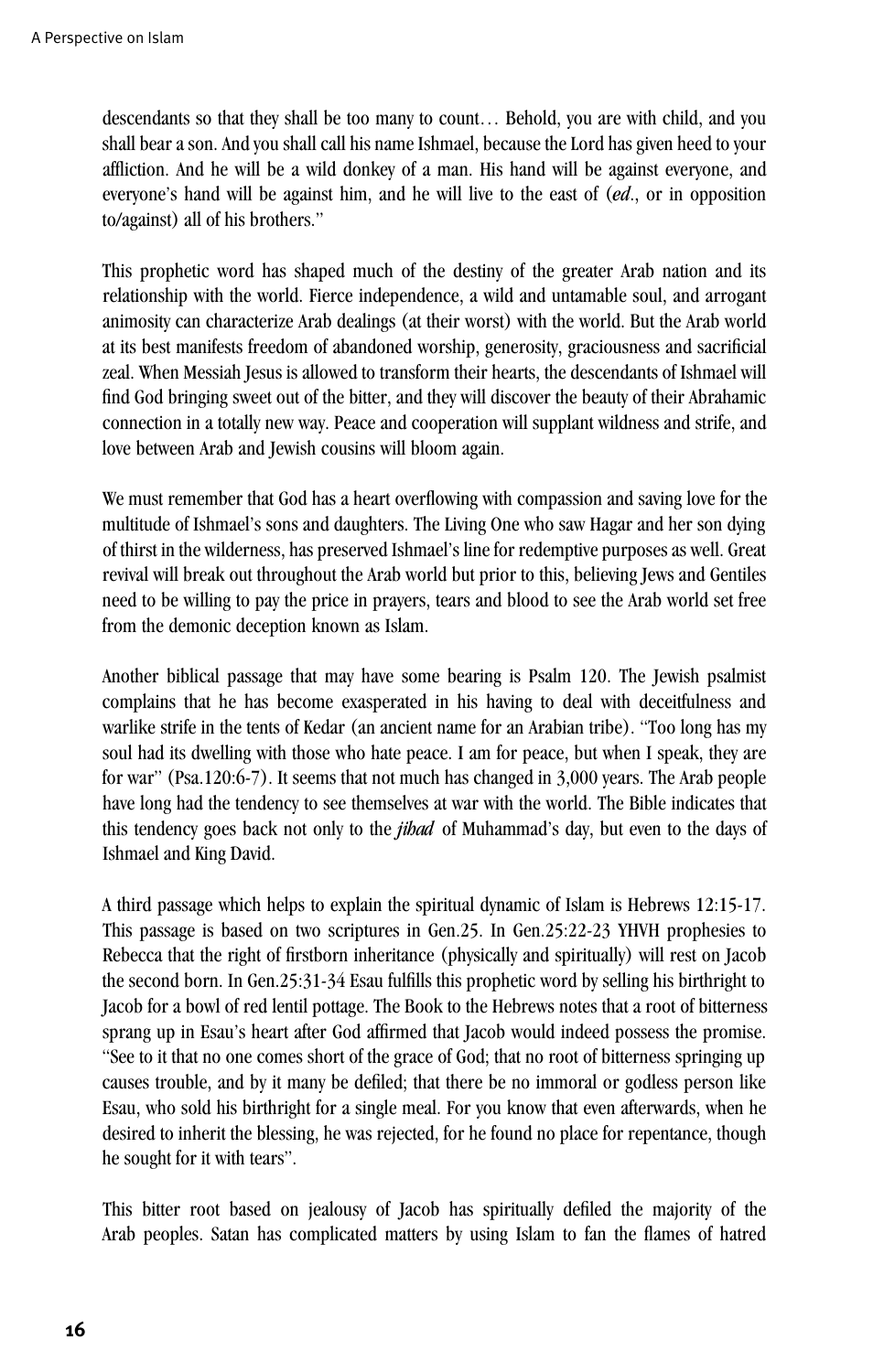toward the Jewish people — first among the Arabs, and then through them to the rest of the Islamized world. Islam has perpetuated this spiritual striving, elevating it to the level of a religious commandment.

Another spiritual factor concerning the Arab people is found in Isaac's prophetic word over Esau, given after Jacob had received the right of the firstborn: "'I have made [Jacob] lord over you and have made all his relatives his servants, and I have sustained him with grain and new wine. . . Your dwelling will be away from the earth's richness, away from the dew of heaven above. You will live by the sword and you will serve your brother. But when you grow restless, you will throw his yoke from off your neck.' Esau held a grudge against Jacob because of the blessing his father had given him. He said to himself, "The days of mourning for my father are near; then I will kill my brother Jacob." When Rebecca was told what her older son Esau had said, she sent for her younger son Jacob and said to him, "Your brother Esau is consoling himself with the thought of killing you"  $(Gen.27:37,39-42)$ .

Isaac prophesied that Esau's descendants would eventually move away from the land of Israel and make their home in the deserts. This process began when Esau moved to Edom, the desert area between southern Jordan and Saudi Arabia. Isaac adds that they would not make their living so much from agriculture as from the sword – from conquest, and from pillaging and plundering desert caravans. The Bedouin of the Arabian desert, and specifically Muhammad's followers from Yathrib/Medina, began the expansion of Islam by raiding peaceful trading caravans.

Islam's first military exploits did not involve spreading the religion of Allah, but they were simply piracy – attacking and despoiling other Arabs on their way to the pagan shrines of Mecca. These raids were known in Arabic as *razzia*, and were an old pre-Islamic Arabian custom. Muhammad himself organized 82 raids, leading between 19 and 26 of them personally. Within a short time robbing, raping and murder would be elevated to a spiritual commandment called '*jihad* for the sake of Allah'. Isaac's prophecy over Esau was about to come true with devastating results for the startled inhabitants of Africa, Asia and southern Europe.

But God has not only spoken hard words over the Arab people. The Hebrew prophets proclaim that a radically different prophetic vision will transform many Middle Easterners at the End of Days. Isaiah speaks of a day yet future when many Arabs will turn to the God of Jacob and find His healing. This will not be considered a day of defeat for the Arab nations, but rather an entrance into true victory and blessing as the rift in Abraham's family will finally be healed. Ishmael and Esau will at last find joy and covenantal blessing as they embrace their Jewish cousins, accepting them as the ones who have received the right of inheritance which belongs to the firstborn.

"In that day there will be an altar to the Lord in the heart of Egypt, and a monument to the Lord at its border. So the Lord will make himself known to the Egyptians, and in that day they will acknowledge the Lord . . . In that day there will be a highway from Egypt to Assyria. The Assyrians will go to Egypt and the Egyptians to Assyria. The Egyptians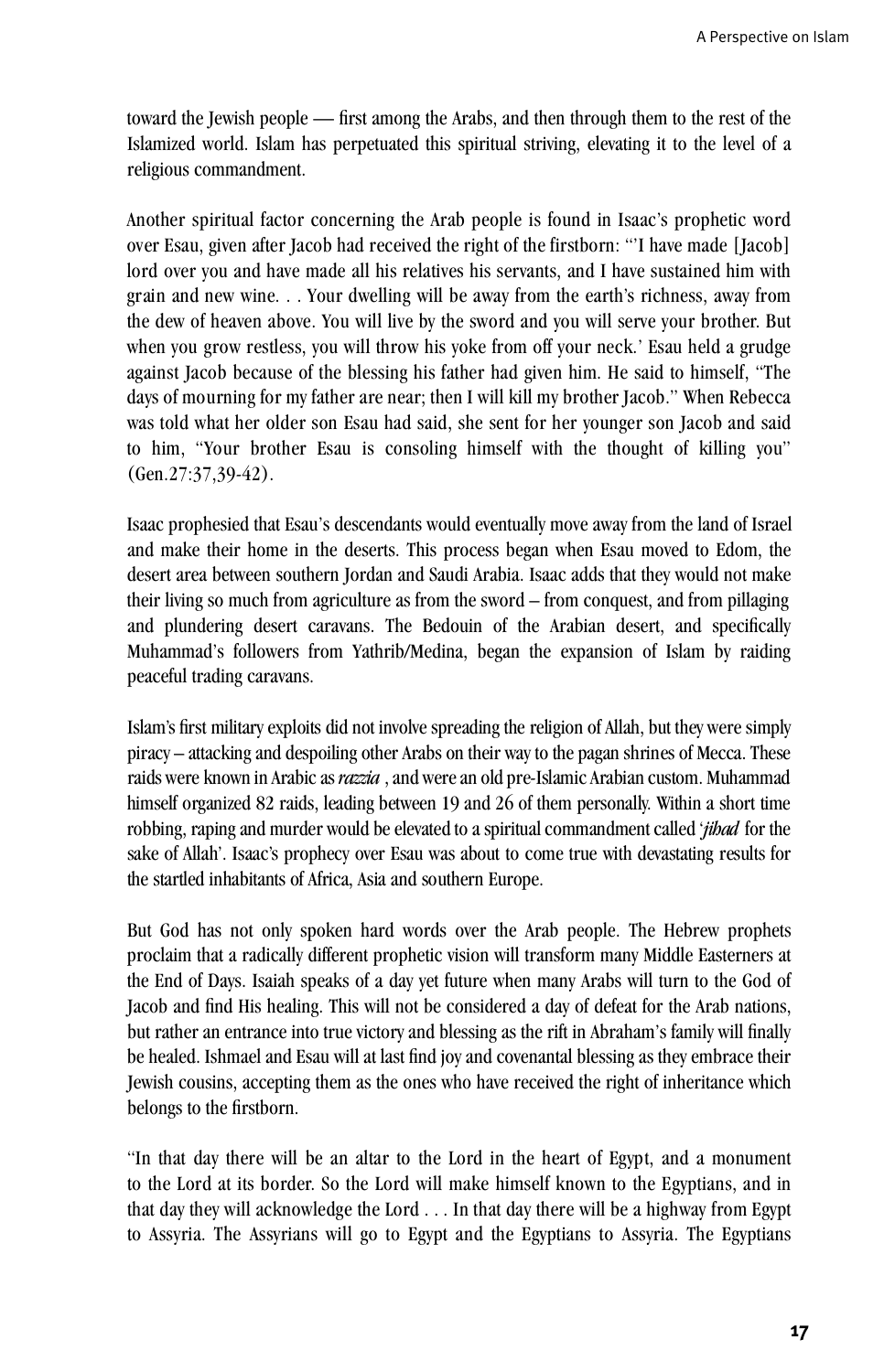and Assyrians will worship together. In that day Israel will be the third, along with Egypt and Assyria, a blessing on the earth. The Lord Almighty will bless them, saying, 'Blessed be Egypt My people, Assyria My handiwork, and Israel My inheritance'"  $(Isa.19:19.21.23-25).$ 

One of the keys to peace between the sons of Ishmael and the sons of Israel actually lies in the hands of the Jewish people. When God grants grace, humility and revelation to Israel, the Jewish people will be able to honor and respect Ishmael and Esau as Abraham and Isaac's physically firstborn sons — though God's 'promise of the firstborn' will always remain Isaac's and Jacob's inheritance.

Even though Abraham's earthly family remains very dysfunctional, believers should remember that the Arab nation is the Jewish people's elder brother. Pray that the fractured physical family of Abraham will be healed in fullness, Even today, honor and slighted honor is a powerful dynamic among Arab people and the source of much conflict. Pray that the Jewish people grow deep enough in grace to bless and honor their Arab brothers, bringing healing and restoration. Pray that God will so transform Arab and Jewish hearts that Jews will request wise and godly counsel from their Arab brothers, and that Arabs will gladly share their "older brotherly" wisdom and protection with younger brother Jacob, the Jewish people whom God calls "the firstborn son among all the nations" (Exod.4:22-23).

# **III. "JIHAD DOESN'T MEAN HOLY WAR — MUHAMMAD NEVER TAUGHT HOLY WAR."**

The recent focus on *jihad* and *mujahidin* has caused some Islamic spokesmen in the West to declare that Islam does not believe in holy war, and that anyone who believes this is defaming Islam and is ignorant of Arabic. Most Westerners are ignorant about Islam and Arabic, and are also committed to a form of secular pluralism. When accusations are leveled at them, many Westerners simply step back, lower their heads and mumble, "I'm sorry! No offense intended to you or your religion!"

Ever since the terror attacks occurred on the Pentagon and on New York City, Hollywood and the U.S. State Department have stepped into the gap, attempting to lower tensions and dissipate American anger against Islam. Pop stars and politicians, movie stars and TV show hosts have suddenly become authorities on Islam, reading from prepared scripts which quote from the Koran (usually out of context) and describe Islam in glowing terms as a peaceful religion which only wants to worship its God in peace and quietness.

The Koran and *Hadith* (authoritative Muslim commentary) describe *jihad* very clearly, and their description does not jibe with what many talking heads are confidently proclaiming. These next sections set forth Islamic teaching on *jihad* from the source documents, explain how these teachings are reflected in both the Muslim view of the End of Days and in the terror and violence of the '*mujahidin* of the apocalypse', and suggest some prophetic possibilities as to how this rapidly developing crisis may play out.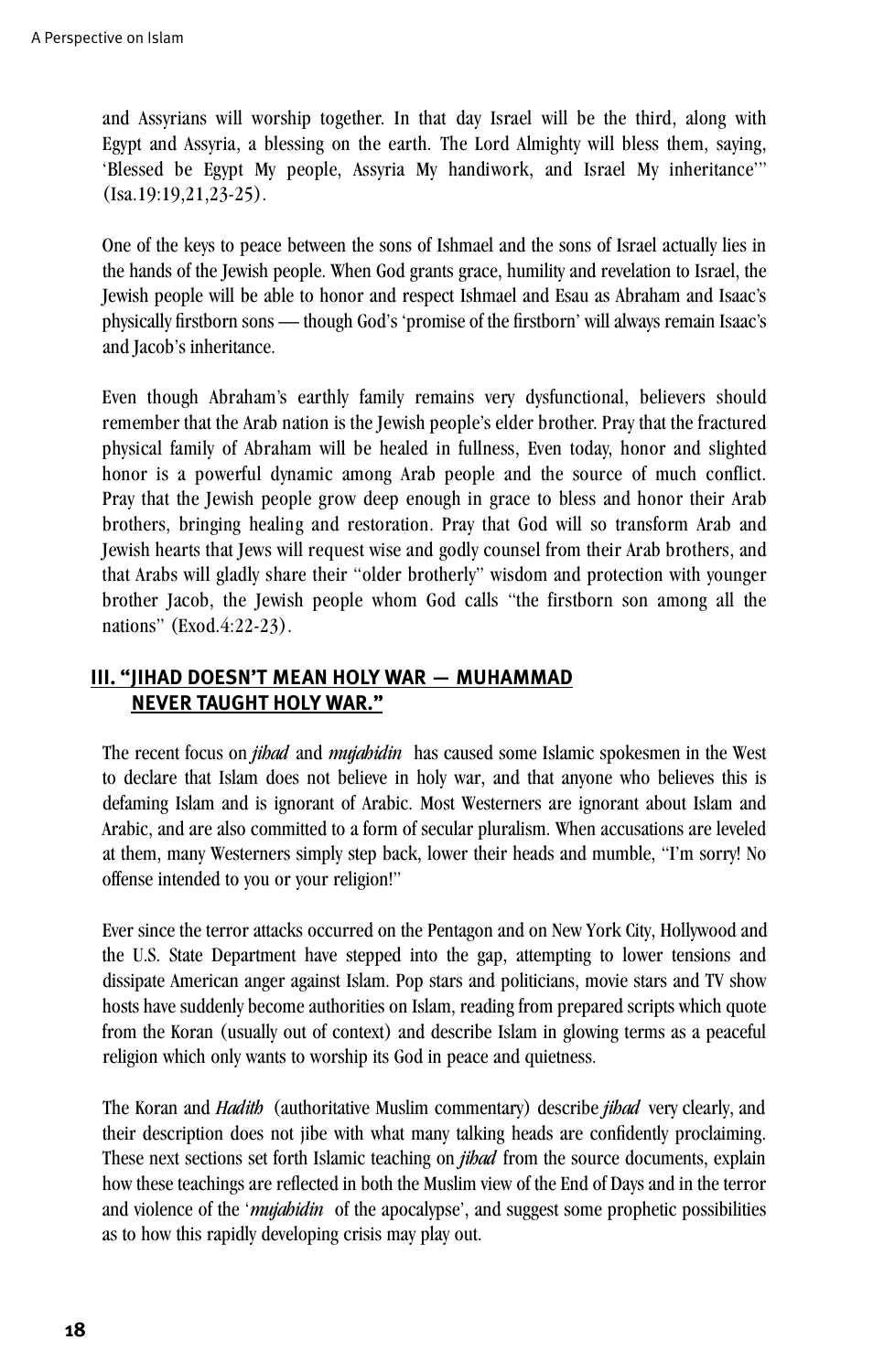# **A. THE ARABIC WORD 'JIHAD'**

*Jihad* is derived from the Arabic root *jhd* and its primary meaning is 'to strive', 'to exert oneself', or 'determined effort'. One who participates in *jihad* is a *mujahid* (plural *mujahidin* ). In the Koran the term *jihad* is usually followed by the expression *fi sabil Illah* ('in the path of Allah') and nearly always refers to war and conquest in Allah's name. There are other Arabic words that refer to war, such as *harb* ('to put to the sword') or *qital* ('to slay'), but *jihad* is the Koran's term of preference for holy war – conquest of non-Muslims, their territories and possessions – in the name of Allah, as well as giving pagan survivors the choice between death and conversion to Islam.

The *Hadith* , a compilation of Muhammad's teachings written down after the completion of the Koran and considered authoritative by Islam, is the second most important source of Islamic law (*Shari'a*). The term *jihad* as used in the most authoritative *hadith* (*Sahih al-Bukhari* ) has 199 references, all of which define *jihad* as warfare. The world famous Orientalist scholar Bernard Lewis states that "the overwhelming majority of classical theologians, jurists and traditionalists… understood the obligation of jihad in a military sense" (Bernard Lewis, **The Political Language of Islam**, Chicago: University of Chicago Press, 1988, p. 72). The original and classical Islamic use of the term *jihad* in both Koran and the *Hadith* means armed warfare conducted against unbelievers.

# **B. HOW THE UNDERSTANDING OF 'JIHAD' HAS EVOLVED**

At first glance the issue seems to be clear: Islam's most authoritative and original sources teach that *jihad* is holy war. Why should any Muslims disagree? For example, why does the Council on American-Islamic Relations' web page state that "'Jihad' does not mean 'holy war' . . . It is a central and broad Islamic concept that includes struggle against evil inclinations within oneself, struggle to improve the quality of life in society, struggle in the battlefield for self-defense (e.g., - having a standing army for national defense), or fighting against tyranny or oppression"? CAIR's definitions do not reflect the classical Arabic and Koranic uses of the term '*jihad*'. Why are the clear facts being blurred?

The answer has to do with at least two factors. The first factor is that Islamic spin doctors might be more concerned about present public relations than about Westerners understanding the Koran with greater accuracy. Muslims in the West are also concerned about anti-Islamic persecutions, and consider it better to fudge the truth for the sake of temporary peace, than tell the truth and face massive discrimination.

The second factor deals with how Islam has fared in history. Islam has undergone political and theological changes since its inception. At Islam's birth, Muhammad defined *jihad* as holy war, and for at least a century that is how Islam's leaders understood the call. Islam spread from Mecca to Mesopotamia, from Persia to the Pyrenees, from India to Israel – all through wars of conquest. At one point in history Islam had nearly conquered the known world at the point of a scimitar.

But eventually Islamic forces were stopped. In France Charles Martel broke the wave of Muslim conquest at the Battle of Poitiers in 732. Alfonso VIII of Castile broke the Almohad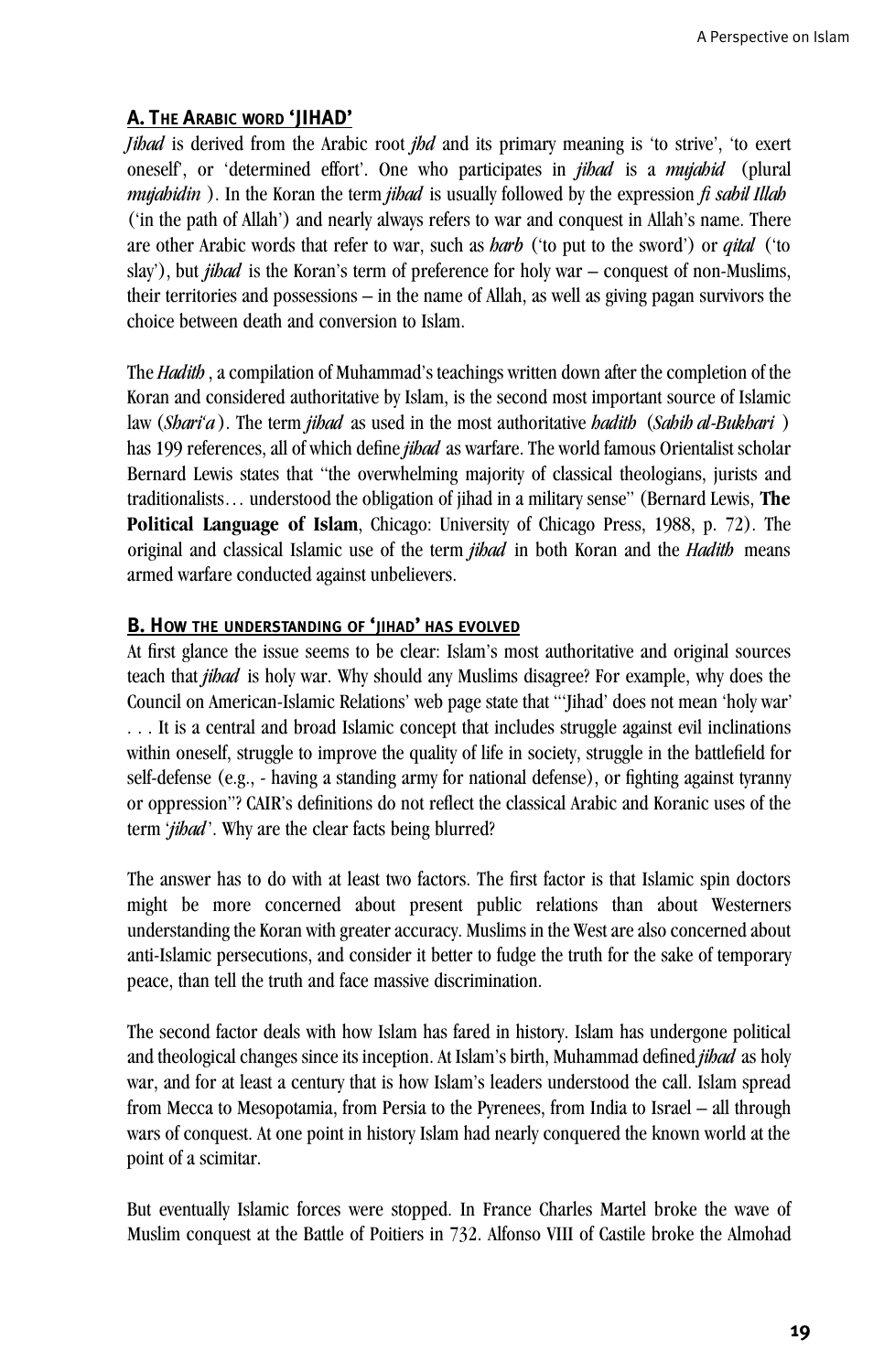(Moorish) hold on Spain in the Battle of Las Navos de Tolosa in 1212, leading to the emigration of one million Moors back to Morocco. The Byzantine kings kept up a barrier against the Islamic onslaught from the 600's until 1453, when their city of Constantinople was overrun by the Turks. Three days of murder, rape and robbery were permitted to the Islamic *jihad* victors. Austria and Hungary held firm against the green banner of Islam, preventing them from battering down the very gates of Vienna in 1529 and 1566. Finally in 1683 Islam's throttling grasp on the nations of Europe finally began to be broken, with the defeat of the Ottoman forces of Kara Mustafa by John III of Poland at the Battle of Vienna. Over one thousand years of Islamic *jihad* conquest and rule was now beginning to be reversed.

At the dawn of Islam in the seventh century AD, when Islam's Bedouin armies had been sweeping across the known world and conquering at the point of the sword, Muhammad's teachings on *jihad* were not disputed by Muslims. They were incorporated into the Koran and the *Hadith* , and formed a bedrock of Islamic teaching and practice. But when the Muslim momentum of conquest began to be blunted, the theology of *jihad* began to metamorphose. Temporary treaties were allowed with the enemy, in order to allow Islamic forces time to consolidate forces and then to attack again.

This concept of truce (*hudna* in Arabic) is very different from a Western peace treaty, because it assumes that the treaty will eventually be broken by Islamic forces and that fighting will recommence at a time most favorable to Muslim armies. It is in this sense that Yasir Arafat described the Oslo Peace Accords only as a *hudna* like the Peace of Hudaibiya (a ten year truce between Muhammad and the opposing forces of Mecca, which was suddenly broken by Muhammad two years later). According to Islam, once an area has been conquered by Islam, it becomes *waqf* (sovereign Islamic property). Even when that property is reconquered by Jews, Christians or polytheists, it is forbidden for Muslims to surrender that territory. War for its return must be waged when the opportunity presents itself. This helps to explain part of the spiritual dynamic lurking behind Palestinians who describe Israel as being "occupied territory".

When Islam conquered Jewish or Christian territory, the Jews and Christians inhabitants (*Ahl al-Kitab* , the 'people of the Book') were deliberately given a legally humiliating status similar to slavery. The Arabic word for people possessing this second class status is *dhimmi* . In rare cases Jews, Christians and even pagans would be granted partial relief from *dhimmi* conditions because Islam was in need of their professional services.

Islamic jurists began to develop new theological terms. At first the world was to be divided into two sectors – *Dar al-Islam* (the zone or abode of Islam, where Islamic law is rigorously carried out) and *Dar al-Harb* (the zone of the sword/warfare, where unbelievers lived who needed to be either conquered and converted or slain). This view of the world implied that perpetual warfare would exist between Muslims and non-Muslims, until Islam would absorb or conquer *Dar al-Harb* . Other jurists would later suggest a third possibility (after Islamic military advances were stalled and cease-fire treaties were signed) – *Dar al-Sulh* (the zone of peace treaty) or *Dar al-Ahd* (the zone of covenant). Non-stop war would not have to be immediately waged. Temporary truces afforded Muslim governments time to re-arm and then renew *jihad* at a later and more auspicious date.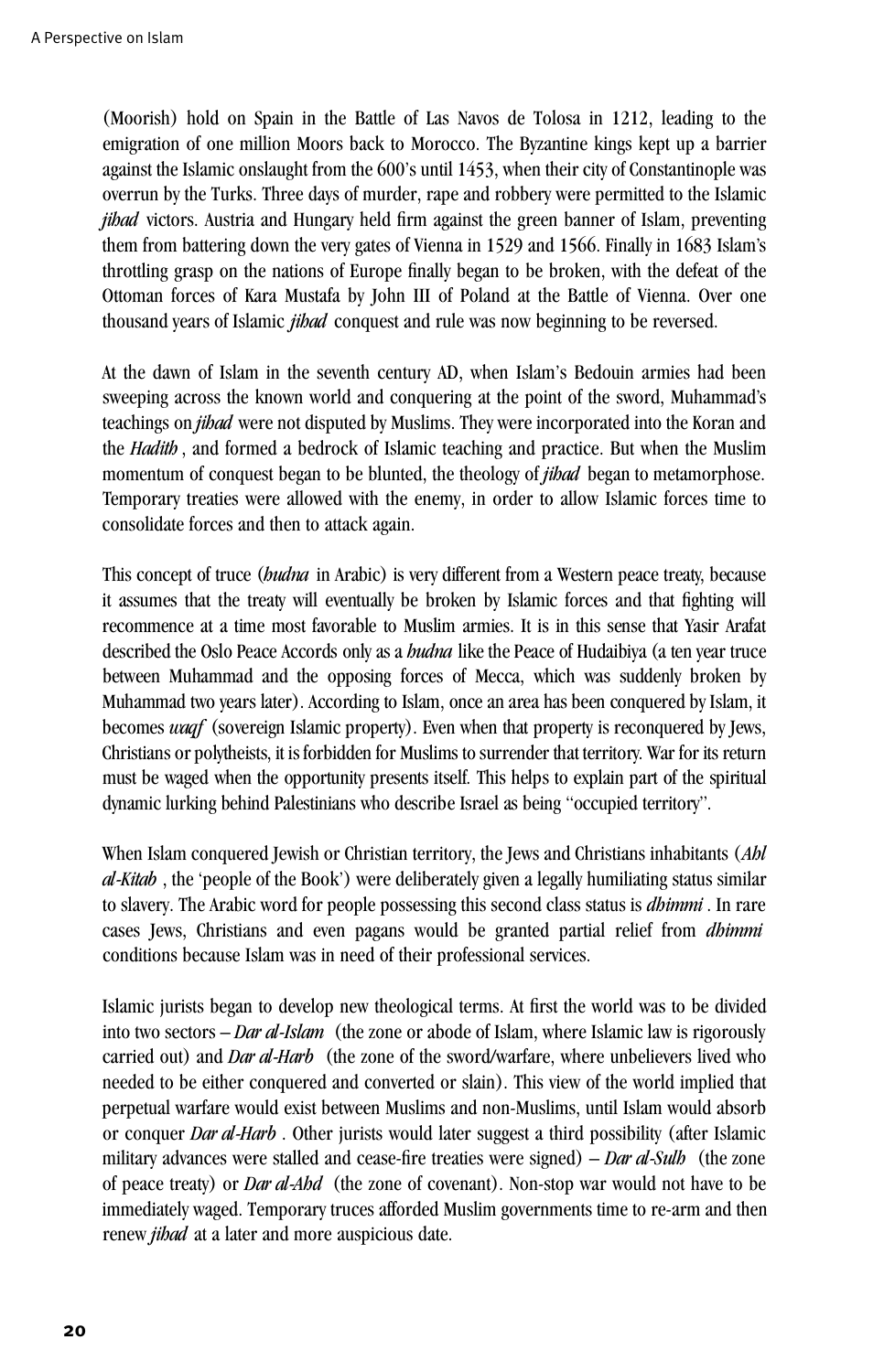As corruption began to predominate in many Islamic leaders, and as succession wars and murderous rivalries began to characterize Muslim rulers, a new wave of zealous Islamic preachers and teachers arose. These called for the overthrow of all Islamic leaders who were comfortable with the status quo standoff, or who had abandoned *jihad* in favor of accommodation with pagans or Christians.

These new Islamic firebrands declared that Muslim leaders who failed to enforce *Shari'a* (Muslim religious law) rigorously had forfeited the right to rule. This rigorous interpretation included the necessity of *jihad*. Led by the teachings of Ibn Taymiya (1268-1328), they now broadened the definition of *jihad* to include the overthrow of established Islamic governments who had abandoned Muhammad's original zeal for conquest. They also declared that professing Muslims who do not live strictly according to the *Shari'a* are unbelievers, and that *jihad* must be waged against them as well. Other Muslim groups who came to the same conclusions included the Kharijis/Khawarij in the 600's and the Assassins/Hashishin in the 1000's AD.

Finally another major evolutionary development in the definition of *jibad* came through the Sufi movement. Abu Hamid Muhammad al-Ghazali (1059-1111) taught that there is a distinction between lesser *jihad (al-jihad al-asghar)* and greater *jihad (al-jihad alakbar*). What was now called 'lesser *jibad*' still meant holy war and it still involved the conquest of pagans, Jews and Christians at the point of the sword. But now the term 'greater *jihad*' would be understood to refer to personal struggle against inner evil. Al-Ghazali envisioned the body as a city governed by the human soul yet also under attack by evil desires. A purported tradition which is hotly disputed in Islam and not found in the Koran or the more authoritative *hadiths,* describes how Muhammad supposedly came back from a *jihad* battle and declared, "We have returned from the lesser *jihad* to the greater *jihad*." When asked, "What is the greater *jihad*?" he replied, "It is the struggle against oneself" (see Al-Ghazali, Ihya', *Al-`Iraqi*, from Bayhaqi's quote of Jabir who said, "There is weakness in its chain of transmission"; according to Nisa'i in *al-Kuna*, the saying comes from Ibrahim ibn Ablah).

Many Muslims have been influenced by this Sufi form of Islam, and think of *jihad* more as a personal struggle against evil, rather than as holy war for the sake of Allah. Yet al-Ghazali's teaching provoked charges of heresy from Ibn Taymiya and his follower Ibn al-Qayyim al-Jawziya (1292-1350), who declared that al-Ghazali's *hadith* quoted above was a deliberate fabrication and a violation of Muhammad's teachings on *jihad* in the Koran.

Today modern Muslims have various definitions of *jihad* that they can choose from. Some use the term *jihad* in good faith to mean totally non-violent behavior. Many others, especially in the Middle East and Asia, understand *jihad* to be armed conflict. It is important to point out that an honest examination of classical Islam forces one to conclude: Muhammad taught and practiced *jihad* as holy war; that is how Islam's first leaders and theologians understood the term; that is exactly how Islamic terrorists define their own actions. Other more esoteric Muslim understandings of *jihad* do not erase the fact that 'armed conquest and conversion or murder of unbelievers' is Islam's original understanding of the term.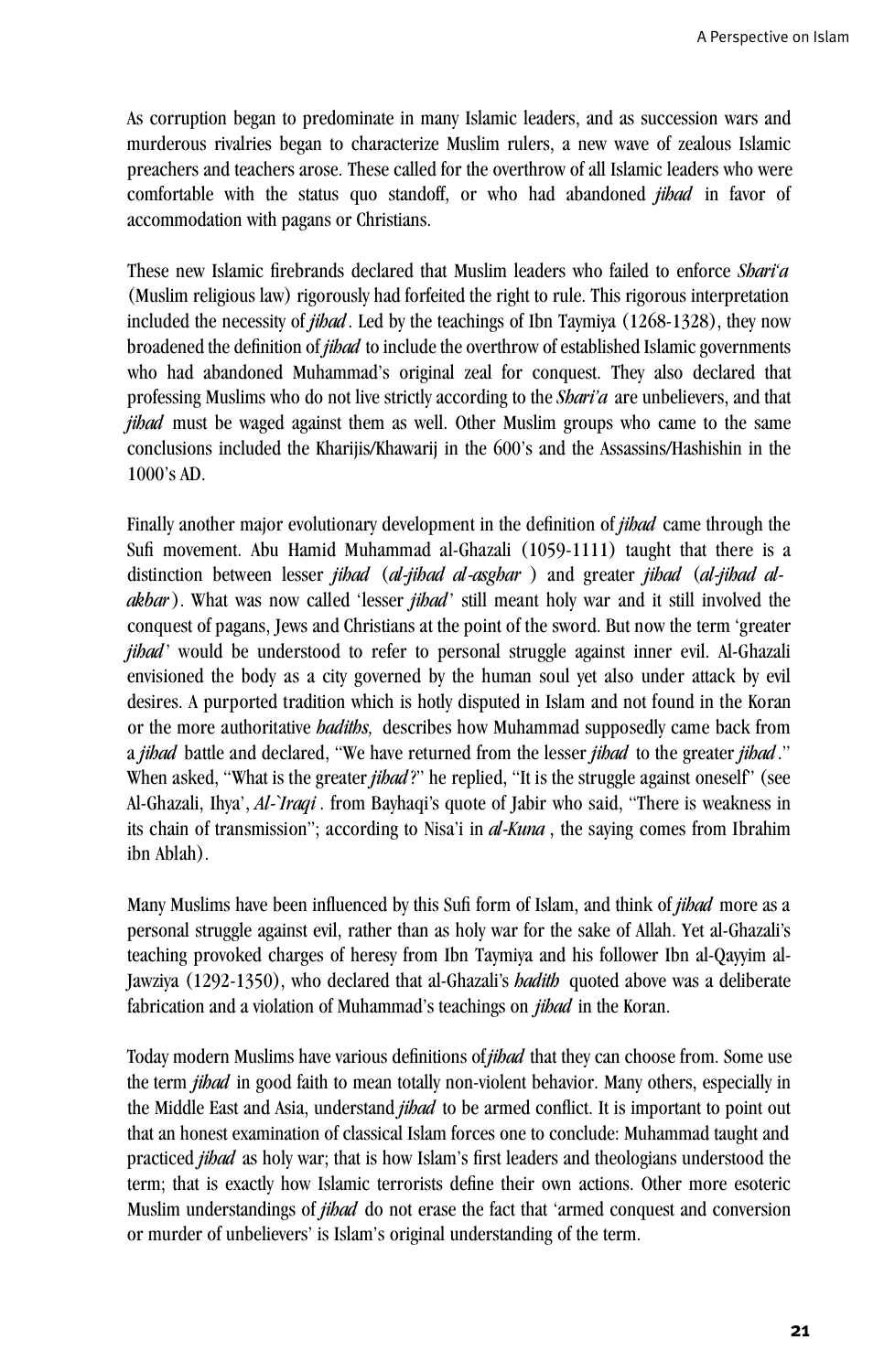# **C. THE RETURN TO CLASSICAL** *JIHAD*

A significant and growing group of Islamic activists (including Bin Laden) considers those who champion the peaceful 'greater *jihad*' to be anti-Islamic, cowardly, accommodationist and heretical. Their understanding is that *jihad* as armed attack is the heart and cornerstone of Islam, and that Islam's weakened status in the world is due to the abandoning of *jihad* by apostate Islamic leaders and teachers. These pro-*jihad* Islamic activists include the assassins of Egypt's President Anwar al-Sadat.

Sadat's assassins were followers of the blind Sheikh Omar Abd al-Rahman (now a prisoner in a US penitentiary) and his Egyptian Islamic Jihad (*Jama'at al-Jihad al-Islami* ) group. The assassination was defended in an Islamic pamphlet (written by Muhammad Abd al-Salaam Faraj) titled "The Neglected Obligation" (*al-Farida al-Gha'ibah* ). Faraj called for the assassination of Muslim leaders who will not engage in *jihad*, and promised Muslims that Islam's victorious *jihad* conquest of the world is inevitable (see Johannes Jansen, **The Neglected Duty: The Creed of** Sadat's Assassins and Islamic Resurgence in the Middle East (New York: Macmillan, 1986)). Faraj was later put to death by Egypt.

Another modern and influential prophet of *jihad* was the Shi'ite Muslim Ayatollah Ruhullah Khomeini (1903-1989). He called for *jihad* as armed actions, stating that "by means of *jihad* . . . (Islamic jurists) must expose and overthrow tyrannical rulers and rouse the people so the universal movement of all alert Muslims can establish Islamic government in the place of tyrannical regimes". When Islamic teachers truly communicate these points, this will cause "the entire population to become *mujahidin* " (Ruhullah Khomeini, Islamic Government, **Text in Islam and Revolution: Writings and Declarations of Imam Khomeini**, trans. & annotated Hamid Algar; Berkeley: Mizan Press, 1981, p. 108, 132). His teachings led the nation of Iran to overthrow the Shah and turn 180 degrees against America. This sudden radical 'Islamization' of Iran caught the US by surprise and totally disrupted American foreign policy in the Middle East. Khomeini's present influence on modern radical Islam is very strong.

Sixteen years after Iran embraced Khomeni's vision of *jihad*, some in the US intelligence community had not yet read the writing on the wall. In 1995 "Ambassador Philip Wilcox, coordinator of the Office of Counter- Terrorism of the U.S. Department of State, declared: 'There is no link between Islam and violence and terrorism. That is a canard which we want to dismiss at the outset. Nor is there a worldwide Islamic network somehow waging *jihad* against the West. This is a concept that's brooded about sometimes, and there is virtually no intelligence information to suggest that such a network exists'" (article by Paul Findlay, Republican - Illinois; **Washington Report on Middle East Affairs**, March 1995, p. 20).

Paul Findlay is on record as an advocate of Arab and Islamic causes (he was called "Yasser Arafat's favorite congressman" by Jon Margolis, national political correspondent for the Chicago Tribune). That is his democratic right. What is of concern is that agents of US counter-terrorism could have been so off-base in their appraisals. Could this lack of clear thinking perhaps reflect in some way how the American intelligence community was so illprepared for the events of September 11 2001?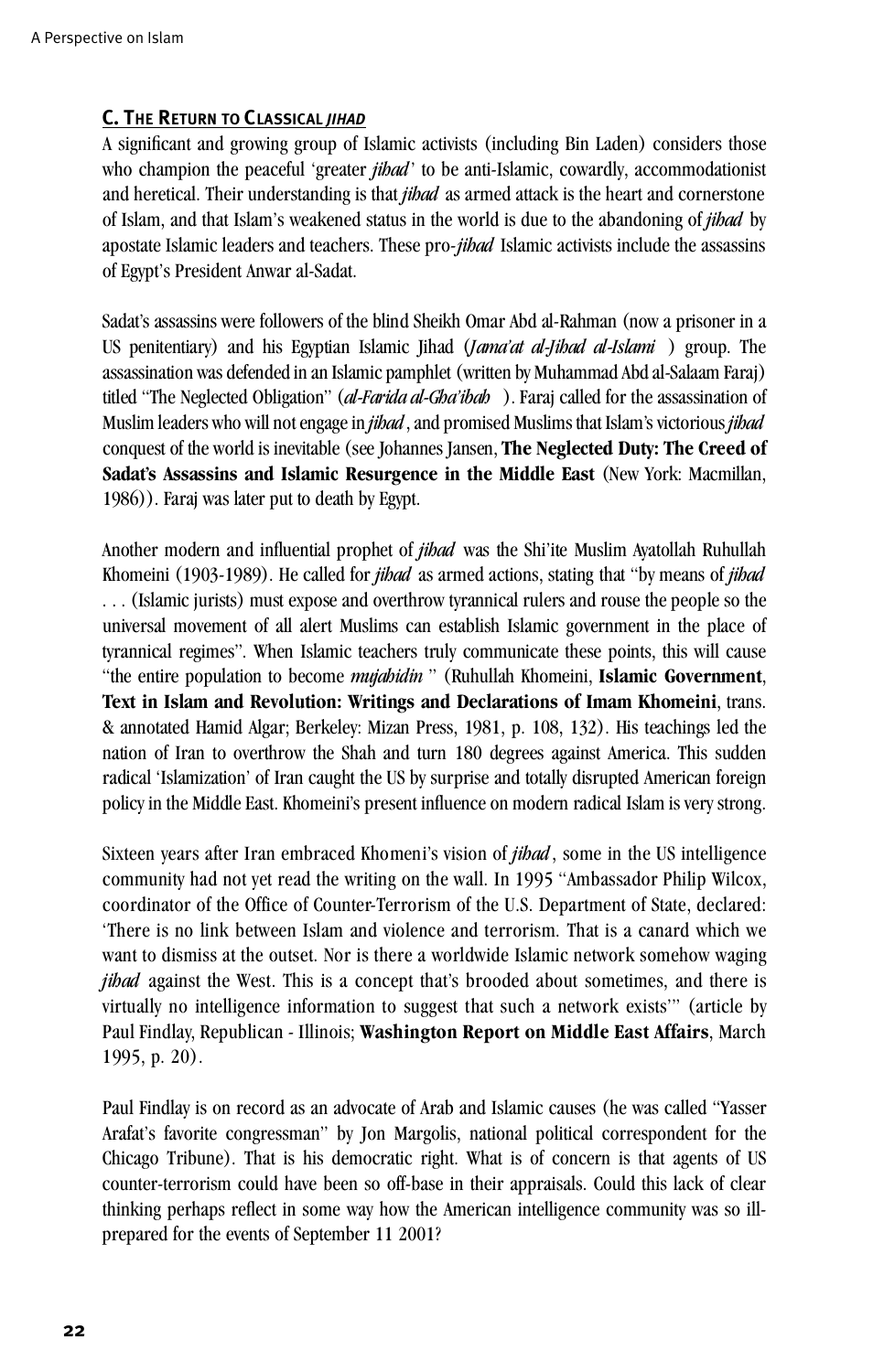Most Americans are now convinced that a worldwide Islamic terror network exists. But the cost of unbelief has been high. With the future in mind, consider Osama Bin Laden's predictions on May 28 1998 in these selected quotes from John Miller's interview with him on ABC News:

We look at ourselves and our brethren as worshipers of Allah who created us to worship him and follow his books and prophets. I am one of Allah's worshipers. I worship Allah, which includes carrying out the *jihad* to raise Allah's word and evict the Americans from all Muslim land . . . We are sure of Allah's victory and our victory against the Americans and the Jews as promised by the prophet peace be up on him . . . Our battle with the Americans is larger than our battle with the Russians . . . We predict a black day for America and the end of the United States as 'United' States . . . (The USA) will retreat from our land and collect the bodies of its sons back to America. Allah willing . . . any government that sells its people's interests and betrays its people and takes actions that removes it from the Muslim nation will not succeed. We predict that the Riyadh (*ed*., Saudi) leader and those with him . . . will disintegrate. They have left the Muslim nation. We predict that like the Iran Royal family, the Shah, they will disperse and disappear . . . The Muslim masses are moving towards liberating the Muslim worlds. Allah willing, we will win . . . A great meeting took a place a few days ago in Pakistan, and it was attended by 150 scholars in Pakistan . . . great joint *fatwas* were passed . . . the *International Islamic Front for the Jihad Against Jews and Crusaders* was formed, which we are a member of with other groups. It has a higher council to coordinate rousing the Muslim nation to carry out *jihad* against the Jews and the Crusaders. . . The American Government is driving America to destruction … so, we tell the Americans as a people . . . if they value their lives and those of their children, find a nationalistic government that will look after their interests and not the interest of the Jews. The continuation of the tyranny will bring the fighting to America… We would like to stress that we are in close contact with Muslim masses, praise be to Allah. The issue of liberating Holy Lands is not my personal desire, but I am just a worshiper of Allah and one of Allah's soldiers in the Muslim nation. The movement is driving fast and light(ly) forward. And I am sure of our victory with Allah's help against America and the Jews.

On July 21, 2001, a nine-minute long edited tape was passed on to Reuters Television by a Kuwaiti television station. The tape was made by Osama Bin-Laden and contained an announcement which would soon be acted on with chilling results: "To all the *mujahidin* : your brothers in Palestine are waiting for you, it's time to penetrate America and Israel and hit them where it hurts most". Fifty two days later, pilots trained by Bin Laden's al-Qa'ida organization began to crash their hijacked planes into America.

The Western world (specifically the United States) and Israel are being actively targeted by Koran-quoting modern *jihad* warriors. Amazingly, at the same time some defenders of Islam try to protest that these *mujahidin* are not real Muslims, since (they insist) Islam does not believe in compulsion in religion (*Surah* 2:256). As firemen still dig through the ruins of the WTC looking for bodies, many Americans are confused and not a little exasperated by the mixed signals they are getting from a divided world Islamic community, one which seems to be speaking out of two sides of its mouth about what *jihad* really is.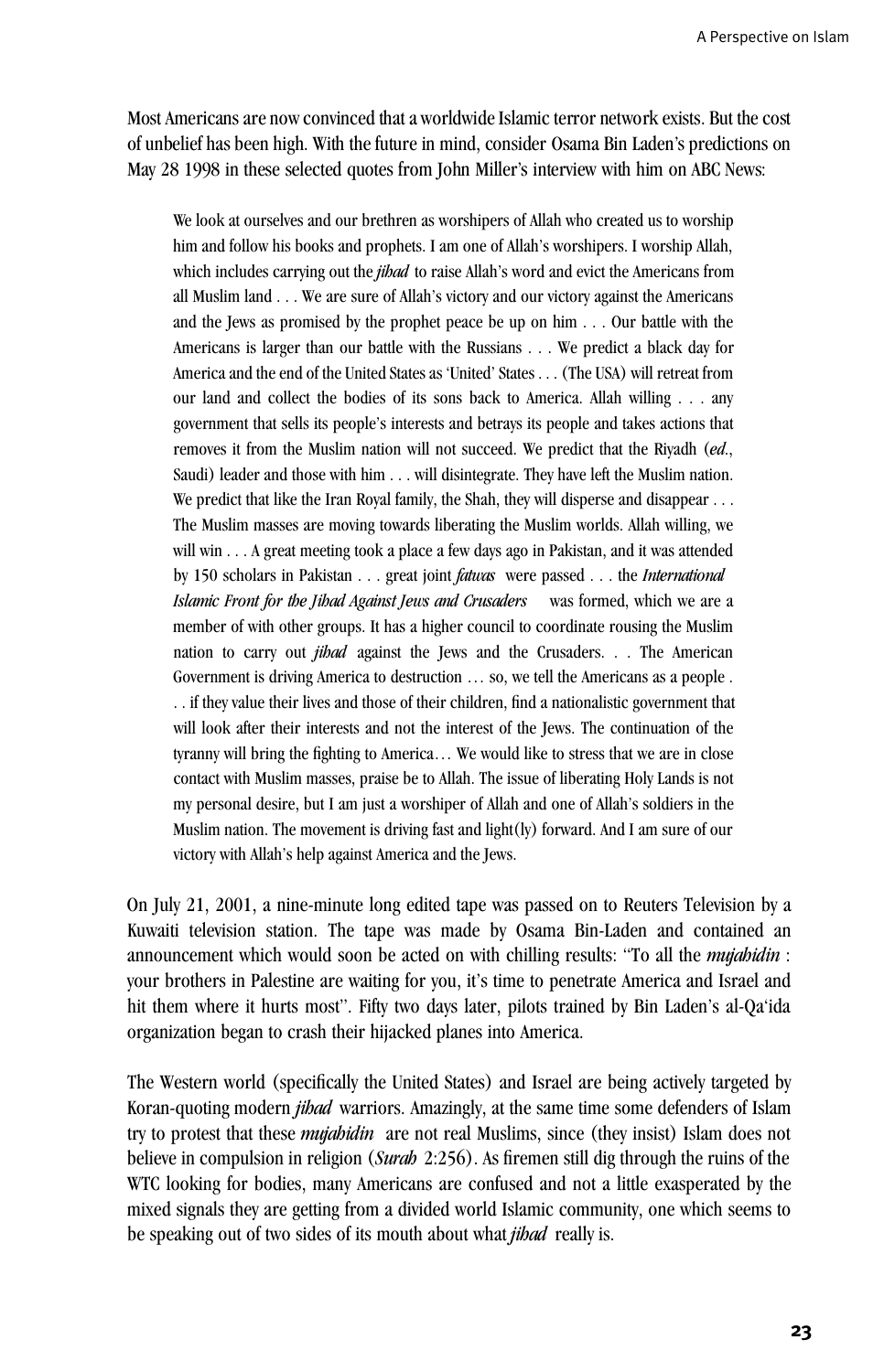One thing is pretty clear. It is obvious to all that for these terrorists, *jihad* is not primarily selfimprovement or an internal struggle against evil desires. As the ABC News quote demonstrates, these *mujahidin* back up their violent and murderous behavior with accurate quotes from the Koran and the words of Muhammad. Only the willfully blind can ignore the fact that at this moment in history some Muslims **really are** a threat to the West, and that some of Muhammad's teachings **really are** a threat to all non-Muslims.

Islamic *mujahidin* would strongly disagree with the remarks which President George Bush made on September 17 2001 at the Islamic Center of Washington, when he said, "These acts of violence against innocents violate the fundamental tenets of the Islamic faith. And it's important for my fellow Americans to understand that (*ed.* point) . . . The face of terror is not the true faith of Islam. That's not what Islam is all about. Islam is peace. These terrorists don't represent peace. They represent evil and war. When we think of Islam we think of a faith that brings comfort to a billion people around the world. . .". The *mujahidin* 's response would simply be, "Of course we represent war! *Jihad* for the sake of Allah is war, but we also understand holy war to be a fundamental tenet of the Islamic faith, of normative Islam, Muhammad's Islam, the Koran's Islam!"

It is said that one should not try to be more Catholic than the Pope. And far be it from non-Muslims to advocate one stream of Islam over another. These debates over which form of Islam is 'kosher' really should be internal Islamic debates. Nevertheless, it needs to be stressed repeatedly that modern Islamic terrorism is not a distortion or a gross perversion of classical Islam. The unappetizing truth is that modern Islamic *jihad* terrorism is the 'flesh and blood' child of Muhammad's own *jihad* teachings and practices.

#### **D. THE KORAN AND HADITH ON** *JIHAD*

It is now time to consider the Koran's and the *Hadith's* teaching about *jihad*. This may help in understanding the spiritual guidelines that radical Islamic terrorists are following as they plan war against America, Israel and the Western world. The contextual use of the term *jihad* in all of the following passages is 'armed conflict' and 'religious war of conquest'.

#### *THE HIGHEST CALLING*

According to the *Hadith (al-Bukhari* 1:25), the highest calling a Muslim can engage in is armed *jibad*: "Muhammad once was asked: 'What is the best deed for the Muslim next to believing in Allah and his messenger?' His answer was: 'To participate in *jihad* in Allah's cause"'.

#### *EVERY KNEE SHALL BOW*

Muhammad taught that *jihad* warfare is the sacred duty of all Muslims. Islam must strive and fight until the nations are forced to bow every knee to Allah. "I have been ordered to fight with the people till they say, 'None has the right to be worshipped but Allah'" (*al-Bukhari* 4:196). This teaching is an Islamic counterfeit of Isaiah 45:23 and Philippians 2:10-11, where YHVH/Yeshua says that every knee shall bow to Him and every tongue confess that He is Lord.

The difference between Isaiah's declaration and Muhammad's call to *jihad* is striking. According to Isaiah, at the Final Judgment all mankind will stand before the God of the Bible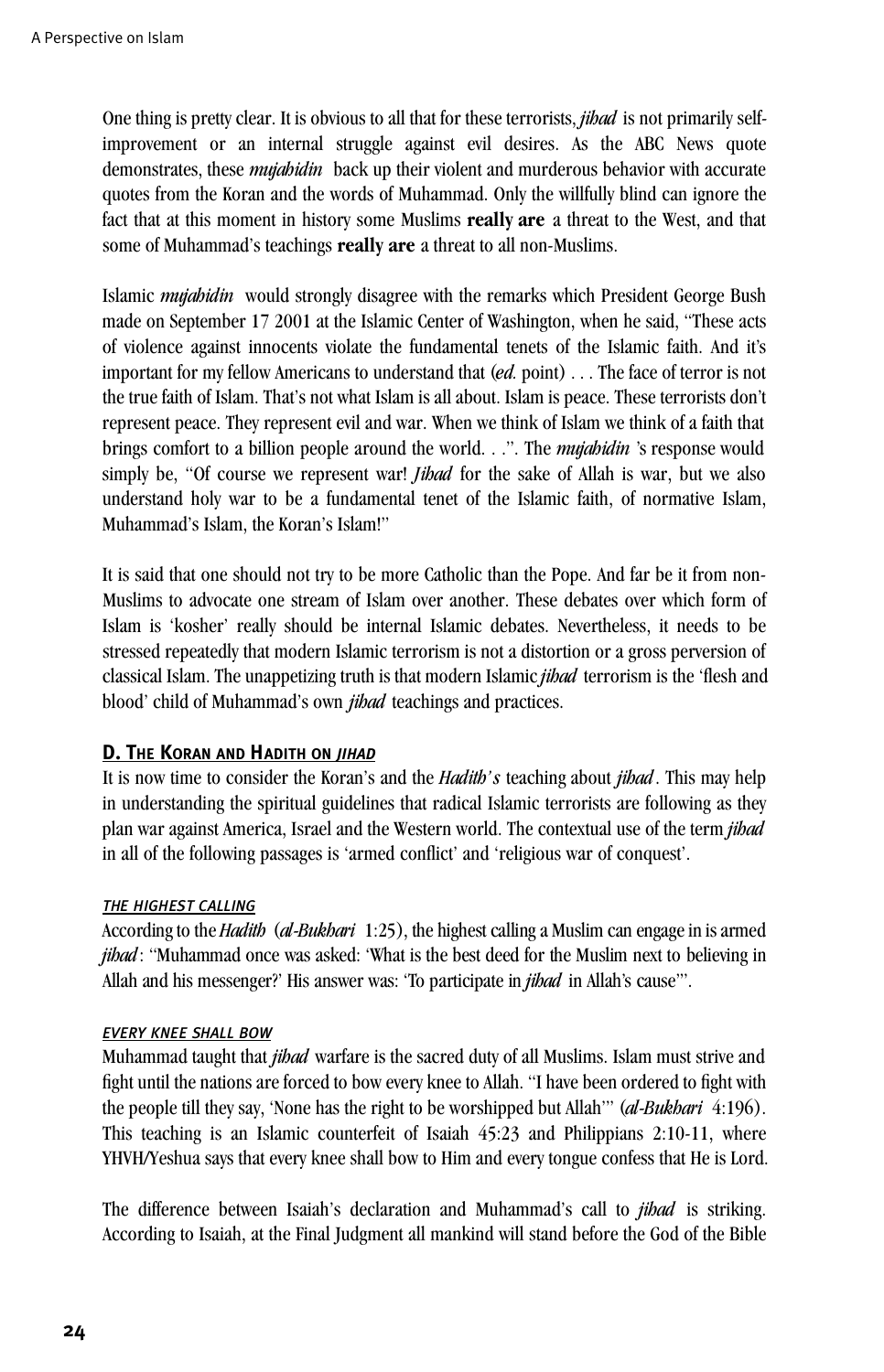and acknowledge His sovereignty. But Muhammad's Allah is not content to wait; he commands his followers 'in the now' to crush and kill all who refuse to acknowledge Allah's supremacy. The totalitarian nature of Islam is clear – its mandate is to conquer the entire world and force it at the point of the sword to submit to the 'one true faith', to the dictatorship of Allah.

#### *AGAINST JEWS, CHRISTIANS AND POLYTHEISTS*

Armed *jibad* conflict is to be directed against Jews and Christians ('the people of the Book') and polytheists. "Fight them and Allah will punish them by your hands, cover them with shame" (*Surah* 9:14). "Wage war on those who don't believe in Allah or the Last Day... who... refuse to acknowledge the true religion *(Islam)*, *(even if they are*) the people of the Book, until they pay the *jizya* (poll-tax) without reservation and are totally subiugated. The Jews claim that Uzair (*Ezra*?) is a son of Allah, and the Christians say, 'The Messiah is the son of Allah'. Those are their claims which do indeed resemble the sayings of the unbelievers of old. May Allah destroy them! How they are deluded!" (*Surah* 9:29,30).

How would modern atheists and agnostics be defined in this Islamic scenario? It should be remembered that in Muhammad's day, there were no large groups of atheists or agnostics. In classical Islam's eyes, atheism would simply be another modern heretical form of not believing in Allah and his prophet – and therefor not immune from the attention of the *jihad*.

#### *ORDER OF JIHAD BATTLE*

What did Muhammad tell his followers to do when *jibad* battle begins? "When you meet the unbelievers (*in battle* ), strike off their heads; then when you have made wide slaughter among them, carefully tie up the remaining captives. Afterwards either set them free as a favor or let them ransom (*themselves*) until the war terminates. Thus (*you are commanded*). but if it has been Allah's will he could certainly have exacted retribution from them (*bimself*). But (*he lets you fight*) in order to test you by means of others; and (*as for Muslim fi ghters*) those who are slain in the cause of Allah, he will by no means allow their deeds to perish" (*Surab* 47:4).

#### *DEATH AND TAXES*

These above passages describe the components of *jihad*: military defeat of the enemy combined with deliberate slaughter of the opponent; enslavement or ransom if the victorious leader so desires; a fealty bond (*jizya* or poll-tax) paid by Jews or Christians, indicating their acceptance of and agreement to a humiliating near-slave status (*dhimmi* ); death by the sword for those who refuse to accept Islam or pay the *jizya* (see **The Dictionary of Islam**, Thomas Patrick Hughes, W.H. Allen, London 1885, reprinted 1935 and 1965, p. 243).

This last condition also applies to Christians and Jews. "The Jews were allowed to stay at Khaibar on condition that they would pay half the produce of their lands to the holy Prophet in addition to the *jizya* " (*Mishkat* 2:455; later on the Jews of Khaibar were slaughtered). "If they (*the enemy* ) refuse to accept Islam, demand from them the *jizya* . If they agree to pay, accept it from them and hold off your hands. If they refuse to pay the tax, seek Allah's help and fight them" (*Sahih Muslim* , 4294).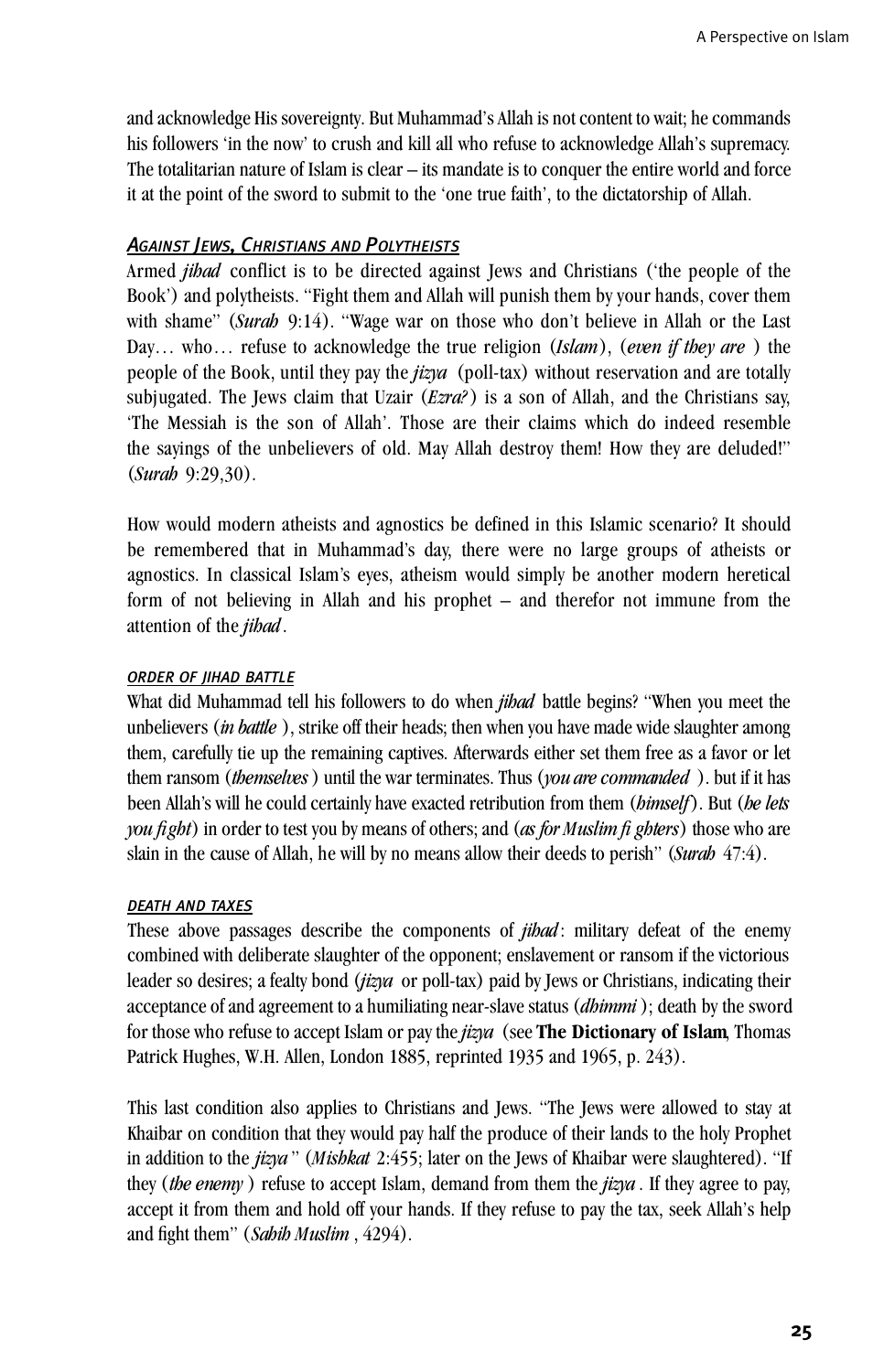#### *OPEN SEASON*

The following two stories show the treatment of Arab polytheists at the hand of Muhammad's *jihad* soldiers. "Ayas b. Salamah reported on the authority of his father: 'The apostle of Allah (may peace be upon him) appointed Abu Bakr to be our commander and we fought with some people who were polytheists, and we attacked them at night, killing them. Our war-cry that night was "Kill, kill!" Salamah said: "I killed that night with my hand polytheists belonging to seven houses" (*Sunan Abu Dawud, Kitab al-Jihad* 2632). "The messenger of Allah (*Muhammad* ) made a raid upon Banu Mustaliq while they were unaware and their cattle were having a drink at the water. He killed those who fought and imprisoned the others" (*Sahih Muslim* 4292). These *jihad* stories are a respected part of Islam's religious tradition.

Polytheists who accept Islam can be spared, but if they return to polytheism, they are to be destroyed. "Say to the unbelievers (*ed. polytheists* ): If they desist from their unbelief, what is now past shall be forgiven them; but if they return to it, they have already before them the doom of the ancients! Fight then against them until there is no strife and the religion is entirely Allah's… " (*Surah* 8:39-42). Since Christians who believe in the Trinity are considered polytheists by Islam, they are also potentially fair game, and can be destroyed if battle is joined: "But when the forbidden months are past, then fight and kill those who join other gods with Allah wherever you may find them; capture and besiege them and lie in wait for them with every stratagem (*of war*)" (*Surah* 9:5; *cf*. 2:217).

#### *TERROR AND JIHAD*

*Jihad* not only involves warfare and subjugation. Terror is considered a necessary psychological weapon to intimidate and crush all opposition. Allah says, "I will instill terror into the hearts of the unbelievers. Therefore strike off their heads and strike off every one of their fingertips *. . .* O you who believe! when you meet those who disbelieve marching for war, then turn not your backs to them. And whoever shall turn his back to them on that day – unless he turn aside for the sake of fighting or withdraws to a company – then he, indeed, becomes deserving of Allah's wrath, and his abode is hell; and an evil destination shall it be. It is not you who slew them; it was Allah who slew them, and you did not smite when you smote (*the enemy*), but it was Allah who smote, and that he might confer upon the believers a good gift from himself . . . Strike terror (*into the hearts of* ) the enemies of Allah and your enemies" (*Surah* 8:12, 15-17, 60). These words of Allah are the spiritual catalyst which led to the actions of the Black Tuesday terrorists.

#### *JIHAD – A HARSH AND MERCILESS CALLING*

Muhammad taught his followers that *jihad* warriors need to carry out their attacks with ferocious cruelty. "O you who believe! Fight the unbelievers in your surroundings, and let them find harshness in you and know that Allah is with those who guard (*against evil* )" (*Surah* 9:123). *Mujahidin* (*jihad* warriors) are to be known for their lack of mercy in battle: "Those who follow Muhammad are merciless to the unbelievers but kind to each other" (*Surah* 48:29).

Those who ride forth under the banner of *jihad* are not to show chivalry or love to the enemy, before his defeat or after. Rather than Yeshua's commandment to love one's enemy, Allah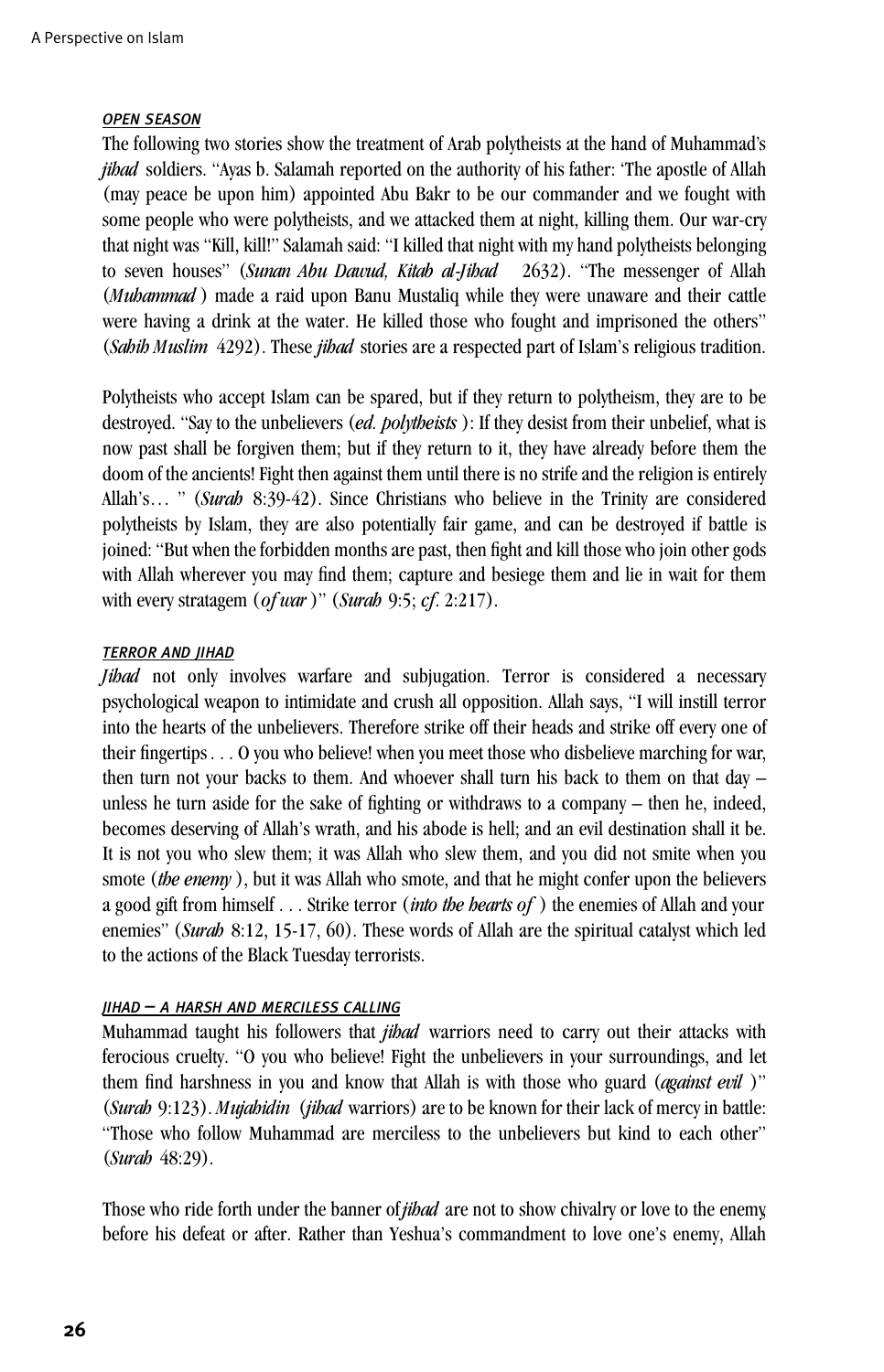commands Muslims to hate their enemies: "O you who believe! Do not take my enemy and your enemy for friends: would you offer them love while they deny what has come to you of the truth, driving out the apostle and yourselves because you believe in Allah your lord? If you go forth struggling hard (*doing jihad* ) in my path and seeking my pleasure, would you manifest love to them? And I know what you conceal and what you manifest; and whoever of you does this, he indeed has gone astray from the straight path" (*Surah* 60:1)

Why are Muslims commanded to terrorize and slaughter their opponents? Part of the Koranic reason is because Allah hates those who will not accept or believe Muhammad's message. Whereas the New Testament says that "God is not willing that any should perish, but that all may come to repentance" (2 Peter 3:9), Allah has lost patience with non-Muslims and has consigned them to hellfire. "The Jews and Christians who disbelieve (*ed. in Allah* ) and the polytheists will burn forever in the fire of hell. They are the worst of men" (*Surah* 98:6). These above teachings are messages of hate. Their spiritual author is Allah. Their physical spokesman was Muhammad.

#### *THE ARMY OF ALLAH*

Muslims are told not to accept offers of friendship from Jews and Christians, since the latter are probably trying to get them to reject Islam. Offers of friendship should be met with a *jihad* response. "They desire that you should disbelieve as they have disbelieved, so that you might be (*all*) alike; therefore take not from among them friends until they flee (*their homes* ) in Allah's cause; but if they turn back, then seize them and kill them wherever you find them, and take not from among them a friend or a helper" (*Surah* 4:89).

Since the Koran sees *mujahidin* as the army of Allah, those who reject the Koran are to be considered an anti-Islamic demonic army under the control of *Shaitan* (Satan and his demons). The Koranic response to unbelievers is one dimensional – engage in *jihad* and destroy the infidels! "Those who believe fight in the cause of Allah (*do jihad* ), and those who disbelieve fight in the cause of the *Shaitan* . Fight therefore against the friends of the *Shaitan* ; surely the strategy of the *Shaitan* is weak" (*Surah* 4:76).

*Jihad* is not an optional choice for Muslims; it is a commandment. Later generations of Muslims would argue about whether *jihad* is a group or individual responsibility, but the Koran makes it clear: "Fighting is prescribed for you, though it be hateful to you" (*Surah* 2:216). "And strive hard (*do jihad*) in the cause of Allah, a striving that is due to him; he has chosen you and has not laid upon you a hardship in religion *– (but he has given you* ) the faith of your father Ibrahim (ed., *Abraham*) . . ." (*Surah* 22:78).

#### *MARTYRDOM AND SUICIDE*

The Koran's perspective is that all Muslims are slaves of Allah. Everything they are and all that they have belongs to him, including their lives. And Allah grants *jihad* warriors paradise upon martyrdom. "Truly Allah has purchased of the believers their lives and their properties; for theirs (*in return*) is Paradise. They fight in his cause, so they kill (*others*) and are killed ... (*al-Bukhari* 51:1). "So narrated Al-Mughira bin Shu'ba, 'Our prophet told us about the message of Allah that "... whoever amongst us is killed will go to Paradise" (*al-Bukhari* 51:2).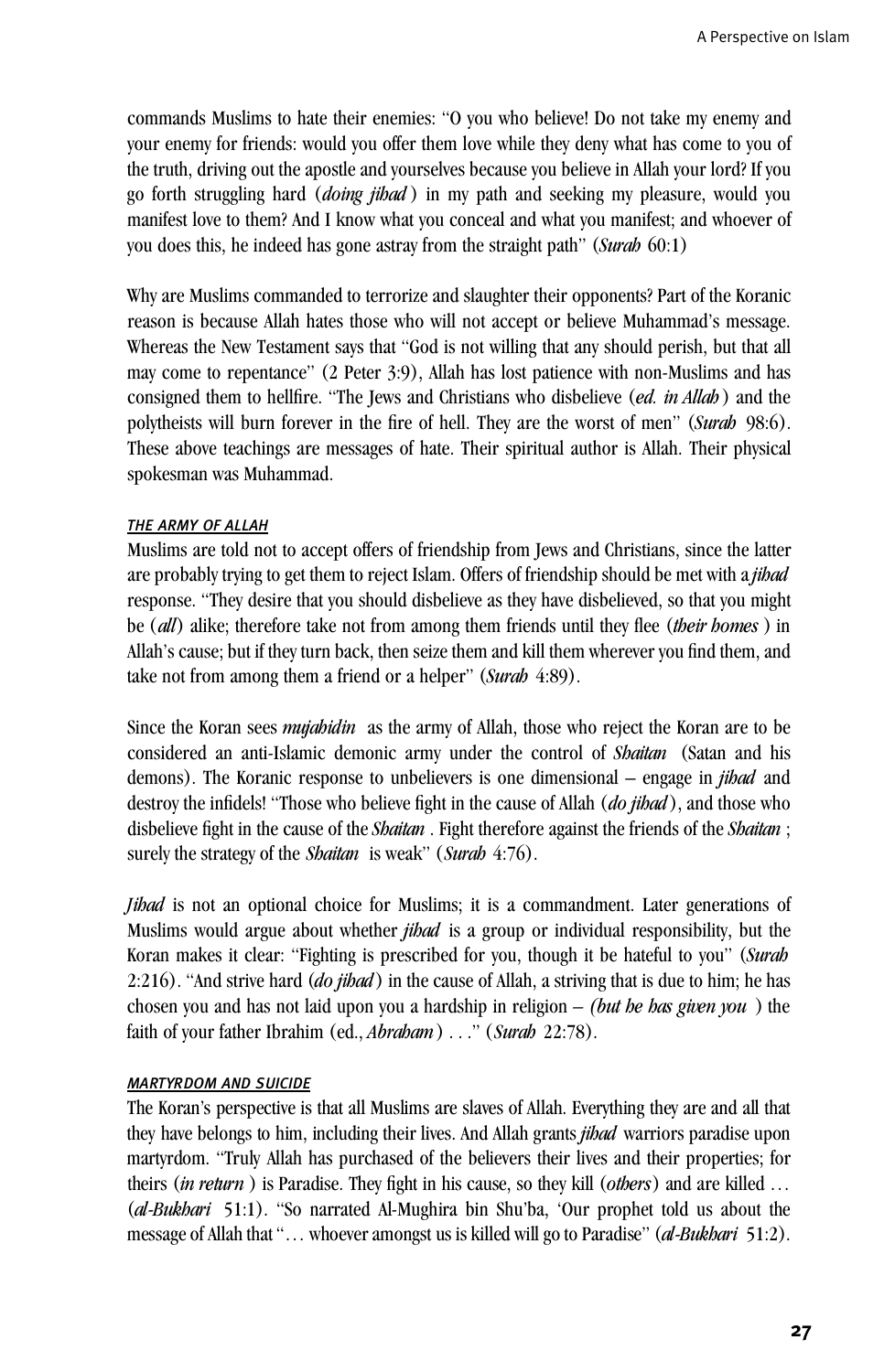The focus on martyrdom through *jihad* sounds strange to Western ears. Yet the suicide bombers of Hamas, Islamic Jihad and Bin Laden have drawn the world's attention to this basic Islamic truth. Martyrdom in combat is to be greatly desired, according to Muhammad. "So narrated Anas bin Malik, "The prophet said, "Nobody who dies and finds good from Allah …would wish to come back to this world even if he were given the whole world and whatever is in it – except the martyr who, on seeing the superiority of martyrdom, would like to come back to the world and get killed again" (*al-Bukhari* 51:6).

According to the Koran, to avoid the physical dangers of *jihad* is cowardice and a dishonor to all Muslims. It is liable to lead to damnation for the shirkers of *jihad*. "If you do not fight, he will punish you severely, and put others in your place" (*Surah* 9:39; see also 8:15-17). "Say to those of the dwellers of the desert who were left behind: 'You shall soon be invited (to fight) against a people possessing mighty prowess; you will fight against them until they submit; then if you obey, Allah will grant you a good reward; and if you turn back as you turned back before, he will punish you with a painful punishment'" (*Surah* 48:16).

It seems that some Muslims were slow to join in the *jihad* journeys, and Muhammad rebukes them quite forcefully: "O you who believe! What (*excuse*) have you that, when it is said to you: 'Go forth in Allah's way (*in jihad* )!', you should incline heavily to earth (*ed. stay at home* )? Are you contented with this world's life instead of the hereafter? But the provision of this world's life compared with the hereafter is but little. If you do not go forth, he will chastise you with a painful chastisement and bring in your place a people other than you, and you will do him no harm; and Allah has power over all things" (*Surah* 9:38-39).

*Jihad* is to continue until the sway of Islam is over all the earth and all mankind bows before Muhammad. The first region for Muslims to conquer through *jihad* was Arabia. After that, they were commanded to conquer the rest of the world for Allah: "Make war on them until idolatry does not exist any longer and Allah's religion reigns universally" (*Surah* 8:39).

#### *THE REWARDS OF JIHAD*

*Jihad* has its own rewards. "Let those who barter the life of this world for that which is to come, fight in the cause of Allah (*do jihad* ); for whoever fights on Allah's path, whether he is killed or triumphs, we will give him a handsome reward" (*Surah* 4:74). That reward amounts to 80% of the booty of war, which includes women and children.

"And know that whatever thing you gain, a fifth of it is for Allah and for the apostle and for the near of kin and the orphans and the needy and the wayfarer – if you believe in Allah and in that which we revealed to our servant (*Muhammad* ), on the day of distinction, the day on which the two parties met; and Allah has power over all things" (*Surah* 8:41). "Abu Hurairah reported that the messenger of Allah said, 'To whichever village you go and settle therein, there is your share therein, and whichever village disobeys Allah and his messenger, its onefifth is for Allah and his messenger, and the remainder is for you'" (*Mishkat* 2:412). "Samurah bin Jundub reported the apostle of Allah (may peace be upon him) as saying, 'Kill the old men who are polytheists, but spare their children'" (*Sunan Abu Dawud, Kitab al-Jihad* 2664).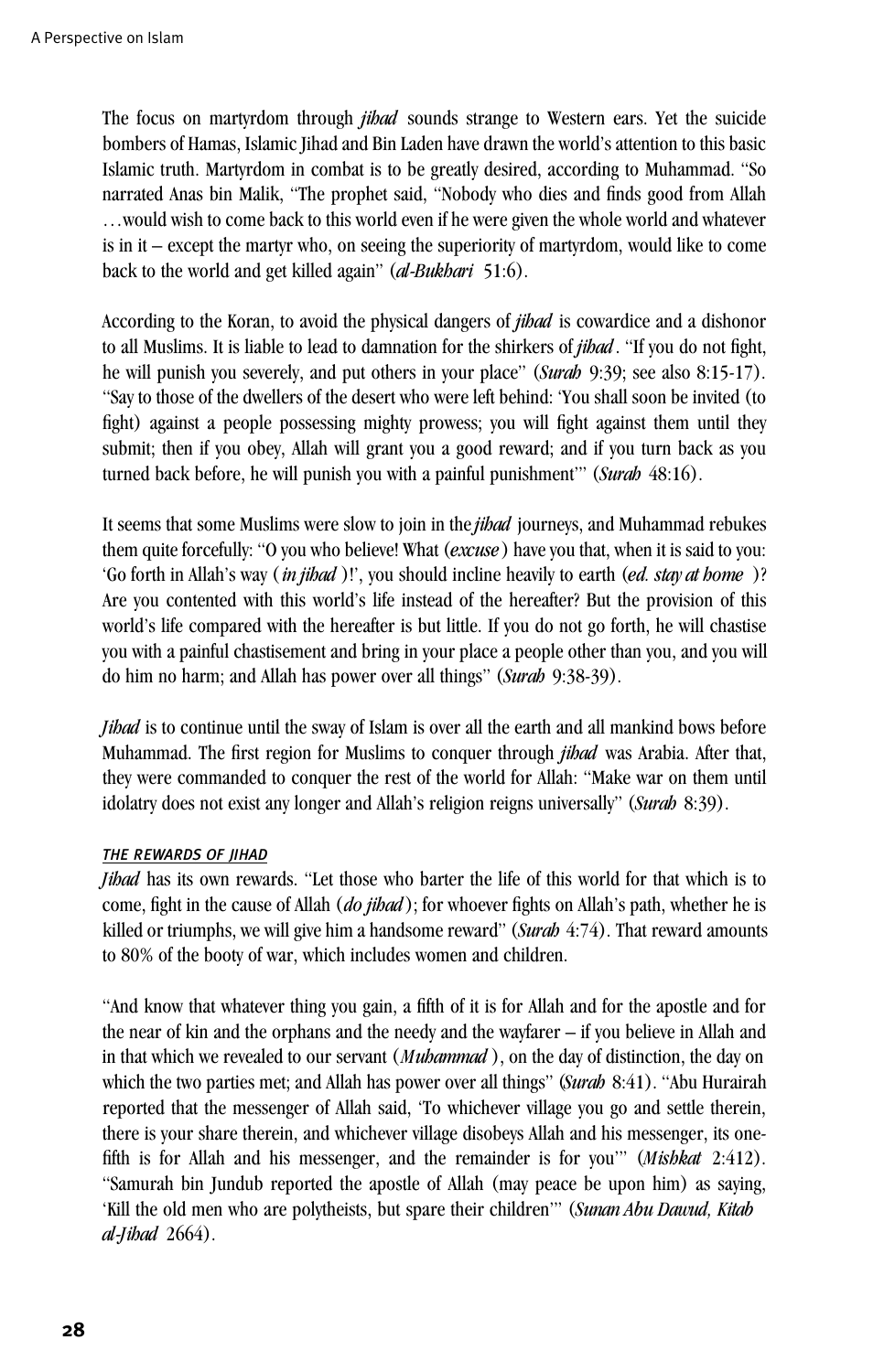The *Hadith* teaches: "After the Battle of Badr, the verse dealing with the booties was first revealed. The verse introduced the rule for the first time that the spoils of war would be the property of the soldiers who actually take part in the battle. Previously it went either to the coffers of the victorious king or commander even though he did not join in the actual fight. That is one of the reasons why the soldiers of Islam fought tooth and nail. They would get Paradise in case of death in holy war, and booties in case of conquest. *Jihad* is therefore the best source of all acquisitions" (*Mishkat* II:406).

*Jihad* privileges extended to raping women captives. "In the actual war-field in the midst of hostilities, according to some jurists, some concessions were sometimes given to soldiers for recreation. Captive virgin girls in war were once made lawful for the soldiers for copulation" (*Mishkat* II:440). "Abdullah (*b.Masud*) reported, 'We were on an expedition with Allah's messenger (may peace be upon him) and we had no women with us … (*Muhammad* ) … then granted us permission that we should contract temporary marriage for a stipulated period giving her a garment, and Abdullah then recited this verse, "Those who believe do not make unlawful the good things which Allah has made lawful for you, and do not transgress. Allah does not like transgressors" (*Sahih Muslim,* II:705).

Another Islamic teaching promises paradise pleasures for the *jihad* warrior who dies in battle. Seventy perpetual virgin *houris* (dark-eyed beautiful young women) who don't sweat or complain await him, and will be always available for the inexhaustible *mujahid* . "In Paradise (*al-Jannat* ) there are palaces made of pearl, in each palace are seventy abodes made of rubies, in each abode there are seventy houses of green emerald. In every house is a couch, on every couch are seventy beds of every color, on every bed a spouse from the *houris* ... In each house there are seventy slave-girls, and every morning when he is anxious for food the Muslim is given all that he desires besides. And verily … their beauty shall be as that of the moon on the night when it is full …Their vessels and their combs shall be of gold and silver, and their perspiration of musk … And verily every man among the people of Paradise shall surely wed 500 *houris* and 4,000 virgins *(Sahih al-Bukhari; Mishkat al-Masabih* under the title "Descriptions of the Garden"; see also *Mizan al-Haqq* ). These are the visions which pass in front of the eyes of Islamic *mujahidin* – whether they be World Trade Center hijackers, Iranian Shi'ite teenagers running across Iraqi minefields, or Hamas suicide bombers striding into crowds of Jewish shoppers in Jerusalem, Tel Aviv or Netanya.

#### *KORANIC SELF-CONTRADICTIONS*

The Koranic evidence for *jihad* as an Islamic campaign of war and conquest is overwhelming. Yet when this material is presented, some Islamic advocates will react by presenting statements (also from the Koran, and only a handful at that) which seem to endorse religious freedom. This creates a certain amount of difficulty for Westerners who want clear answers as to what Islamic *jihad* really is.

These inconsistencies exist because the Koran itself often has contradictory or ambivalent teachings on a subject. For instance, at one point in Muhammad's career he was content to accept a form of polytheism (*Surah* 53:19-20 – the 'Satanic verses'), to grant toleration to non-believers (*Surah* 2:256), and to bow toward Jerusalem (*Surah* 2:142-145; see also **The**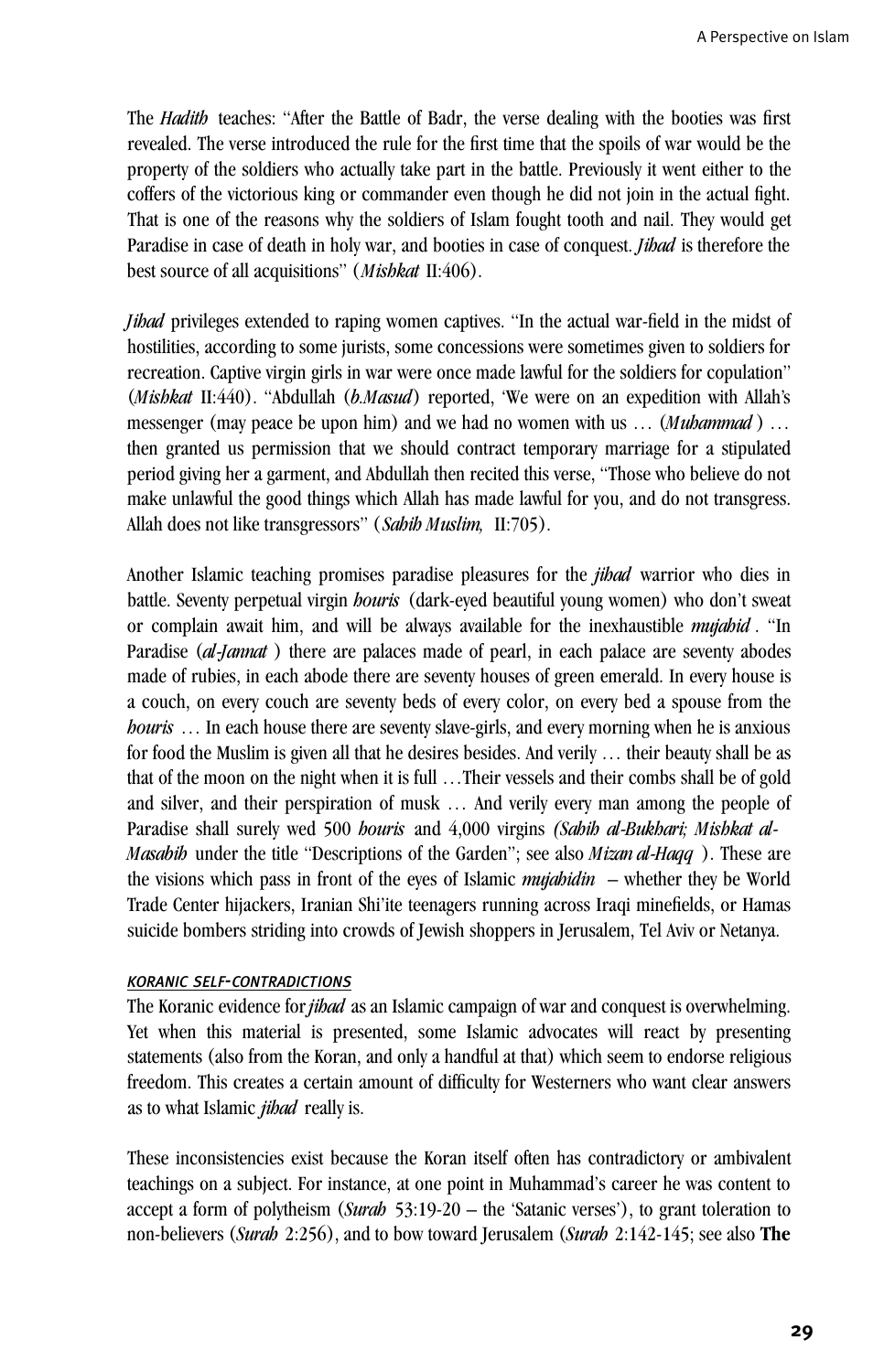**Dictionary of Islam**, *ibid* ., p. 520 which quotes from Jalalu'd-Din Al Suyouti's *Al-Itqan fi Ulum al-Quran:* "After his flight he ordered his followers to turn [in prayer] to the *bayt al Makdas* [the Temple] in Jerusalem. This, however, which was done to conciliate the Jews, held good for six or seven months only, and then he changed it again"). These more tolerant statements can be found in the Koran and *Hadith* – next to statements which order his followers to slaughter Jews and Christians.

What happened is simply this: at an earlier stage in his career Muhammad was more tolerant in an effort to win a wider following for his new revelations. Over time, as his message was rejected first by Jews and then by Christians, he decided to narrow his target audience and his message. Soon new revelations backed up the narrower emphasis. Muhammad's decrees moved away from limited toleration and towards greater stringency. The prophet of Islam ultimately would preach and lead murderously violent *jihad* actions wherever he went. In that sense, the vast majority of classical Islamic teachings recorded in the Koran and *Hadith* is Muhammad at his harshest (see *al-Bukhari* 4:34-199 for grim details of Islamic *jihad* activities).

Some Islamic spokesmen declare that Islam forbids the slaughter of innocents and therefore, any *mujahid* who kills innocents does not represent Islam. Let's examine the source of that Islamic teaching in context. At one point in his career Muhammad decreed that in *jihad*, women and children are to spared, while their Christian, Jewish or polytheistic husbands, brother and fathers are to be slaughtered: "It is narrated by Ibn Umar that a woman was found killed in one of these battles; so the messenger of Allah (may peace be upon him) forbade the killing of women and children" (*Sahih Muslim, Kitab al-Jihad wa'l-Siyar ,* 19:4320). That concession, by the way, is not a proof of Islamic tolerance. Muhammad was advocating violence and murder on religious grounds, acts which included the mass slaughter of all males and the raping of the women.

At the same time, it is only fair to recall another respected Islamic tradition – one in which Muhammad permits the slaughter of innocents. "So narrated as-Sa'b bin Jaththama, 'The prophet passed by me at a place called al-Abwa or Waddan, and was asked whether it was permissible to attack the pagan warriors at night with the probability of exposing their women and children to danger. The prophet replied, "They are from them" (*ed. Muhammad is saying that the women and children are also pagans like their husbands/fathers, so it is permissible to kill them)* . This quote is from *Bukhari, Sahih* vol. 4, transl. M.M. Khan, New Delhi 1984, pp.158-59 (also *Sahih Muslim, Kitab al-Jihad wa'l-Siyar* 19:4323).

The two traditions quoted above are respected by Islamic jurists. Yet it is clear that these two traditions are contradictory. Muhammad at one point said that it was fine to murder men but not women and children. Later on, he said that is was acceptable to murder all three. It is simply not honest to stand up on Western television screens and pretend that *jihad* is only another word for moral self-improvement, when the above-quoted texts clearly call for world conquest and mass murder.

Lately there have been many Islamic spinmeisters who try to present *jibad* as non-violent and humanitarian. This, by the way, is not a new phenomenon. Here is an ancient example: "Thus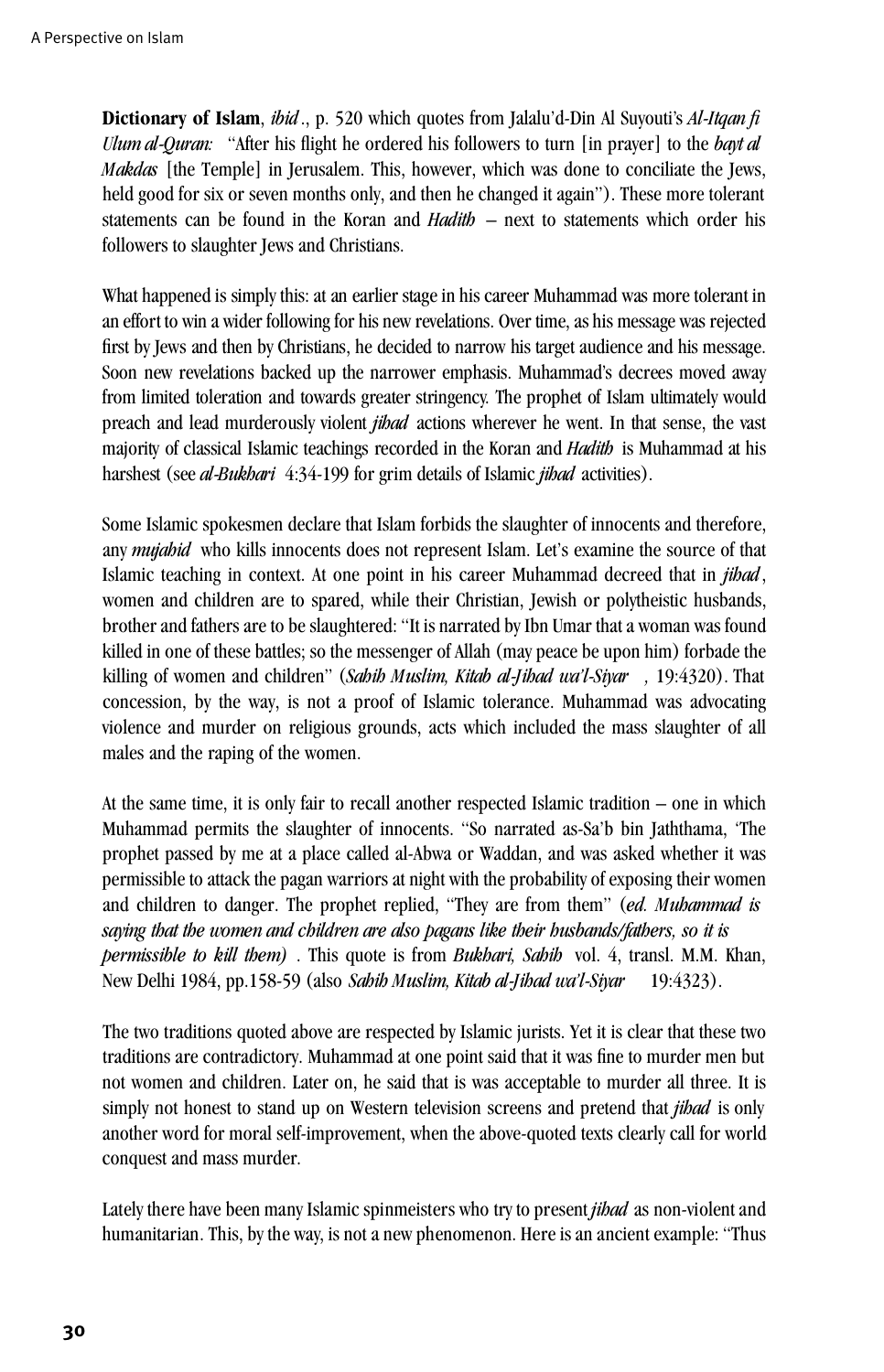*jihad* in Islam is not an act of violence directed indiscriminately against the non-Muslims; it is ... not an act of mad brutality. It has its material and moral functions, *i.e.* self-preservation and the preservation of the moral order in the world" (*Sahih Muslim* 3:938) "… (T)he sword has not been used recklessly by the Muslims; it has been wielded purely with humane feelings in the wider interest of humanity" (*ibid.*, p. 941). In light of the many Koranic verses quoted in this article describing the true nature of *jihad*, one is struck with a sense of unreality after reading these last two quotes from *Sahih Muslim* . Are we observing selective memory, spiritual blindness, or simply an inability to perceive the truth? Whatever the cause, the end result of such spin is that the viewer receives a distorted picture of Islam.

# **E. FUTURE** *JIHAD*

Islam sees its future in the light of its past. In order to understand the *mujabidin* vision for the future, we must consider a few brief aspects of Islamic history. My appreciation to David Cook whose thought provoking article 'Islam and Apocalyptic', has influenced my own thoughts in this section. Mr. Cook's article is available through the website of Center for Millennial Studies at Boston University at the following site: **www.mille.org/people/Cook.Abs.html** 

Starting 1,400 years ago, Islam attempted to conquer the entire world, and nearly succeeded. For over 1,000 years it held sway as the world's strongest empire. But at present, Islam has waned in power and dwindled in influence. The world powers (defined as 'Christian' powers by the Muslim world) of Britain, France, USA and Russia have either directly dominated or influenced large areas of the Middle East over the past three centuries. According to traditional Islamic perspective, not only Western military influence, but also their political influence (democratic government), their cultural sway (Hollywood and Western secular values), and their religious influence (freedom of religion, and missionary outreach) – all have brought pollution to strict believers in Islam and *jihad*. Many Muslims feel that their world has been conquered by the values of the West, and that this has caused millions of Muslims to slack in their commitment to Islam.

But it's not only Western Christians who are seen to be the enemies of once glorious Islam. The resurgent Jewish nation is also a source of humiliation for many Muslims. The State of Israel is seen by most Muslims as a hated spearhead of Western forces and values in the Middle East. Time and again the little Jewish state has defeated superior numbers of Islamic forces. Many Muslims believe that this shaming of Muhammad's army can only be reversed by the total elimination of the State of Israel.

The present disgraceful and defeated condition of Islam cannot be due to any fault of Allah. It must be due to the disobedience – the lack of religious purity and zeal – of the Islamic world. According to this perspective, Allah is now giving individual Muslims the chance to redeem themselves through a renewed commitment to Islam and to *jihad* (Muhammad's burning command to conquer the world for Allah immediately prior to the final Hour of Judgment). This time, it is believed, Islam's triumph will be decisive and eternal.

The above perspective can be called 'Islamic revivalism'. It sees the present world condition as paralleling the world situation in Muhammad's day (600's AD). The *mujahidin* see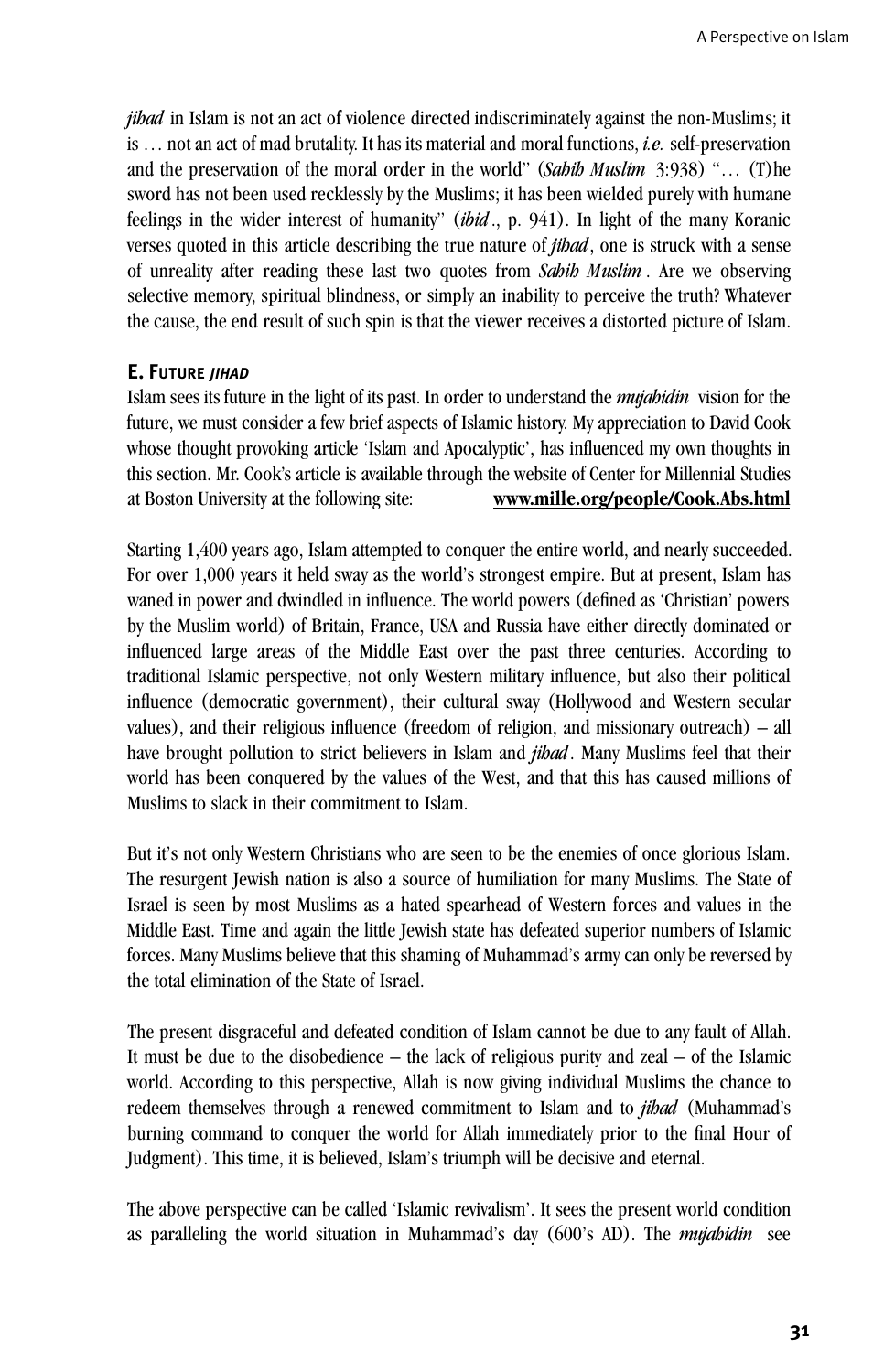themselves as re-enacting the original battle between the world of Islam and the world of the infidels (*Dar al-Islam* and *Dar al-Harb* ). According to Islamic revivalism many of the world's Islamic leaders are also infidels – rich petroleum sheiks content to sin and slumber while the West drains Islamic oil wells (a strategic military gift given by Allah to Muslims to put the West in an economic and political stranglehold).

The Islamic calendar, according to modern Islamic revivalism, raises Muslim expectations that the Final Hour is here. This calendar takes its starting point (called the *hijri*) with Muhammad's escape from Mecca on July 16, 622 AD. Recently, in 1979 AD Islam's  $14<sup>th</sup>$ century came to a close. This 'turn of the century' event became ripe with *jihad* symbolism, for two apocalyptic events occurred in quick succession in that year – Khomeini's Islamic Revolution in Iran, and the short-lived but violent takeover of Saudi Arabia's central mosque containing the Ka'ba (*Masjid al-Haram* ) in November 1979 by *mujahidin* . For Islamic revivalists, the writing was on the wall: the Hour of Judgment is nearly here, and *jihad* is now the order of the day.

Some Muslim revivalists consider that Islam's Last and Finest Hour might have started with the Arab-Israeli wars, or perhaps with the Gulf War. Muslim eschatology (end-times scenarios) describes the rise of an 'antichrist' figure called the '*dajjal*', a Jew who will lead a world conspiracy against Islam, spearheaded by the Christian West and by Israel. Since it is unthinkable for Muslims that Islam would lose out to Christianity in the Final Hour, true Muslims must resist the *dajjal*'s influence by opposing and destroying all Western, Christian and Jewish influences on Islamic society – be they political, cultural or religious. The name of one of Bin Laden's umbrella groups, the *International Islamic Front for the Jihad Against Jews and Crusaders* , takes on added meaning within this eschatological (last days) context.

Islamic revivalist writings decree that Allah will bring natural disasters and terror acts against the West as punishment for Christianity's "corruption" of Islam. When these acts of Allah's vengeance against the West occur, they say, Muslims should be overjoyed. In this context, consider the spontaneous outbursts of joy and city-wide victory marches in Lebanon and the Palestinian areas, when news of the Black Tuesday terror attacks became known.

Islamic futurists believe that war will first be joined against the Jews in Israel and then, after Israel's defeat, against the West. The reason Israel has succeeded for so long, it is believed, is because the *dajjal* is exercising his demonic powers through Israel and the United States to weaken and divide the Islamic world. The worldwide spread of American culture, music, films etc., reflects a *dajjal* agenda to destroy Islam. From this perspective, one could nearly say that the rock star Madonna, the fast food giant McDonald's, and the seven-branched Jewish *menorah* (candelabrum) are all elements of the *dajjal*'s satanic agenda.

It is noteworthy that, during the first and second *intifada* s (violent Palestinian riots against Israelis), bloodthirsty graffiti were scrawled and street chants resounded, drawing connections between *jihad* against the Jews and *jihad* against the Christians: "First we come for the Saturday people (*the Jews*) and then for the Sunday people (*the Christians* )!" These mob chants reflect Palestinian awareness of a *jihad* consciousness and a *jihad* eschatology.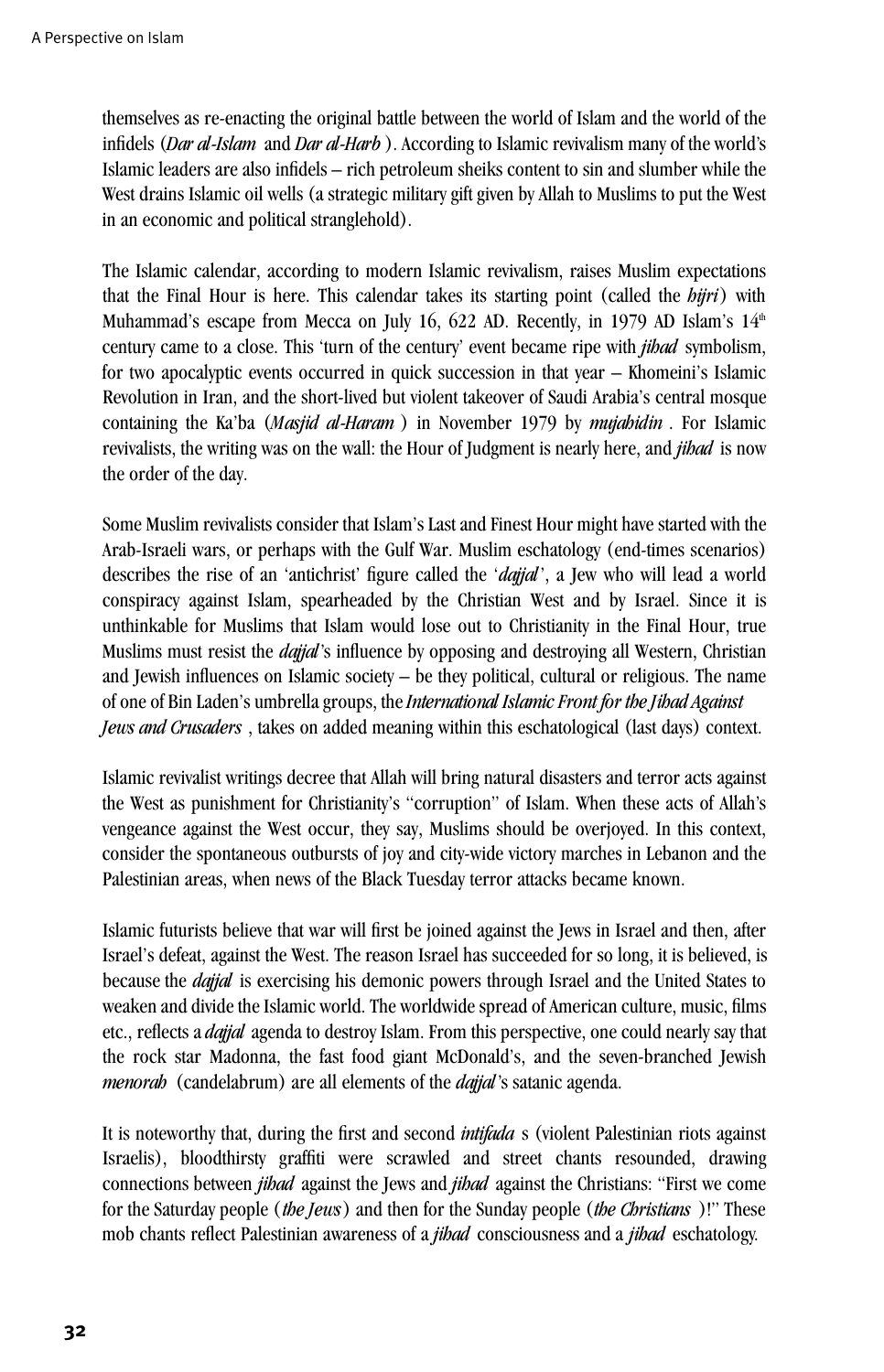One Islamic strategy influenced by the above eschatology, is the attempt to drive a wedge between the Christian West and the Jewish state of Israel. The principle of 'divide and conquer' is older than Machiavelli, and is part of the world strategy of Islamic terror. Islamic revivalists and terrorists are trying to weaken and destroy Israel as a first step. This will lead, in their minds, to weakening and destroying the West. One of the main messages that Islamic terrorism and its fellow travelers continue to drive home to America and the West is this, "The main reason for terror attacks against the US is your support for Israel. End support for Israel, and we will end attacks on you!" In this regard, it is worth meditating on the results of the October 2001 NEWSWEEK poll which found that 58% of Americans surveyed believe that recent Islamic terror is due to American support for Israel.

Another pause for thought comes from Osama Bin Laden's latest video message aired on Qatar's al-Jazeera television station on October 7 2001. "As for the United States, I say only a few words to it and its people: I swear by Allah who elevated the skies without pillars, that neither America nor he who lives in it will enjoy security before we can see it as a reality in Palestine – and not before all the infidel armies leave the land of Muhammad, may peace be upon him".

Bin Laden's aide Suleiman Abu Ghaith (a spokesman for the al-Qa'ida group) added, "America has announced its total support for the Zionist entity that has killed and oppressed Muslims and Arabs, and this is its stupid policy … America has to know that was happened to it is a result of this policy and it must know that if it continues this policy, then the sons of Islam will not in any way stop waging revenge … The American people must know that it bears total responsibility and what has happened to it is because of its support for this policy".

# **IV. IS THE WEST PREPARED FOR** *JIHAD***?**

Many in the West find it nearly impossible to come to terms with the very openly declared agenda of Islamic *jihad* revivalism. The possibility of another threat to world order (of similar nature to fascism or communism) brings fear and horror to many Westerners. "Just when we made the world safe from Communism, now this? Anthrax-laced letters in the U.S. Mail, and nuclear backpacks in US cities?" Many in the West don't want to live with such crises, and they hope that if they strenuously ignore these crises, the dangers will disappear.

History is full of examples of national leaders who have played the ostrich when faced with international emergencies. Prime Minister Chamberlain of Great Britain refused to believe that Hitler could be a threat to Western European democracies. Communists in Western Europe and North America refused to believe any thing bad about Uncle Joseph Stalin. Many Israelis until recently believed that Yasir Arafat had changed his spots and was now a peace partner in good faith.

Yet the ostrich response is widespread. At the same time as Allied troops are fighting the Taliban and al-Qa'ida in Afghanistan, great pains are being taken by Western 'Christian' leaders to proclaim that Islam has nothing to do with Islamic terrorists, and even (in the recent words of Prime Minister Tony Blair) to deny that Islamic terrorists even exist. Why is it that the West does not want to acknowledge the religious identity of its selfdeclared enemies?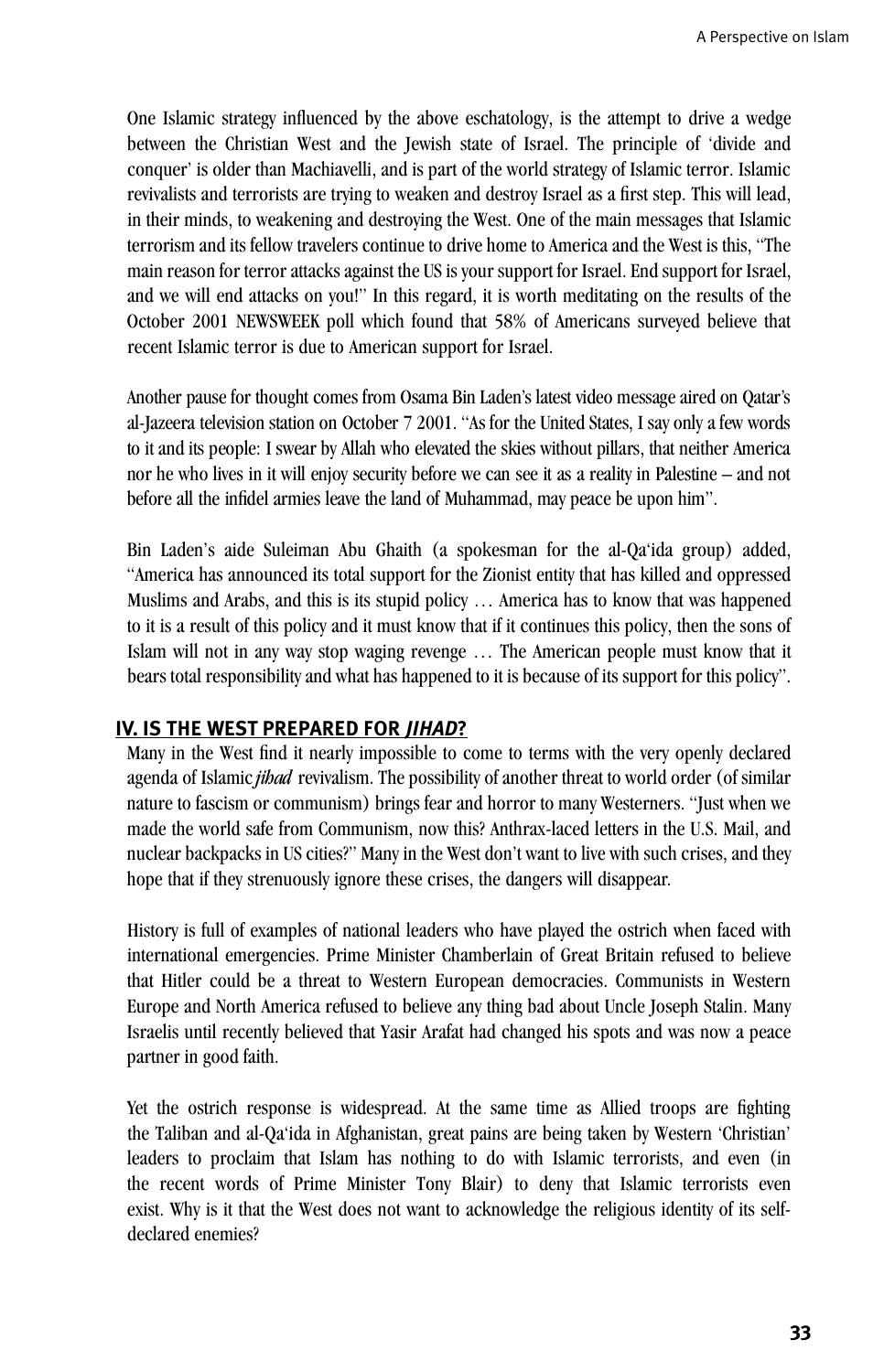One reason may be that the West does not want to buy into apocalyptic scenarios. Who wants to accept that 'life as we know it' may never be the same again? Many Westerners consider peace and comfort as the main values in life. Anything that disturbs those activities should be ignored, and then maybe it will go away. But Paul's caution in 1 Thessalonians 5:3-6 is opposite: he warns that those who desire peace and safety above all things will confront sudden destruction. We who desire God's protection should be sober and on the lookout, Paul says.

A second reason is that many in the West are naive when it comes to recognizing implacable enemies – foes who want to murder, conquer and convert at the point of the sword. That scenario sounds too 'kitsch' for most Westerners. Most believe that everyone 'has his price', and that enemies can be bought off with increased offers of humanitarian or military aid. Often the foreign policy of the West has been strikingly similar to the words of Rodney King, "Can't we all just get along?" Or perhaps the words of John Lennon offer quicksilver hope, whether it be "Love is all you need" or "Imagine ... nothing to kill or die for ... imagine all the people living life in peace". One heritage of the Woodstock Nation is its naive inability to recognize existential threats.

A third reason concerns those in America and Europe who are isolationist, who believe in looking out for "Fortress America/Europe and let the rest of the world be darned". There are those who would willingly throw Israel to the Islamic wolves if it means an uninterrupted flow of oil for the eighteen wheelers of American or European industry.

At the same time it should be noted that prophetic voices calling attention to upcoming *jihad* have been raised in the past decade. Steve Emerson produced a television broadcast in 1995 (available in video) called '**Jihad! in America**', (SAE Productions Inc, Alexandria, VA) detailing how the developing international Islamic terror network has been making inroads in America. For the most part his work was ignored (except by Arab political action groups). Israeli then-Prime-Ministerial contender Benjamin Netanyahu published **Fighting Terror** (Farrar, Straus, Giroux, NY, 1995), a little heeded appeal to the West (until Black Tuesday) to defeat terrorism before the fast closing window of opportunity would close – the moment when Islamic terrorists deploy atomic, chemical or biological weapons.

The fourth and last reason that some leaders in the West refuse to publicly acknowledge the existence of Islamic terror, is due to a misguided political strategy. The West wants to eradicate Islamic terror networks, but at the same time it wants to avoid angering the very volatile Muslim world. The trick is to find a balance between keeping the oil flowing westward and removing the the most bothersome terrorist dangers. This explains the many recent American and British declarations which emphasize that the Afghanistan war is not anti-Islamic, but anti-terror. The Western coalition feels that it makes better political sense to ignore the Islamic and terrorist nature of *jihad*, describing the Islamic faith as altogether peaceful, than to expose the violent Islamic nature of *jihad* and lose many testy and touchy Muslim allies – and their oil.

The West wants to strengthen the hand of pro-Western Islamic elements in the Muslim world while simultaneously weakening and neutralizing anti-Western *jihad* forces. That is why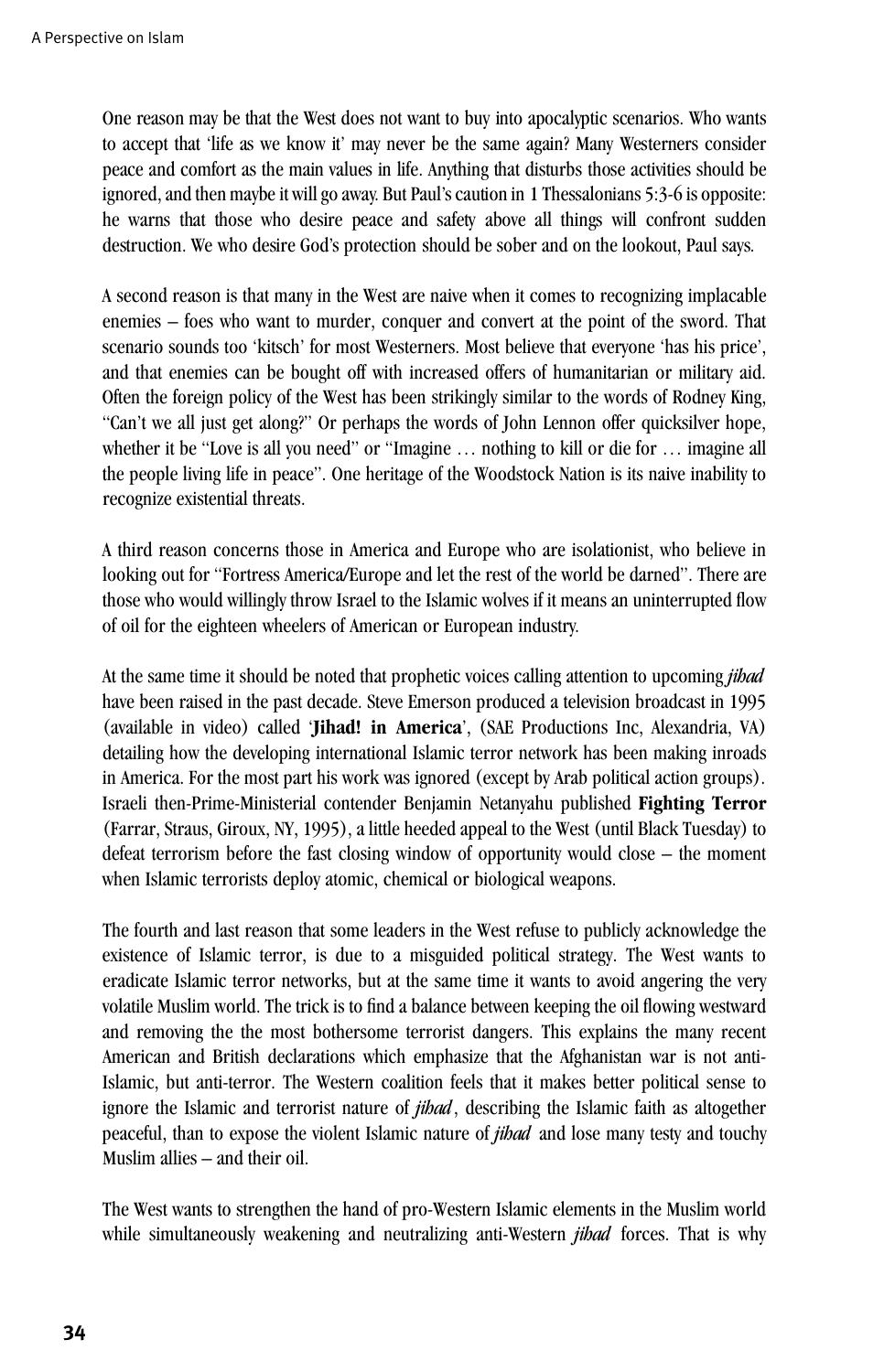Western 'Christian' leaders keep insisting that Islam is purely a religion of peace, and that Islamic *jihad* warriors like Bin Laden are not a valid expression of Islam.

The moral problem with this strategy is twofold. First, it confuses and blurs the spiritual discernment of the Western public. It lulls them to sleep regarding the clear and present danger presented by Islamic *jihad*. This will make it harder to rally the West when Islamic *jihad* really kicks into high gear. Secondly, it plays into the hands of the Islamic *jihad* movement itself, whose sleepers have infiltrated North America and Europe. Many of these sleepers continue to operate under the cover of Islamic institutions and charities – some which are bona fide, others which are bogus fronts which raise funds for terror and orchestrate terror campaigns. To win the war on terrorism, it is absolutely necessary to understand the nature of one's enemy and his strategy. To confuse one's own forces about the enemy's strategy is to risk losing the war.

Unless the West is willing to be ruthlessly honest in calling terror 'terror', in comprehensively uncovering terror networks in Western countries, in not turning a blind eye to Islamic terror nests in host countries like Syria (recently voted in as non-permanent UN Security Council member), Iran, Lebanon, Sudan, Yemen, Iraq, Afghanistan, and in not adopting a double standard when it comes to anti-Jewish/anti-Israeli terror (by justifying, working with or quietly rewarding anti-Israel terrorist movements) – then the best that can be expected from Operation Unending Freedom in Afghanistan is the lopping off of a few heads from the manyheaded Islamic terrorist hydra. But make no mistake – the terrorist hydra will grow new heads, and these heads will grow back even more quickly. And these new terrorists will be even more passionately committed to carrying out an even harsher *jihad* against the 'infidel' West.

# **V. PROPHETIC POSSIBILITIES**

The following is a considered opinion about what may well happen in the near future. These thoughts are not inerrant, but are worth considering as events unfold.

It seems that the Islamic terror movement, in conjunction with Muslim states which support an Islamic *jihad* agenda, will try to escalate terror attacks against the West, inflicting civilian casualties at a rate like nothing which has ever been seen before. This would include the use of atomic, biological and chemical warfare against American cities. Many reliable prophetic voices have been quietly saying these things for years.

Natural disasters in the West (from massive flooding to earthquakes and comets) will be understood by Islam's followers to show that Allah himself is smiting the West and fighting his own form of *jihad* against the 'infidels'.

Years ago, an internationally trusted prophetic voice prophesied that Communism would one day be revived and return to the world scene as a power to be reckoned with. This Communism will be 'raised from the dead' to join together with Islam, having the common goal of world conquest. Islam will be the stronger of these two powers, and their union will have terribly evil consequences for the entire world. It seems that these struggles will lead to the rise of the real anti-Messiah.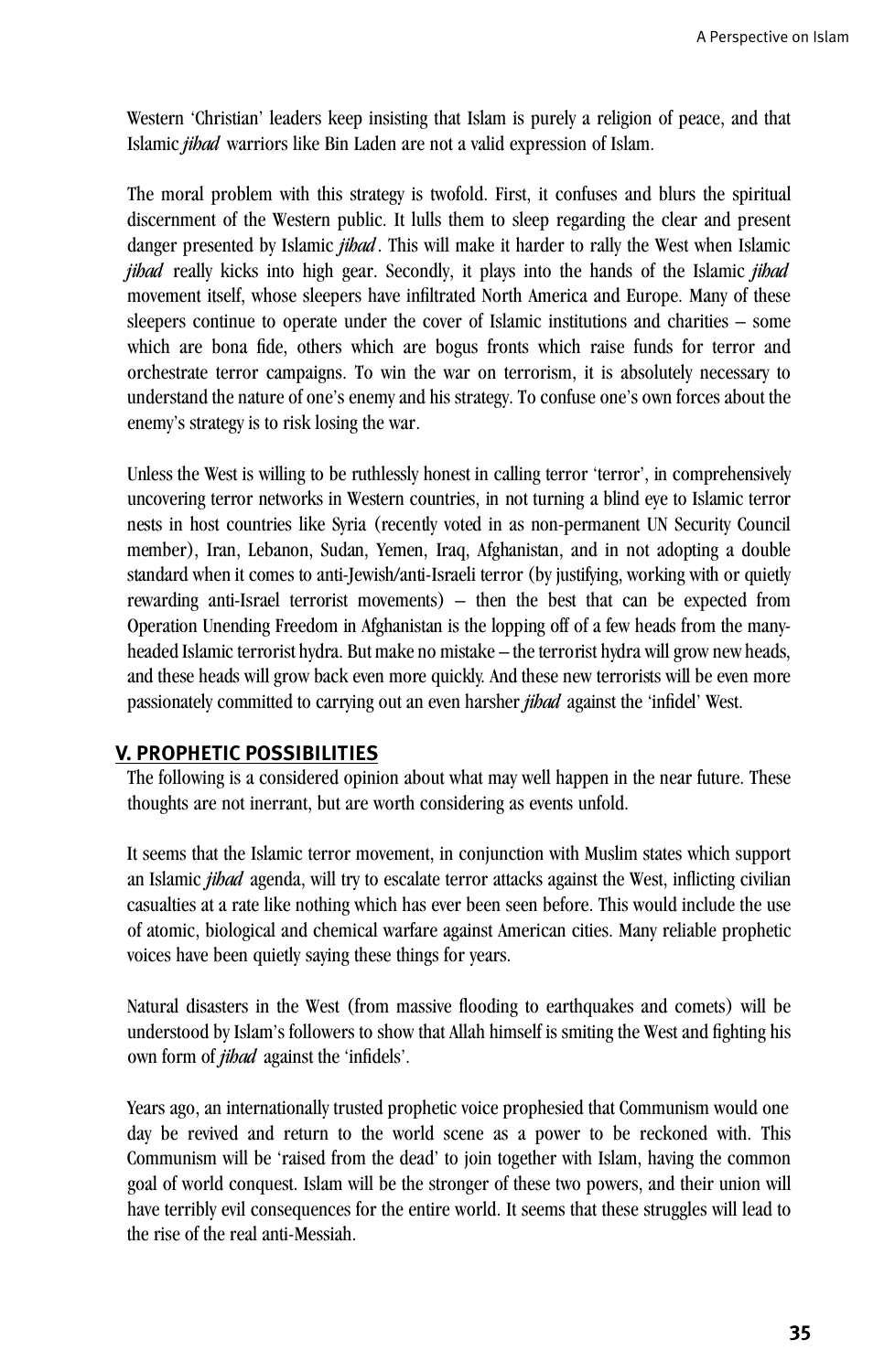In the meantime, Islam will continue to push its short term goal of getting America to abandon Israel. Terrorism against Western targets, a renewed anti-Israel Arab boycott – but especially a determined Arab oil embargo – will be its major tools. The plumb line which God will use to divide the hearts of all the nations will be Israel. Those who stand with her in her hour of need will be blessed and accepted by the God of Israel, while those who abandon her and choose all other gods will be thrust out from God's presence forever (Matt.25:31-46; see also Heb.2:16-17).

So it is no longer business as usual. The masks are off. Pray that many in the West and in Israel will recognize the strategies of Satan as seen in the Islamic revivalist *jihad* movement. There is a window of opportunity open right now in the West as a result of the September 11 terror attacks – a willingness to weigh and consider the potential destructiveness of Islamic *jihad*, and its potential threat to Western civilization.

# **VI. HOW SHALL WE THEN RESPOND?**

Here are three areas of prayer and response to focus on:

#### **1. ISLAM**

- pray for, love and witness boldly to your Muslim friends
- learn more about Islamic culture, history, Arabic music, food
- pray for the release of the Holy Spirit revelation concerning Yeshua to Arab and Islamic leaders and peoples

#### **2. ISRAEL**

- pray for the peace and protection of the Jewish people, the state of Israel, and their capital city Jerusalem (Psa. 122:6)
- pray for the revelation of Messiah Yeshua to the Jewish people
- share your faith in Yeshua boldly with Jewish people
- be ready to open your hearts and homes to Jewish people as they begin to face worldwide persecution

#### **3. YOUR OWN HOMELAND**

- love your country
- pray for your leaders' wisdom, discernment, protection, peace
- pray for protection, repentance, revival
- pray that your country will stand by Israel and bless her
- share your faith and life boldly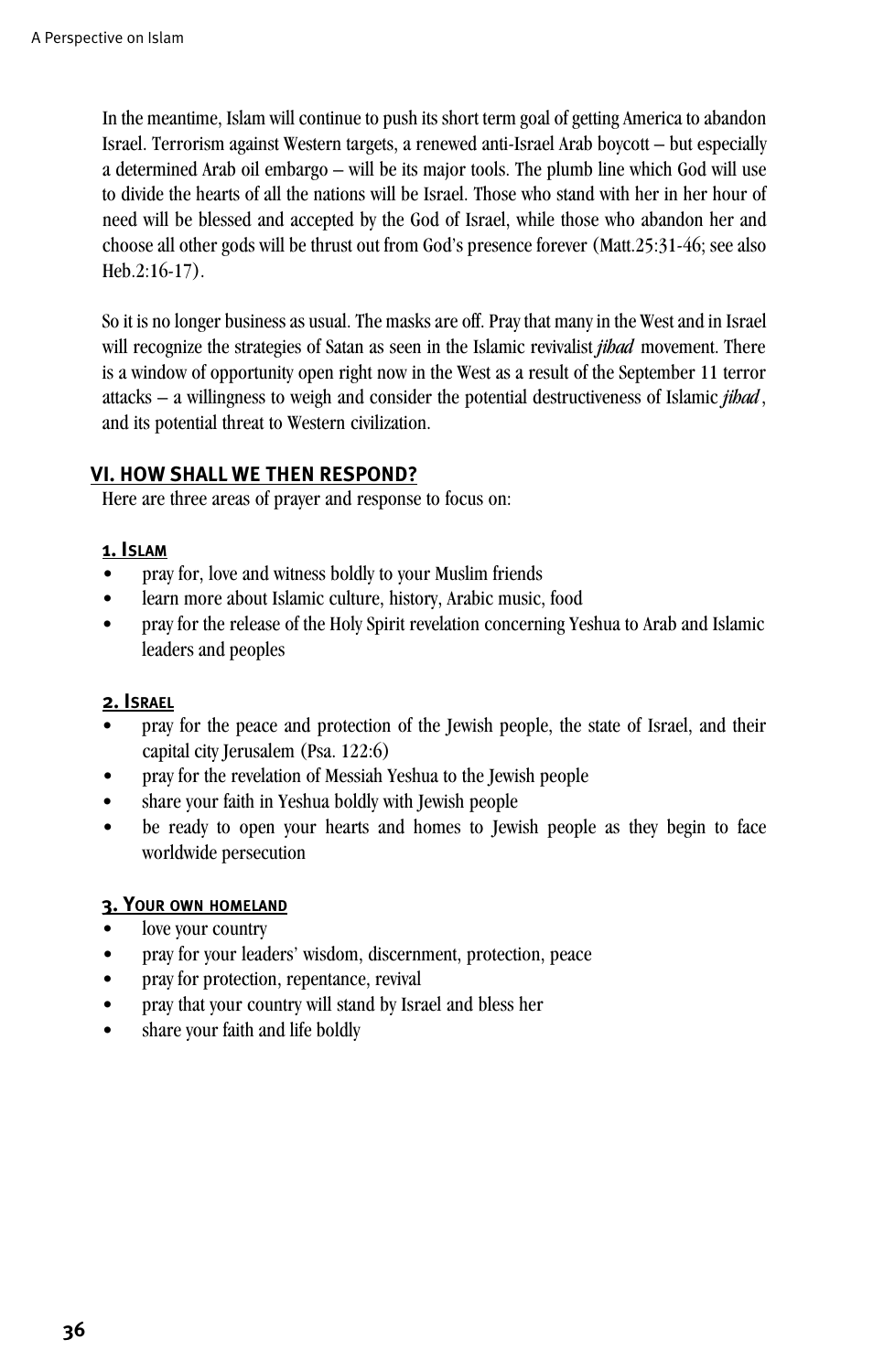#### **BIOGRAPHICAL INFORMATION**

Avner Boskey was born and raised in Montreal Canada. He studied at Hebrew University, Jerusalem and McGill University, Montreal (B.A. in Jewish Studies) and at Dallas Theological Seminary (Th.M.).

Avner and his wife Rachel have been involved in Israeli evangelism, congregation planting, Bible teaching, worship and pastoral counseling. He has served on the Theological Commission of the United Christian Council in Israel, on the National Evangelism Committee in Israel, and from 1986-93 as associate editor of *MISHKAN: a theological journal on Jewish evangelism* published in Jerusalem. The Boskeys are blessed with four sons.

Avner and Rachel oversee *Final Frontier Ministries* , a ministry dedicated to stirring up worship, intercession, evangelism, and the prophetic within a Jewish and Israeli matrix. Avner is the author of the book 'Israel the Key to World Revival' and 'A Perspective on Islam'. Avner and Rachel have released three CDs – 'Old and New' (1993), 'Ancient Gates" and 'LaKatzir' (Hebrew for 'For The Harvest') (both 2001) through *David's Tent Music* . These materials are available through:

#### FINAL FRONTIER MINISTRIES

BOX 121971

NASHVILLE TN 37212-1971 USA

**david@davidstent.org**

 $www.davidstent.org$